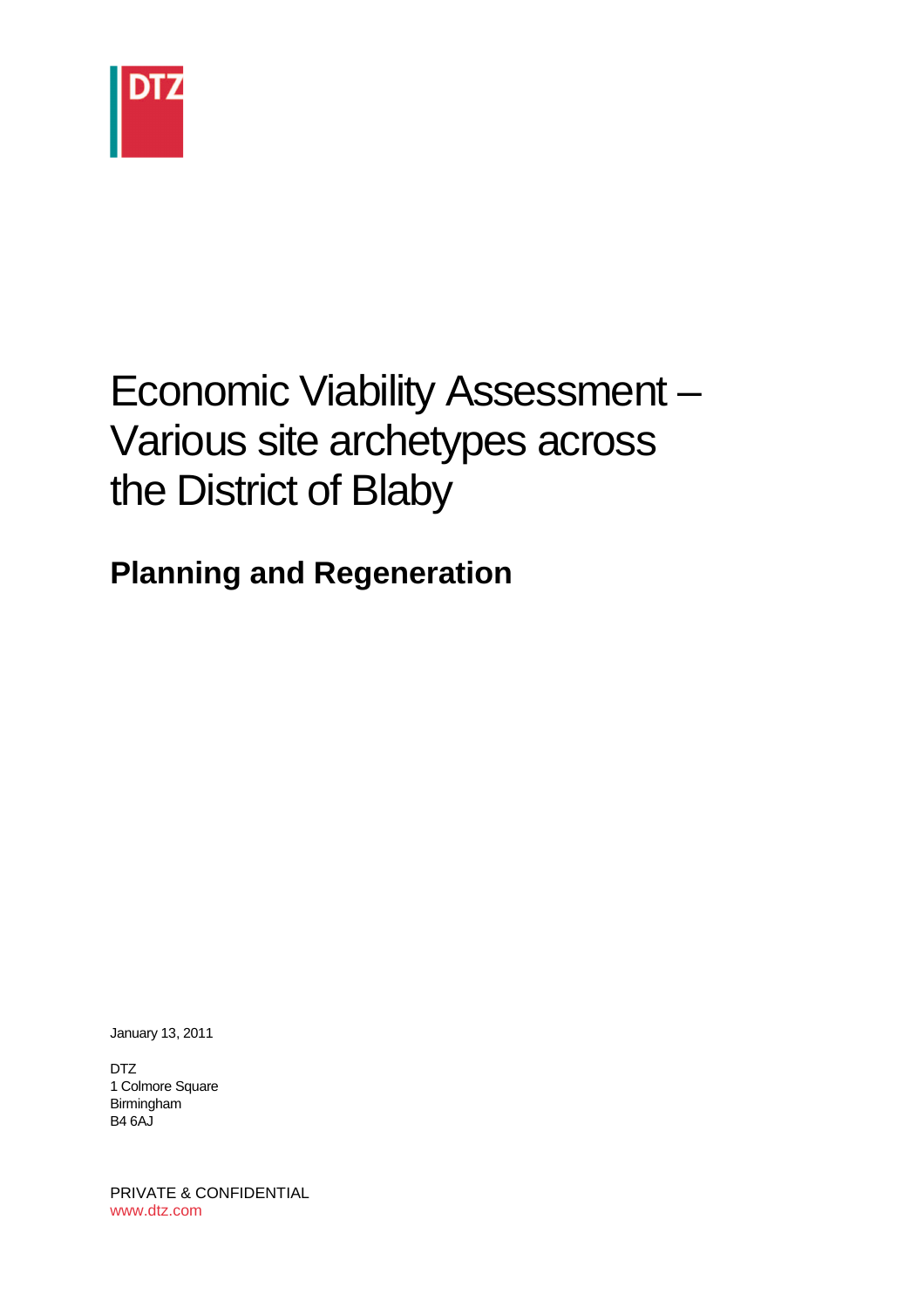# **Contents**

| 1            | <b>Introduction</b>                                     | 3                |  |
|--------------|---------------------------------------------------------|------------------|--|
| $\mathbf{2}$ | <b>The Sites</b>                                        | 3                |  |
| 3            | <b>Market Evidence</b>                                  | $\boldsymbol{4}$ |  |
| 4            | <b>Cost Assumptions</b>                                 | 16               |  |
| 5            | <b>Section 106 &amp; Affordable Housing Assumptions</b> | 18               |  |
| 6            | <b>Conclusion</b>                                       | 19               |  |
|              | <b>Appendix 1: Section 107 Calculations</b>             |                  |  |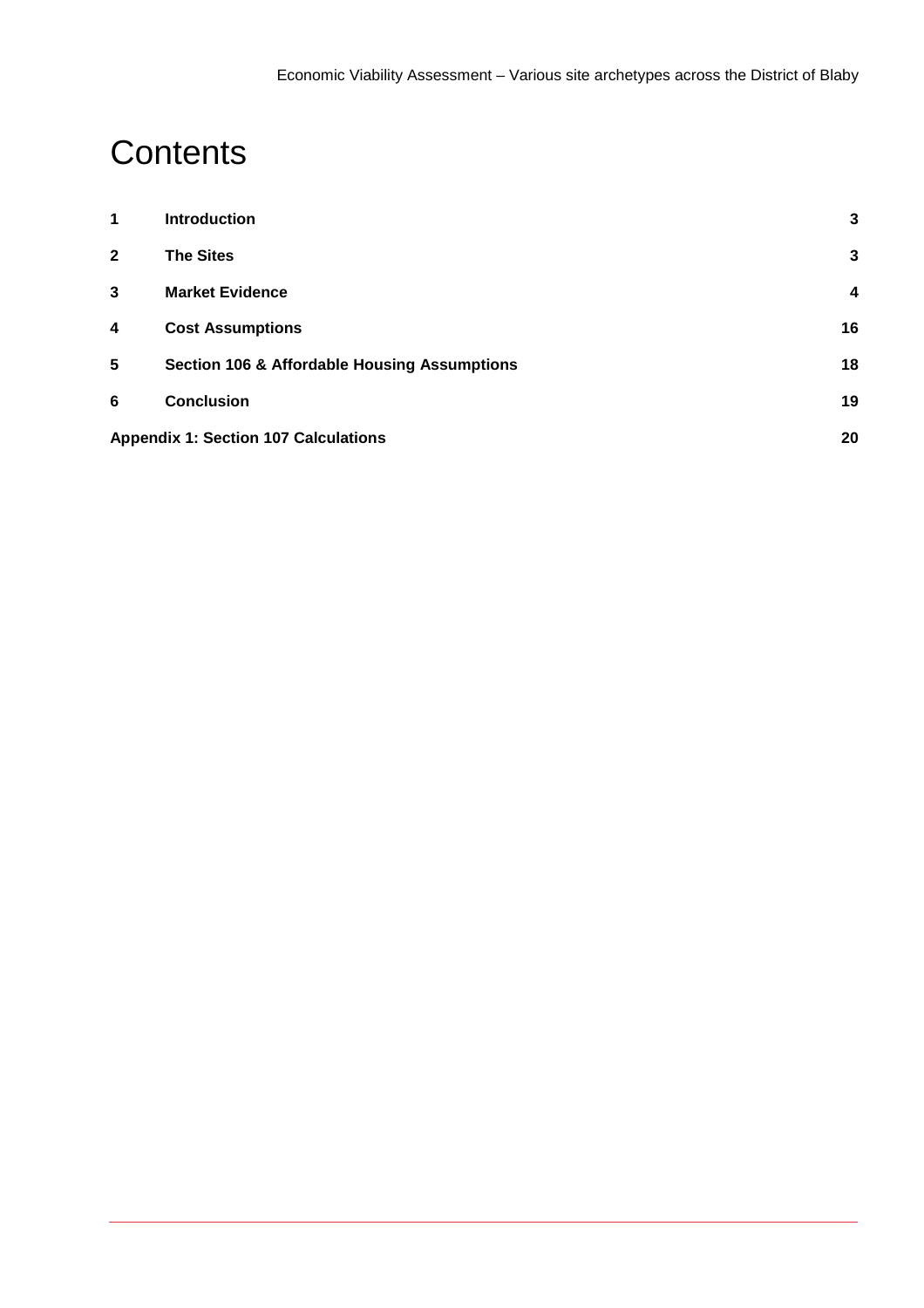## 1 Introduction

This report has been prepared as part of the evidence base for the District of Blaby Core Strategy. The report considers archetypal residential development sites (not actual sites) at the following locations across the District:

- **Cosby**
- **Narborough**
- **Blaby**
- **Littlethorpe**
- Whetstone (\*2, one small site and one larger site)
- A generic rural site

The purpose of the report is to test whether the residential development site archetypes can support the provision of the necessary infrastructure and affordable housing in line with the Council's affordable housing policy and Section 106 requirements.

On this basis, for each site archetype, a residual development appraisal has been prepared using Argus Circle Developer, which calculates total revenue and deducts from that all costs associated with delivering the development including an element of developer profit, in order to determine what value is left to pay for the land. The residual land value for the residential development, expressed per acre, is then compared with benchmark acre values for the existing / alternative uses. The residual land value for the residential development must at least equal the existing / alternative use rates for the residential development to be considered viable.

## 2 The Sites

As stated above, site archetypes have been tested, rather than actual sites. Notwithstanding this, in order to ensure that the archetype is representative of potential sites in the settlement it represents, appropriate site sizes have been tested, based on analysis of the SHLAA and consultation with Blaby District Council.

The site sizes (Gross Area) are as below:

- Cosby (4 ha)
- Narborough (2.5 ha)
- Blaby (6 ha)
- Littlethorpe (2 ha)
- Whetstone\*2 (10 ha and 1.8 ha)
- A generic rural site (1 ha)

For each site, the net developable area has been calculated based on the discounting formula published in the Blaby District Urban Capacity Study

- Sites up to 0.4 ha, 100% of Gross Area
- Sites of  $0.4 2$  ha, 82.5% of Gross Area
- Sites over 2 ha, 62.5% of Gross Area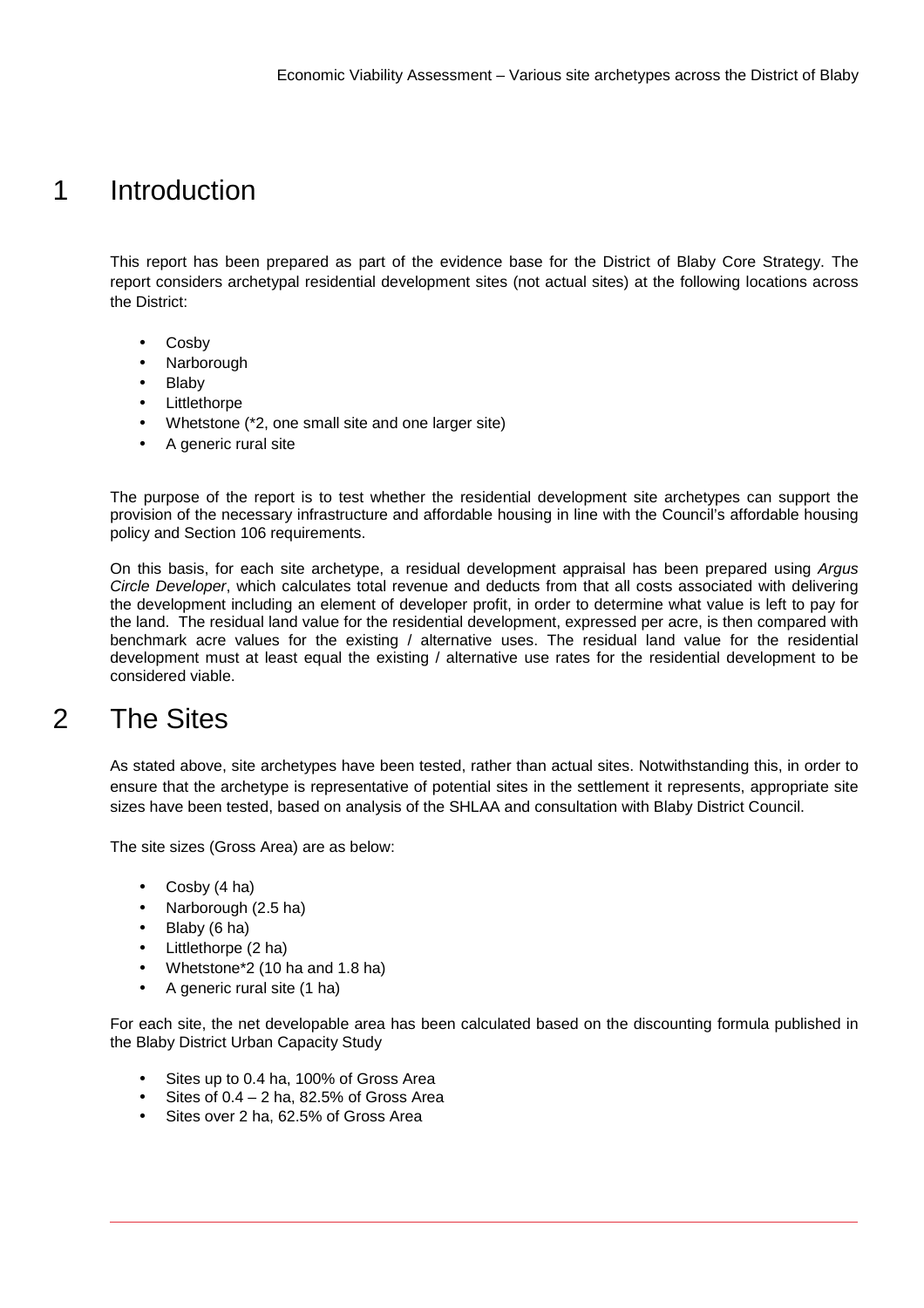## 3 Market Evidence

l

<sup>1</sup> The SHMA suggests 3% representation of 1 bedroom dwellings, and 55% for 2 bedroom dwellings. In the current market, however, we do not believe apartments (which 1 bedroom dwellings would be delivered as) are generally deliverable, and so we have merged the requirements for 1 and 2 bedroom dwellings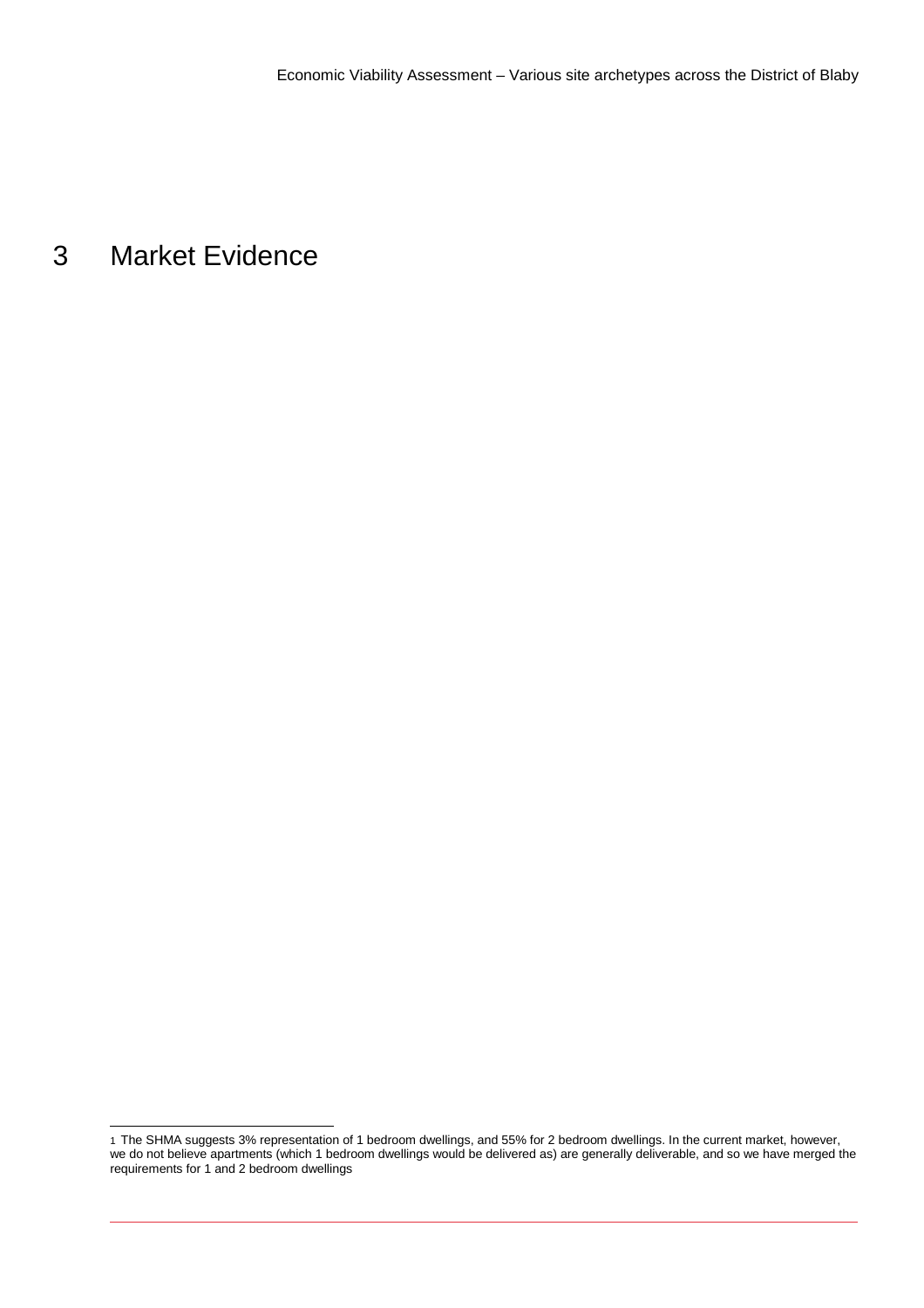### **Narborough**

Achieved Prices over 2011

|          |          |          |          |                  | Narborough             |                                                  |
|----------|----------|----------|----------|------------------|------------------------|--------------------------------------------------|
| 6 bed    | 5 bed    | 4 bed    | 3 bed    | 2bed             | Type                   | Approx. House Period, Other                      |
|          | £290,000 |          |          |                  | Detached               | i/w semi, double garage                          |
|          |          |          | £156,000 |                  | Detached               | 1990s                                            |
|          |          |          |          |                  | £169,950 Detached      | 1980s OK                                         |
|          |          |          | £173,500 |                  | Detached               | 1970s                                            |
|          |          | £249,950 |          |                  | Detached               | 1980s                                            |
|          |          | £250,000 |          |                  | Semi Detached          | 1970s                                            |
|          |          |          | £145,000 |                  | Semi Detached          | Edwardian                                        |
|          |          |          | £137,500 |                  | Semi Detached          | 1970s                                            |
|          |          |          |          |                  | £135,000 Semi Detached | 1970s                                            |
|          |          |          | £152.800 |                  | Semi Detached          | 1970s/80s                                        |
|          |          |          | £180,000 |                  | Semi Detached          | 1990s                                            |
|          |          | £237,500 |          |                  | Detached               | 1990s                                            |
|          |          |          |          | £117,000 Terrace |                        | Ex council stock                                 |
|          |          |          | £132,000 |                  | Semi Detached          | 1950s                                            |
|          |          | £212,500 |          |                  | Detached               | 1990s                                            |
|          |          |          |          |                  | £205,000 Detached      | bungalow                                         |
|          |          | £246,000 |          |                  | Detached               | 1970s                                            |
|          |          | £214,451 |          |                  | Detached               | 1980s                                            |
|          |          |          | £143,276 |                  | Semi Detached          | 1990s                                            |
|          | £465,000 |          |          |                  | Detached               | Excellent, double garage, very large, 2 ensuites |
|          |          |          | £194,000 |                  | Semi Detached          | Edwardian semi                                   |
|          |          |          | £120,000 |                  | Town House             | 1980s/90s                                        |
|          |          |          | £180,000 |                  | Detached               | 1980s 90s                                        |
|          | £207,000 |          |          |                  | Detached               | 1980s/90s nice (small)                           |
|          |          |          | £199,950 |                  | Detached               | 1990s                                            |
| £250,000 |          |          |          |                  | Semi Detached          | 3 storey victorian t/house poor cond             |
|          |          |          | £207,000 |                  | Detached               | 1980s, large corner plot                         |
|          |          | £249.950 |          |                  | Detached               | 1970s                                            |
|          |          |          | £163,000 |                  | Semi Detached          | 1990s vacant                                     |
|          |          |          |          |                  | £130,000 Semi Detached | 1980s/90s, garage                                |
|          |          |          |          | £117,000 Terrace |                        | Small victorian terrace                          |
|          | £240,000 |          |          |                  | Detached               | Small 5 bedroom, 2000s vancant                   |
|          |          |          | £175,000 |                  | Detached               | 1980s                                            |
|          |          | £212,500 |          |                  | Detached               | 1970s                                            |
|          |          |          | £185,000 |                  | Detached               | 1980s                                            |
|          |          |          |          |                  | £207,000 Detached      | 1980s                                            |
|          |          | £299.950 |          |                  | Detached               | 1980s                                            |
|          |          |          | £153,000 |                  | Detached               | 1970s link house                                 |
|          |          |          |          | £115,000 Terrace |                        | Victorian terrace good condition                 |
|          |          |          | £117,500 |                  | Semi Detached          | 1970s                                            |
|          |          |          | £120,000 |                  | Semi Detached          | small 1990s semi, cheap area                     |
|          |          |          | £131,500 |                  | Semi Detached          | 1970s                                            |
|          |          |          | £125,000 |                  | Terrace                | 1970s terrace                                    |
|          |          | £284,000 |          |                  | Detached               | 1990s                                            |
|          |          |          |          | £120,500 Terrace |                        | 1980s/90s                                        |
|          |          |          |          | £118,000 Terrace |                        |                                                  |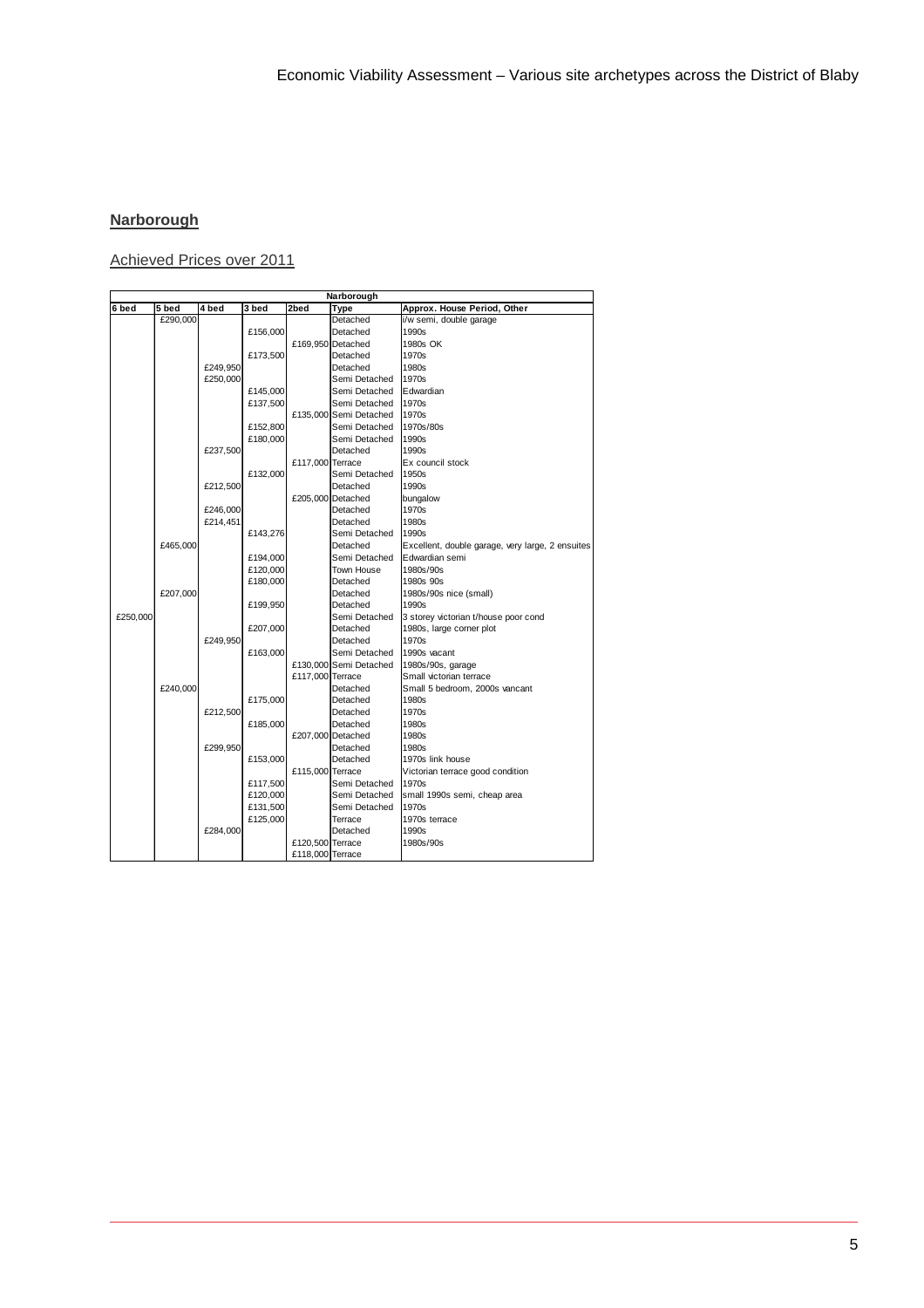| <b>Dwelling Type</b> | <b>Size range</b> | Size (sq ft) | Value (£) | f/sqft |
|----------------------|-------------------|--------------|-----------|--------|
| 2 bed town           | small             | 700          | £135,000  | £193   |
|                      | medium            | 775          | £140,000  | £181   |
| house no garage      | large             | 850          | £145,000  | £171   |
|                      | small             | 775          | £145,000  | £187   |
| 3 bed town           | medium            | 850          | £150,000  | £176   |
| house no garage      | large             | 1000         | £165,000  | £165   |
| 3 bed semi /         | small             | 800          | £155,000  | £194   |
| detached with        | medium            | 875          | £165,000  | £189   |
| garage               | large             | 1050         | £185,000  | £176   |
|                      | small             | 1050         | £200,000  | £190   |
| 4 bed semi with      | medium            | 1150         | £215,000  | £187   |
| garage               | large             | 1300         | £230,000  | £177   |
|                      | small             | 1100         | £220,000  | £200   |
| 4 bed detached       | medium            | 1250         | £240,000  | £192   |
| with garage          | large             | 1350         | £245,000  | £181   |
|                      | small             | 1450         | £280,000  | £193   |
| 5 bed detached       | medium            | 1650         | £305,000  | £185   |
| with garage          | large             | 2000         | £350,000  | £175   |

Suggested Pricing Structure based on Transactional Evidence

| 2 bedroom house, 700 square foot  | ۰              | 15%        |
|-----------------------------------|----------------|------------|
| 3 bedroom house, 875 square foot  | ۰              | 60%        |
| 4 bedroom house, 1100 square foot | $\blacksquare$ | <b>20%</b> |
| 5 bedroom house, 1450 square foot | $\blacksquare$ | .5%        |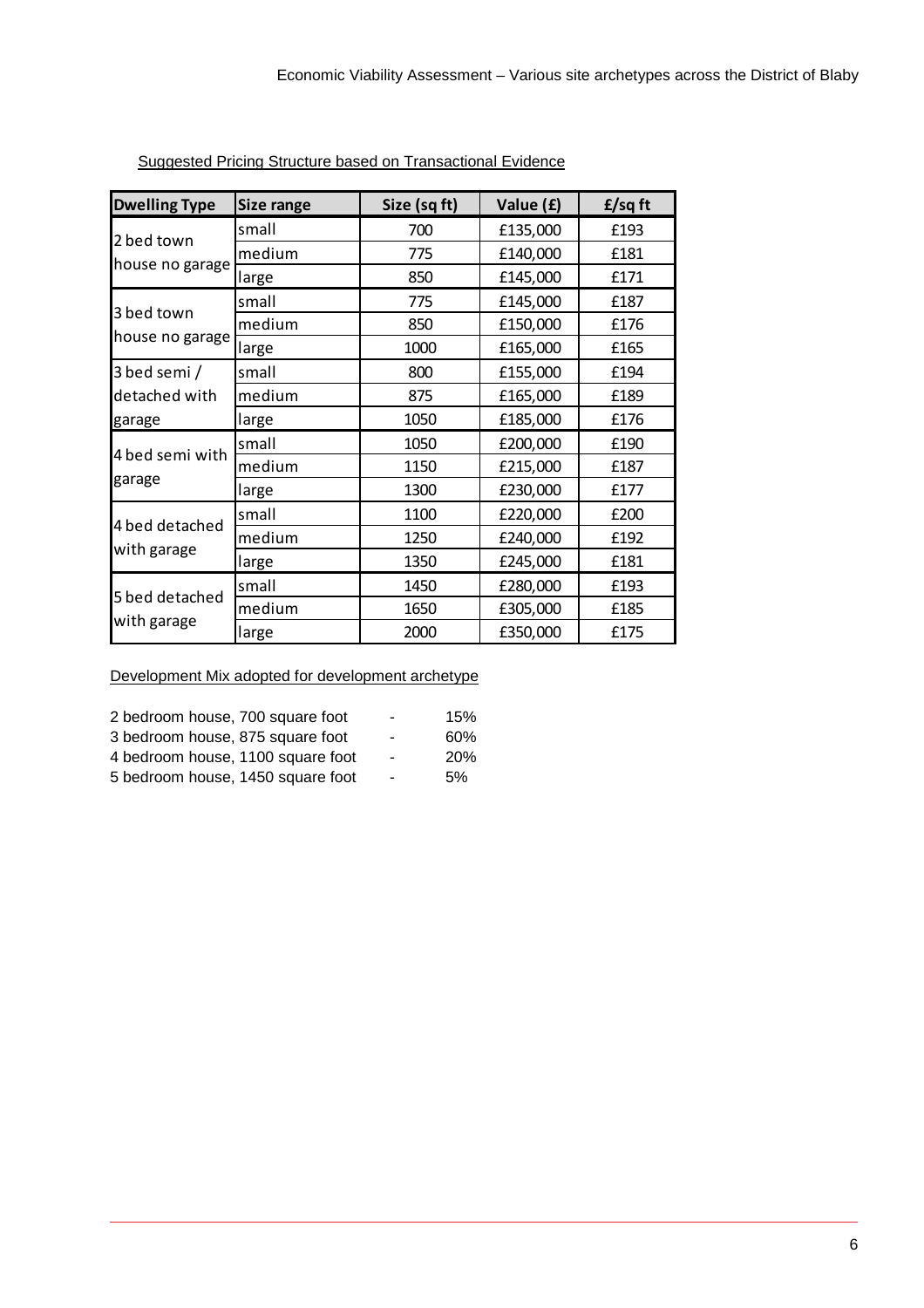## **Blaby**

Achieved Prices over 2011

|       |          |          |          |                  | Blaby                  |                                           |
|-------|----------|----------|----------|------------------|------------------------|-------------------------------------------|
| 6 bed | 5 bed    | 4 bed    | 3 bed    | 2bed             | Type                   | Approx. House Period, Other               |
|       |          |          | £135,000 |                  | Semi Detached          | 1970s semi                                |
|       |          | £315,000 |          |                  | Detached               | bugalow with dormer                       |
|       |          |          | £163,000 |                  | Semi Detached          | 1970s semi                                |
|       | £320,000 |          |          |                  | Detached               | 1970s with dormar                         |
|       |          |          | £147,500 |                  | Semi Detached          | interwar semi with garage                 |
|       |          |          |          |                  | £135,000 Semi Detached | on main road 1990s                        |
|       |          |          | £105,000 |                  | Semi Detached          | poor cond town house edwardian 3 storey   |
|       |          | £214,500 |          |                  | Detached               | period property                           |
|       |          | £195,000 |          |                  | Semi Detached          | end of terrace                            |
|       |          |          | £127,000 |                  | Semi Detached          | Edwardian semi with parking               |
|       |          | £205,000 |          |                  | Detached               | 1950s large                               |
|       |          | £275,000 |          |                  | Detached               | large 1920s with garage                   |
|       |          |          | £225,000 |                  | Detached               | inter war                                 |
|       |          |          | £155,000 |                  | Semi Detached          | mid size i/w and garage                   |
|       |          |          | £114,750 |                  | Semi Detached          | large ex council stock                    |
|       | £216,000 |          |          |                  | Detached               | 1960s/70s mid                             |
|       |          | £237,000 |          |                  | Detached               | Extended 60s/70s link house               |
|       |          |          | £168,000 |                  | Semi Detached          | 1920s, indivuidual, with garage           |
|       | £207,500 |          |          |                  | Detached               | small 1970s, with garage                  |
|       |          |          | £157,000 |                  | Semi Detached          | 1970s semi with garage                    |
|       |          | £285,000 |          |                  | Semi Detached          | lovely village setting                    |
|       |          |          | £147,500 |                  | Semi Detached          | 2000s, no garage                          |
|       |          |          | £146,500 |                  | Semi Detached          | 1970s semi                                |
|       |          |          |          |                  | £183,750 Bungalow      |                                           |
|       |          |          |          | £106,000 Terrace |                        | Edwardian                                 |
|       |          |          | £140,000 |                  | Terrace                | 2000s, small no garage                    |
|       |          |          | £181,000 |                  | Semi Detached          | 2000s 3 storey no garage                  |
|       |          |          | £184,950 |                  | Semi Detached          | 2000s 3 storey no garage                  |
|       |          |          |          | £125,000 Terrace |                        | Edwardian terrace                         |
|       |          | £205,000 |          |                  | Detached               | 1970s link house                          |
|       |          |          | £176,000 |                  | Semi Detached          |                                           |
|       |          |          |          | £109,500 Terrace |                        | Edwardian terrace                         |
|       |          | £235,000 |          |                  | Detached               | 1990s large, garage                       |
|       |          |          | £177,500 |                  | Semi Detached          | 2000s                                     |
|       |          |          | £137,750 |                  | Semi Detached          | 2000s 2.5 storey small 4 bed              |
|       |          |          | £145,000 |                  | Semi Detached          | small interwar semi and garage            |
|       |          |          | £145,000 |                  | Semi Detached          | small 1970s semi and garage               |
|       |          |          | £174,950 |                  | <b>Town House</b>      | ex council, large, extended, good fit out |
|       |          |          | £170,000 |                  | Detached               | bungalow                                  |
|       |          |          | £139,500 |                  | Semi Detached          | small interwar and garage                 |
|       |          | £245,000 |          |                  | Detached               | bungalow                                  |
|       |          |          | £136,500 |                  | Semi Detached          | small i/w semi no garage                  |
|       |          |          | £150,000 |                  | Semi Detached          | 1970s semi                                |
|       | £410,000 |          |          |                  | Detached               | Supurb, individual, old Blaby             |
|       |          |          |          | £124,000 Terrace |                        | Edwardian                                 |
|       |          |          | £65,000  |                  | Semi Detached          | <b>Ex Council Stock</b>                   |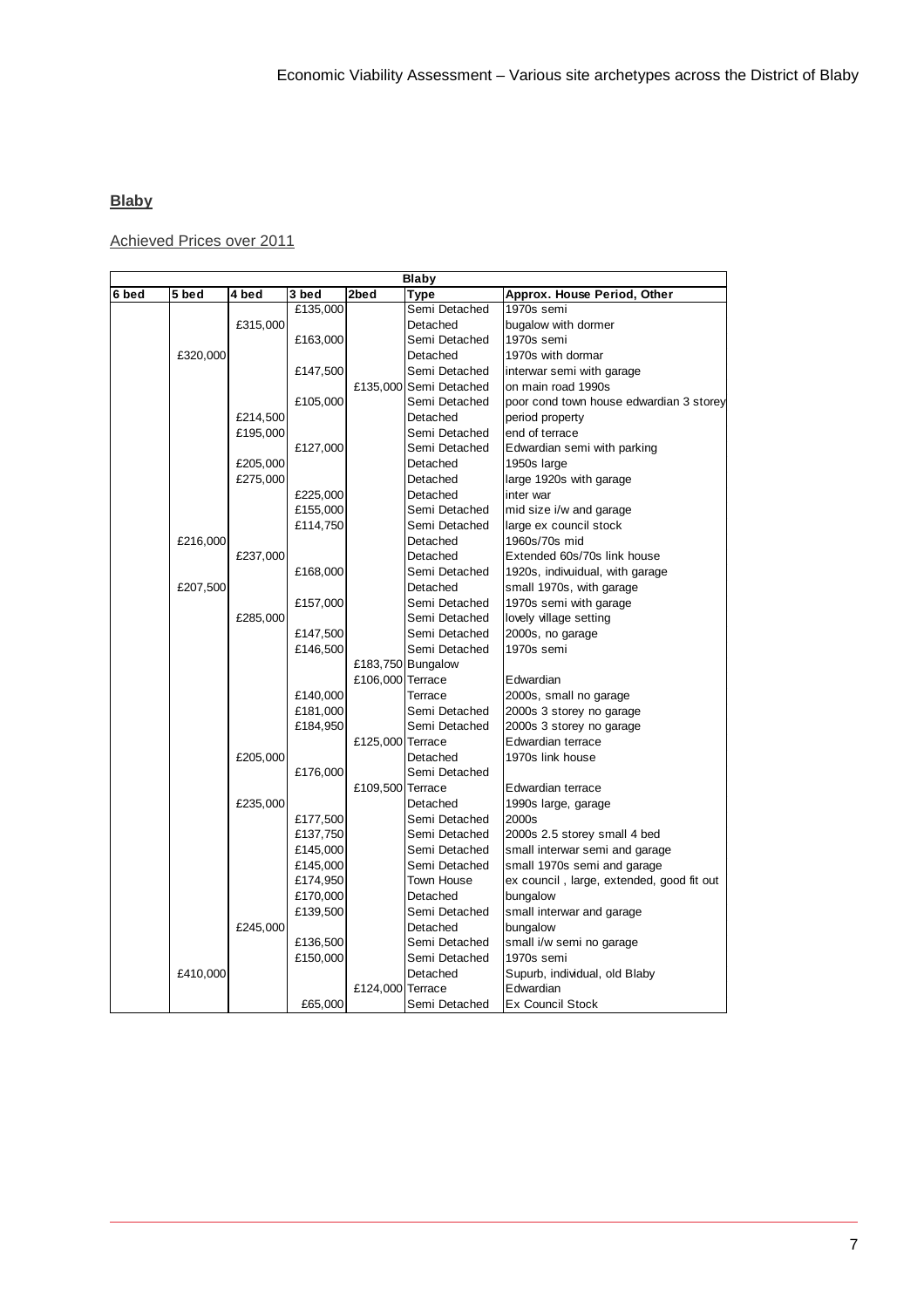| <b>Dwelling Type</b> | <b>Size range</b> | Size (sq ft) | Value (£) | f/sqft |
|----------------------|-------------------|--------------|-----------|--------|
| 2 bed town           | small             | 700          | £125,000  | £179   |
|                      | medium            | 775          | £135,000  | £174   |
| house no garage      | large             | 850          | £140,000  | £165   |
|                      | small             | 775          | £140,000  | £181   |
| 3 bed town           | medium            | 850          | £155,000  | £182   |
| house no garage      | large             | 1000         | £165,000  | £165   |
| 3 bed semi /         | small             | 800          | £155,000  | £194   |
| detached with        | medium            | 875          | £165,000  | £189   |
| garage               | large             | 1050         | £175,000  | £167   |
| 4 bed semi with      | small             | 1050         | £190,000  | £181   |
|                      | medium            | 1150         | £200,000  | £174   |
| garage               | large             | 1300         | £210,000  | £162   |
|                      | small             | 1100         | £205,000  | £186   |
| 4 bed detached       | medium            | 1250         | £220,000  | £176   |
| with garage          | large             | 1350         | £225,000  | £167   |
|                      | small             | 1450         | £255,000  | £176   |
| 5 bed detached       | medium            | 1650         | £280,000  | £170   |
| with garage          | large             | 2000         | £290,000  | £145   |

Suggested Pricing Structure based on Transactional Evidence

| 2 bedroom house, 700 square foot  | ۰                        | 15% |
|-----------------------------------|--------------------------|-----|
| 3 bedroom house, 875 square foot  | ٠                        | 70% |
| 4 bedroom house, 1100 square foot | $\sim$                   | 10% |
| 5 bedroom house, 1450 square foot | $\overline{\phantom{a}}$ | .5% |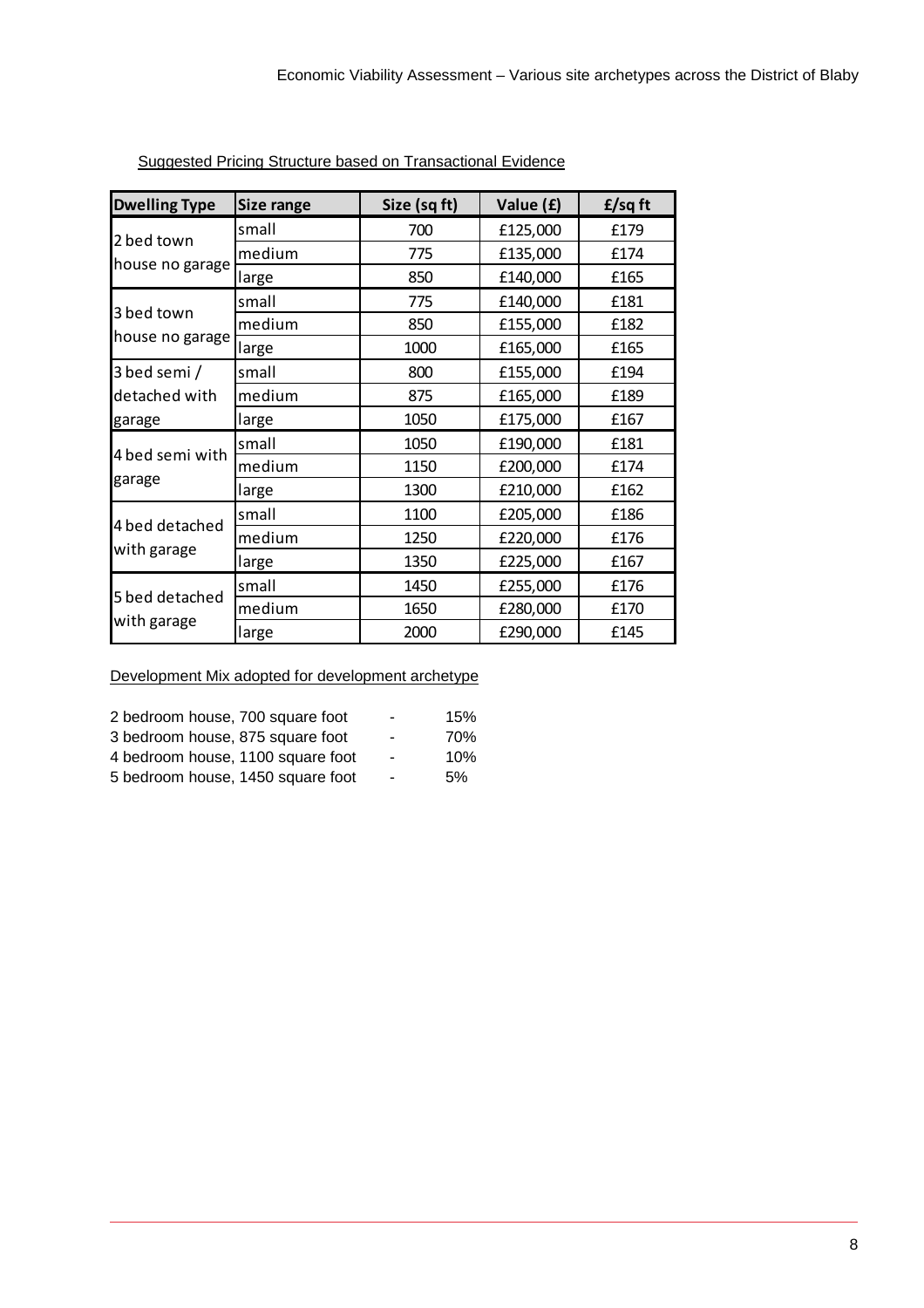## **Whetstone**

Achieved Prices over 2011

| Whetstone |          |          |          |      |                        |                                                    |  |
|-----------|----------|----------|----------|------|------------------------|----------------------------------------------------|--|
| 6 bed     | 5 bed    | 4 bed    | 3 bed    | 2bed | Type                   | Approx. House Period, Other                        |  |
|           |          | £212,500 |          |      | Detached               | 1990s small, conservatory integral garage          |  |
|           |          |          | £169,000 |      | Detached               | 1970s large vacant                                 |  |
|           |          |          | £133,000 |      | Semi Detached          | 1980s small integral garage                        |  |
|           |          |          | £123,000 |      | Detached               | 1990s/ 2000 small, integral garage                 |  |
|           |          |          | £135,000 |      | Semi Detached          | 2000s                                              |  |
|           |          | £300,000 |          |      | Detached               | 2000s, large, double garage                        |  |
|           |          |          | £119,950 |      | Semi Detached          | 1970s poor condition                               |  |
|           |          | £183,500 |          |      | Semi Detached          | 2000s                                              |  |
|           |          |          | £125,000 |      | Semi Detached          | 1980s                                              |  |
|           |          |          | £160,000 |      | Detached               | 2000s                                              |  |
|           |          |          |          |      | £129,000 Semi Detached | 2000s                                              |  |
|           |          |          | £152,950 |      | Semi Detached          | 1970s with conservatory                            |  |
|           |          |          | £123,000 |      | Semi Detached          | ex council interwar                                |  |
|           |          |          | £189,950 |      | Detached               | 2000s, largish 3 bed, integral garage, corner plot |  |
|           |          |          | £184,000 |      | Detached               | 1990s with conservatory                            |  |
|           |          |          |          |      | £125,000 Detached      |                                                    |  |
|           |          |          | £118,750 |      | Semi Detached          | 1970s vacant                                       |  |
|           |          |          | £128,500 |      | Terrace                | 1970s vacant                                       |  |
|           |          |          | £146,000 |      | Semi Detached          | 1980s no garage                                    |  |
|           |          |          | £165,000 |      | Detached               | 1970s chalet bungalow                              |  |
|           |          |          | £135,000 |      | Semi Detached          | 1970s vacant                                       |  |
|           |          |          | £123,000 |      | Semi Detached          | bungalow                                           |  |
|           |          |          | £142,000 |      | Terrace                | 2000s                                              |  |
|           | £280,000 |          |          |      | Detached               | 1970s large, big plot                              |  |
|           |          |          | £110,000 |      | Terrace                | Ex council stock                                   |  |
|           |          |          | £163,000 |      | Semi Detached          | 2000s                                              |  |
|           |          |          | £138,000 |      | Semi Detached          | 2000s                                              |  |
|           |          |          | £167,500 |      | Detached               | 2000s                                              |  |
|           |          | £275,000 |          |      | Detached               | 1990s large, integral garage                       |  |
|           |          | £249,950 |          |      | Detached               | 2000s                                              |  |
|           |          | £295,000 |          |      | Detached               | 2000s vary large                                   |  |
|           |          | £320,000 |          |      | Detached               | 2000s large                                        |  |
|           |          | £325,000 |          |      | Detached               | 2000s large with double garage                     |  |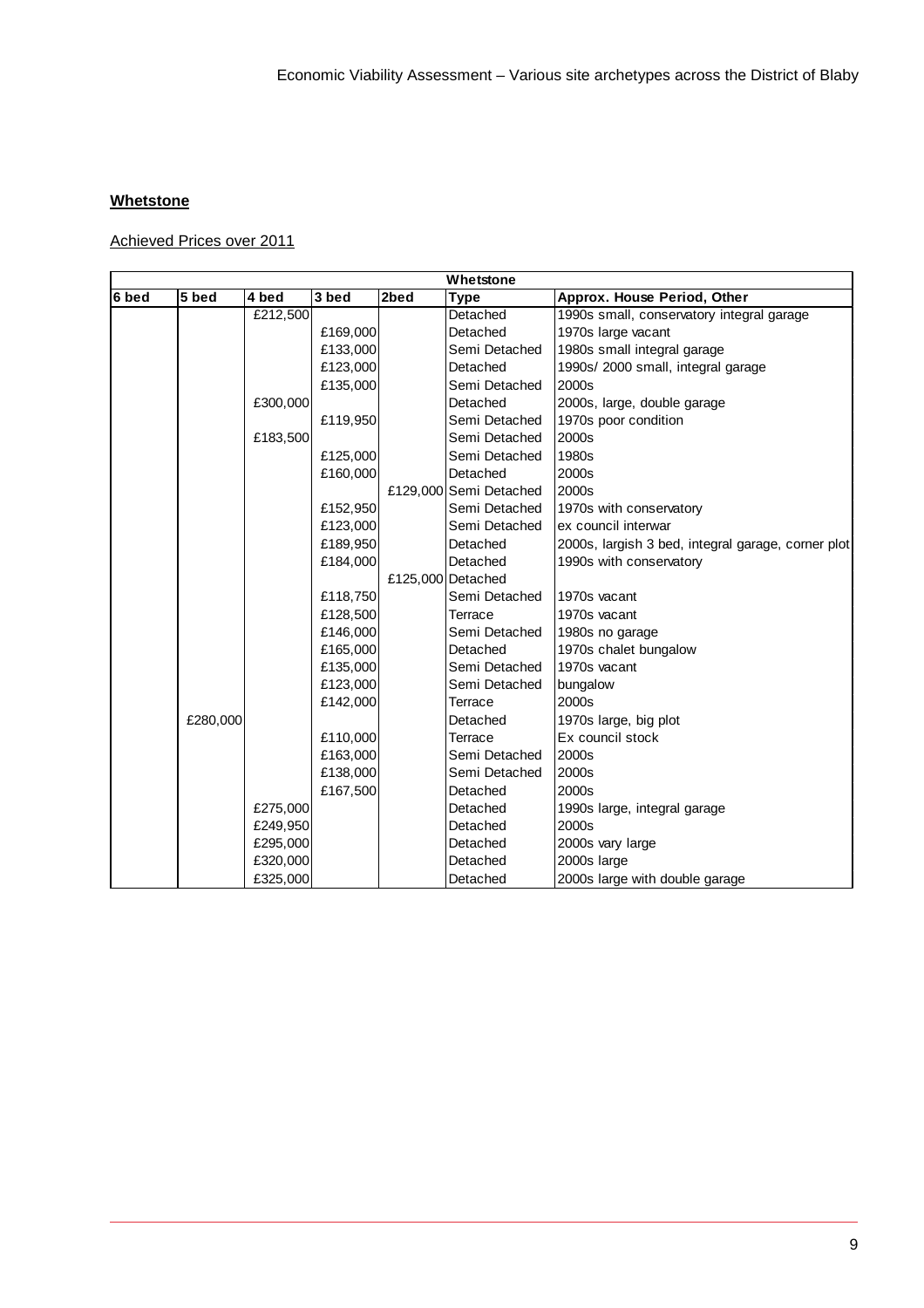| <b>Dwelling Type</b> | Size range | Size (sq ft) | Value (£) | f/sqft |
|----------------------|------------|--------------|-----------|--------|
| 2 bed town           | small      | 700          | £129,000  | £184   |
|                      | medium     | 775          | £135,000  | £174   |
| house no garage      | large      | 850          | £140,000  | £165   |
|                      | small      | 775          | £140,000  | £181   |
| 3 bed town           | medium     | 850          | £155,000  | £182   |
| house no garage      | large      | 1000         | £160,000  | £160   |
| 3 bed semi /         | small      | 800          | £145,000  | £181   |
| detached with        | medium     | 875          | £165,000  | £189   |
| garage               | large      | 1050         | £185,000  | £176   |
|                      | small      | 1050         | £185,000  | £176   |
| 4 bed semi with      | medium     | 1150         | £195,000  | £170   |
| garage               | large      | 1300         | £205,000  | £158   |
|                      | small      | 1100         | £200,000  | £182   |
| 4 bed detached       | medium     | 1250         | £215,000  | £172   |
| with garage          | large      | 1350         | £220,000  | £163   |
|                      | small      | 1450         | £265,000  | £183   |
| 5 bed detached       | medium     | 1650         | £290,000  | £176   |
| with garage          | large      | 2000         | £300,000  | £150   |

Suggested Pricing Structure based on Transactional Evidence

| 2 bedroom house, 700 square foot  | $\sim$         | 15% |
|-----------------------------------|----------------|-----|
| 3 bedroom house, 875 square foot  | ٠              | 70% |
| 4 bedroom house, 1100 square foot | $\blacksquare$ | 10% |
| 5 bedroom house, 1450 square foot | $\blacksquare$ | 5%  |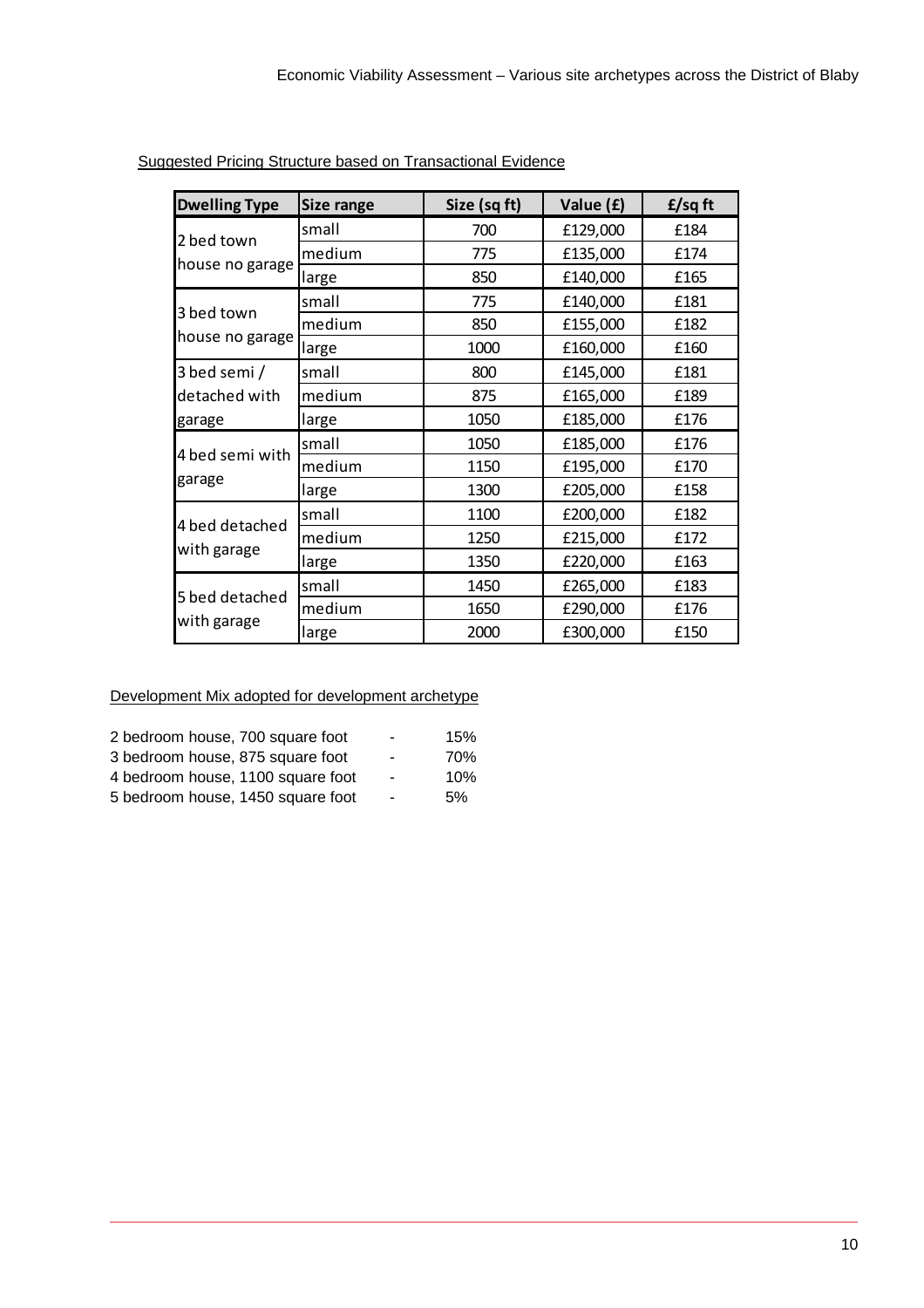### **Littlethorpe**

### Achieved Prices over 2011

| Littlethorpe |          |          |          |                  |                     |                                |  |  |
|--------------|----------|----------|----------|------------------|---------------------|--------------------------------|--|--|
| 6 bed        | 5 bed    | 4 bed    | 3 bed    | 2bed             | <b>Type</b>         | Approx. House Period, Other    |  |  |
|              |          | £150,000 |          |                  | Semi Detached       | 2000s 3 storey                 |  |  |
|              |          |          |          |                  | £110,000 Town House | 1980sm large, no garage        |  |  |
|              |          |          | £155,000 |                  | Semi Detached       | 1970s, garage                  |  |  |
|              |          |          | £193,000 |                  | Detached            | 1980/90s and garage            |  |  |
|              |          |          | £130,000 |                  | Detached            | 1970s and conservatory         |  |  |
|              |          |          |          | £120,000 Terrace |                     | 1970s no garage                |  |  |
|              | £290,000 |          |          |                  | Semi Detached       | With workshop/ character       |  |  |
|              |          |          |          |                  | £195,000 Detached   | bungalow                       |  |  |
|              |          |          | £146,000 |                  | Semi Detached       | 1960s 70s semi                 |  |  |
|              |          |          | £146,950 |                  | Semi Detached       | Edwardian Pallasade with study |  |  |
|              |          |          | £155,000 |                  | Terrace             | Edwardian Pallasade with study |  |  |
|              |          |          | £132,000 |                  | Semi Detached       | 1960s 70s semi                 |  |  |
|              |          |          | £140,500 |                  | Semi Detached       | 1960s 70s semi                 |  |  |

## Suggested Pricing Structure based on Transactional Evidence

| <b>Dwelling Type</b> | <b>Size range</b> | Size (sq ft) | Value (£) | f/sqft |
|----------------------|-------------------|--------------|-----------|--------|
|                      | small             | 700          | £137,000  | £196   |
| 2 bed town           | medium            | 775          | £147,000  | £190   |
| house no garage      | large             | 850          | £152,000  | £179   |
| 3 bed town           | small             | 775          | £152,000  | £196   |
| house no garage      | medium            | 850          | £157,000  | £185   |
|                      | large             | 1000         | £172,000  | £172   |
| 3 bed semi /         | small             | 800          | £162,000  | £203   |
| detached with        | medium            | 875          | £172,000  | £197   |
| garage               | large             | 1050         | £182,000  | £173   |
|                      | small             | 1050         | £202,000  | £192   |
| 4 bed semi with      | medium            | 1150         | £217,000  | £189   |
| garage               | large             | 1300         | £232,000  | £178   |
|                      | small             | 1100         | £222,000  | £202   |
| 4 bed detached       | medium            | 1250         | £242,000  | £194   |
| with garage          | large             | 1350         | £247,000  | £183   |
|                      | small             | 1450         | £282,000  | £194   |
| 5 bed detached       | medium            | 1650         | £307,000  | £186   |
| with garage          | large             | 2000         | £352,000  | £176   |

| 2 bedroom house, 700 square foot | ۰ | 15% |
|----------------------------------|---|-----|
| 3 bedroom house, 875 square foot | - | 60% |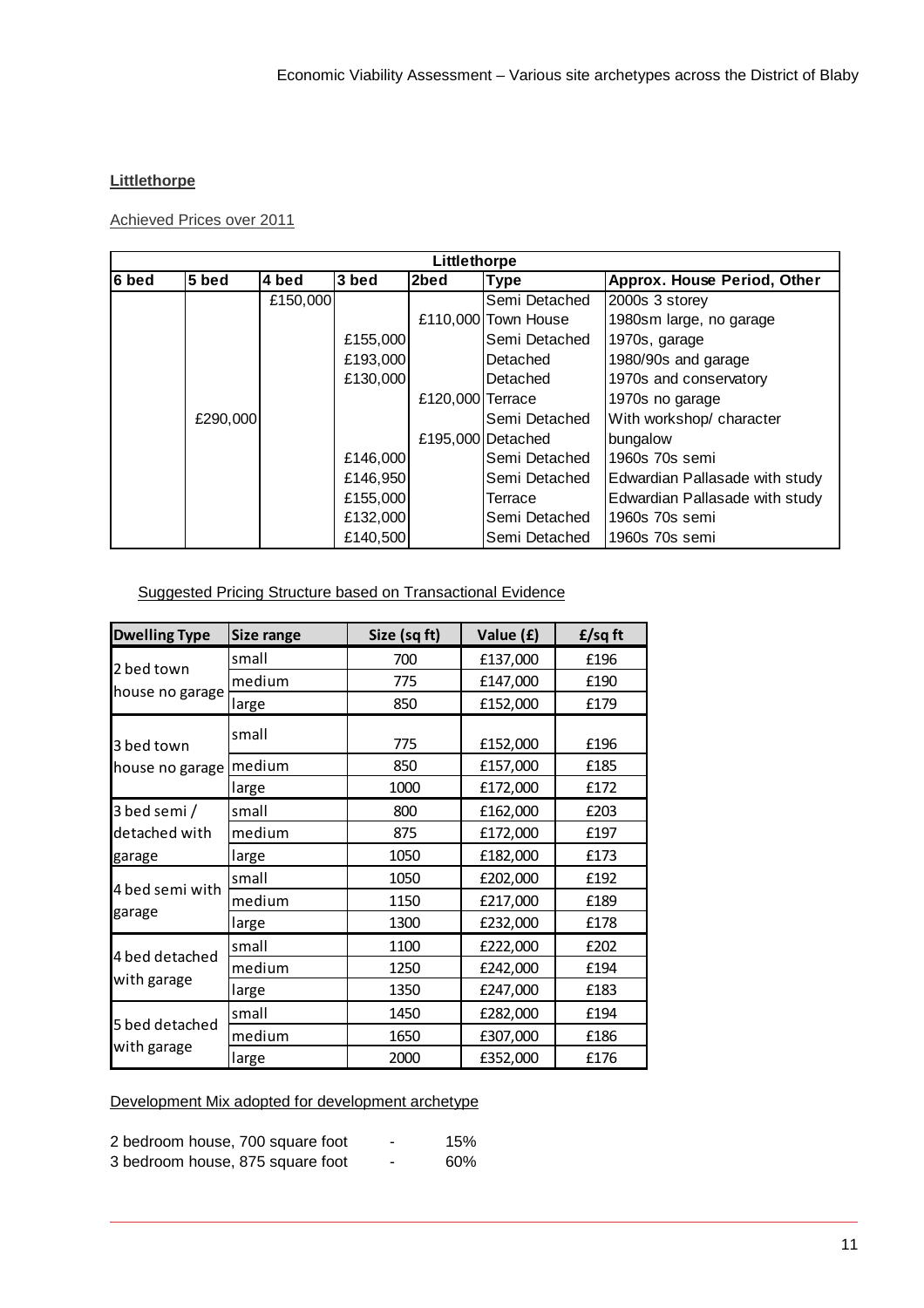| 4 bedroom house, 1100 square foot |   | <b>20%</b> |
|-----------------------------------|---|------------|
| 5 bedroom house, 1450 square foot | - | 5%         |

### **Cosby**

Achieved Prices over 2011

|       |       |          |          |                  | Cosby                     |                                                  |
|-------|-------|----------|----------|------------------|---------------------------|--------------------------------------------------|
| 6 bed | 5 bed | 4 bed    | 3 bed    | 2bed             | Type                      | Approx. House Period, Other                      |
|       |       |          | £140,000 |                  |                           | Semi Detached 1970s semi, small, car port        |
|       |       |          | £120,000 |                  |                           | Semi Detached Small chalet bungalow              |
|       |       |          | £153,000 |                  | Detached                  | 1970s link house and conservatory                |
|       |       |          | £135,000 |                  |                           | Semi Detached lex council stock                  |
|       |       |          | £146,000 |                  | Semi Detached 1970s semi, |                                                  |
|       |       |          | £134,000 |                  |                           | Semi Detached lex council stock                  |
|       |       |          | £144,995 |                  | Detached                  | 1970s link house                                 |
|       |       |          | £125,000 |                  |                           | Semi Detached   1970s small chalet bung          |
|       |       |          | £130,000 |                  |                           | Semi Detached   Small 1970s semi poor cond       |
|       |       |          | £161,000 |                  |                           | Semi Detached   Edwardian small                  |
|       |       | £240,000 |          |                  |                           | Semi Detached   Interwar, large plot             |
|       |       |          | £155,000 |                  | Detached                  | 2000s and garage                                 |
|       |       |          |          |                  | £355,000 Bungalow         | Interwar chalet bungalow                         |
|       |       |          | £123,000 |                  | Semi Detached 11970s semi |                                                  |
|       |       |          | £135,000 |                  |                           | Semi Detached   ex council stock, poor condition |
|       |       |          |          | £145,000 Terrace |                           | Town Centre, Character Property, End Terrace     |
|       |       |          | £155,000 |                  | Semi Detached 11970s semi |                                                  |
|       |       |          | £162,500 |                  |                           | Semi Detached 2000s 3 bed and garage             |

Suggested Pricing Structure based on Transactional Evidence

| <b>Dwelling Type</b>          | Size range | Size (sq ft) | Value (£) | f/sqft |
|-------------------------------|------------|--------------|-----------|--------|
| 2 bed town                    | small      | 700          | £127,500  | £182   |
|                               | medium     | 775          | £137,500  | £177   |
| house no garage               | large      | 850          | £142,500  | £168   |
|                               | small      | 775          | £140,000  | £181   |
| 3 bed town                    | medium     | 850          | £145,000  | £171   |
| house no garage               | large      | 1000         | £160,000  | £160   |
| 3 bed semi /                  | small      | 800          | £150,000  | £188   |
| detached with<br>garage       | medium     | 875          | £160,000  | £183   |
|                               | large      | 1050         | £170,000  | £162   |
|                               | small      | 1050         | £190,000  | £181   |
| 4 bed semi with               | medium     | 1150         | £205,000  | £178   |
| garage                        | large      | 1300         | £220,000  | £169   |
|                               | small      | 1100         | £210,000  | £191   |
| 4 bed detached<br>with garage | medium     | 1250         | £230,000  | £184   |
|                               | large      | 1350         | £235,000  | £174   |
| 5 bed detached                | small      | 1450         | £270,000  | £186   |
|                               | medium     | 1650         | £295,000  | £179   |
| with garage                   | large      | 2000         | £340,000  | £170   |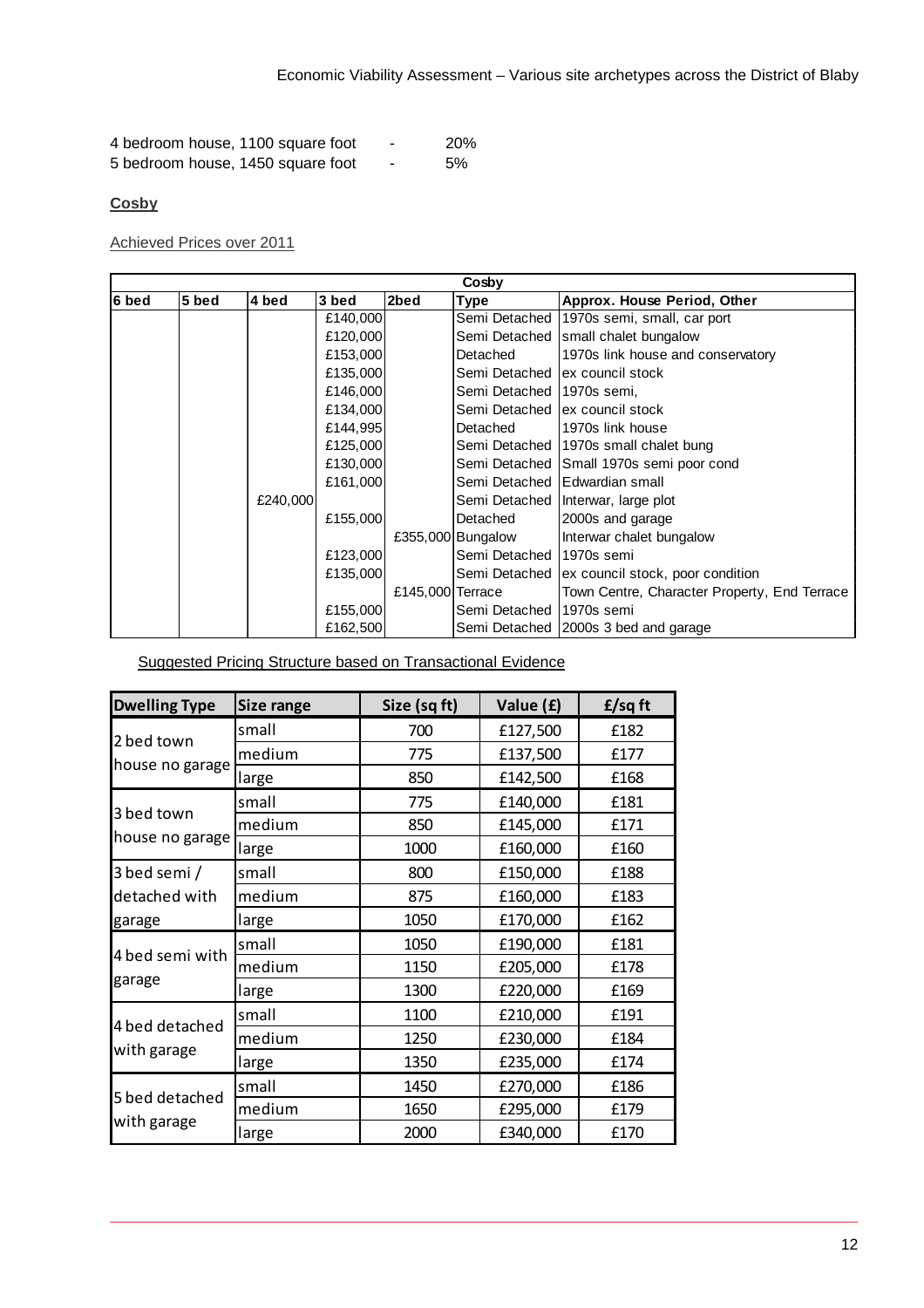| 2 bedroom house, 700 square foot  | ٠              | 15% |
|-----------------------------------|----------------|-----|
| 3 bedroom house, 875 square foot  | ٠              | 65% |
| 4 bedroom house, 1100 square foot | $\blacksquare$ | 15% |
| 5 bedroom house, 1450 square foot | $\sim$         | .5% |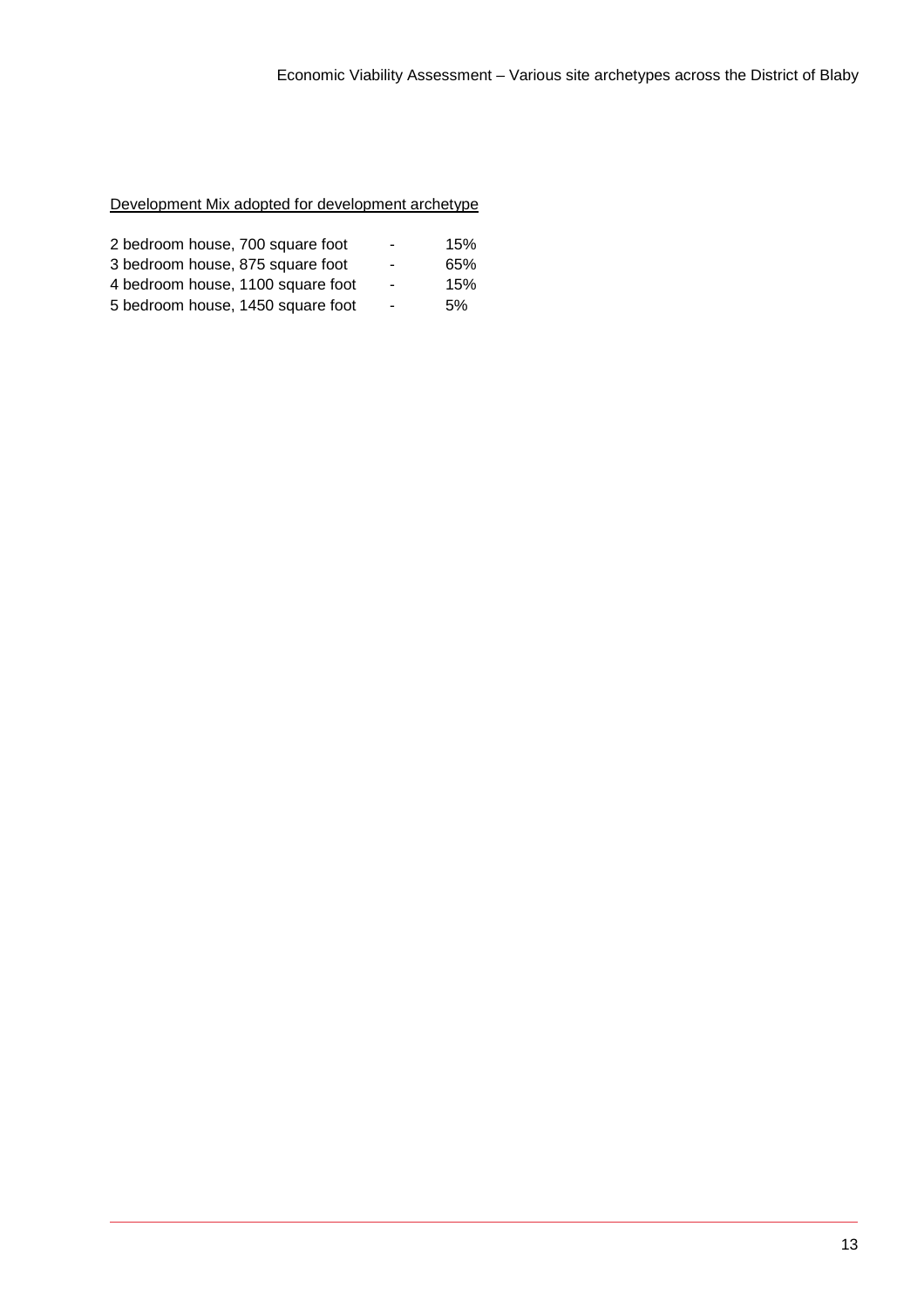### **Rural**

Achieved Prices over 2011<sup>2</sup>

|       | Rural    |          |          |                  |                           |                                              |
|-------|----------|----------|----------|------------------|---------------------------|----------------------------------------------|
| 6 bed | 5 bed    | 4 bed    | 3 bed    | 2bed             | Type                      | Approx. House Period, Other                  |
|       |          |          | £121,500 |                  | Semi Detached             |                                              |
|       |          | £230,000 |          |                  | Detached                  | 2000s                                        |
|       |          |          | £176,500 |                  | Detached                  | 1970s link                                   |
|       |          |          | £265,000 |                  | Detached                  | Edwardian                                    |
|       |          |          | £140,000 |                  | Detached                  | Extended semi                                |
|       |          |          | £140,000 |                  |                           | Semi Detached 1990s small no garage          |
|       |          |          | £122,950 |                  | Semi Detached             |                                              |
|       | £192,500 |          |          |                  | Detached                  | Small 1970s, no garage                       |
|       |          |          | £169,000 |                  | Detached                  | 1990s                                        |
|       |          |          | £181,000 |                  | Detached                  | 2000s, large 3 bed, integral garage          |
|       |          |          |          | £144,000 Terrace |                           | Edwardian end terrace with garage            |
|       | £249,950 |          |          |                  | Detached                  | 2000s large 4/5 bed, 4 baths                 |
|       |          |          | £145,000 |                  | Detached                  | 1970s                                        |
|       |          | £292,000 |          |                  | Detached                  | 2000s very large, double garage              |
|       |          |          | £140,000 |                  | Semi Detached 1990s small |                                              |
|       |          | £350,000 |          |                  | Detached                  | Period                                       |
|       |          |          | £129,500 |                  | Semi Detached             |                                              |
|       |          |          | £230,000 |                  | Terrace                   | Period                                       |
|       |          |          | £124,999 |                  | Semi Detached 1970s small |                                              |
|       |          |          |          | £98,000 Terrace  |                           | edwardian v.small                            |
|       |          |          | £125,000 |                  |                           | Semi Detached 1990s small, garage, poor cond |
|       |          |          | £182,000 |                  | Detached                  | 1990s large                                  |
|       |          |          |          | £107,000 Terrace |                           | Edwardian, small                             |

l

<sup>2</sup> For Stoney Stanton, adopted as beacon area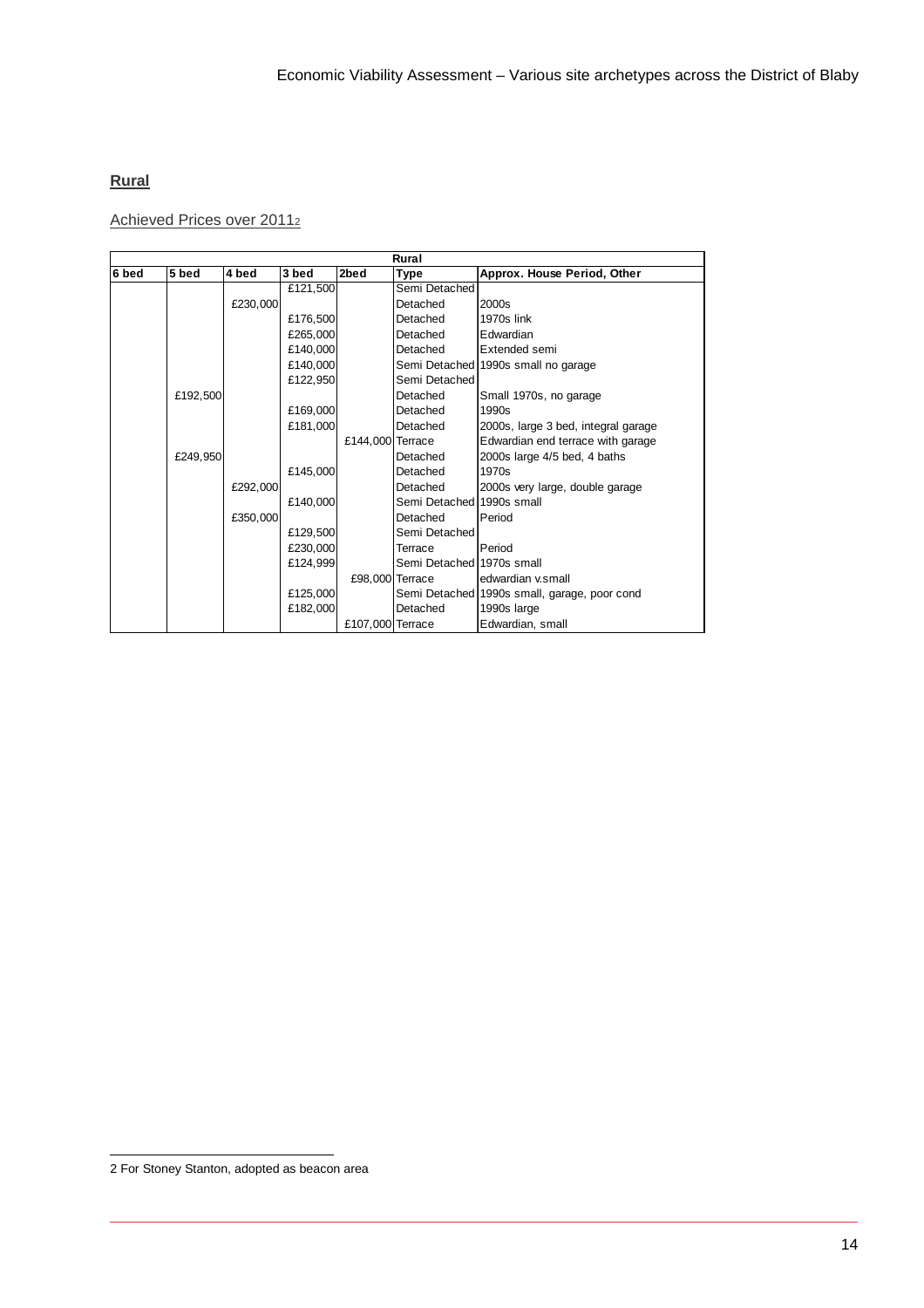| <b>Dwelling Type</b>          | <b>Size range</b> | Size (sq ft) | Value (£) | f/sqft |
|-------------------------------|-------------------|--------------|-----------|--------|
|                               | small             | 700          | £142,000  | £203   |
| 2 bed town                    | medium            | 775          | £155,000  | £200   |
| house no garage               | large             | 850          | £158,000  | £186   |
|                               | small             | 775          | £167,000  | £215   |
| 3 bed town                    | medium            | 850          | £172,000  | £202   |
| house no garage               | large             | 1000         | £187,000  | £187   |
| 3 bed semi /                  | small             | 800          | £177,000  | £221   |
| detached with<br>garage       | medium            | 875          | £187,000  | £214   |
|                               | large             | 1050         | £197,500  | £188   |
|                               | small             | 1050         | £217,000  | £207   |
| 4 bed semi with<br>garage     | medium            | 1150         | £230,000  | £200   |
|                               | large             | 1300         | £235,000  | £181   |
|                               | small             | 1100         | £225,000  | £205   |
| 4 bed detached<br>with garage | medium            | 1250         | £240,000  | £192   |
|                               | large             | 1350         | £245,000  | £181   |
| 5 bed detached                | small             | 1450         | £280,000  | £193   |
|                               | medium            | 1650         | £305,000  | £185   |
| with garage                   | large             | 2000         | £350,000  | £175   |

Suggested Pricing Structure based on Transactional Evidence

| 2 bedroom house, 775 square foot  | ۰              | 15% |
|-----------------------------------|----------------|-----|
| 3 bedroom house, 875 square foot  | ۰              | 55% |
| 4 bedroom house, 1100 square foot | $\blacksquare$ | 25% |
| 5 bedroom house, 1450 square foot | ٠              | .5% |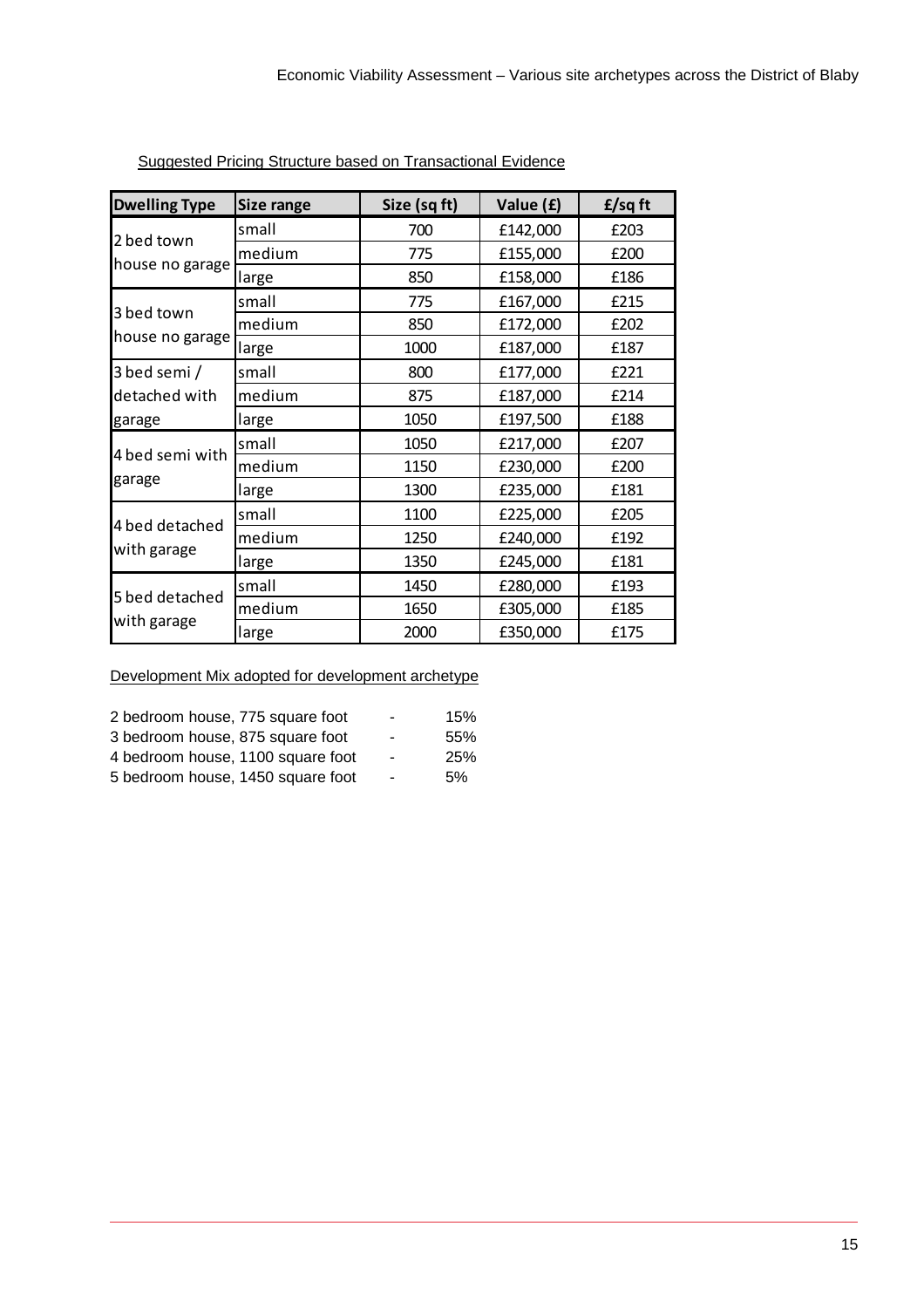## 4 Cost Assumptions

This section summarises the cost assumptions adopted in our appraisals.

| Cost Area                               | <b>Assumption</b>                                                                                                        | <b>Comment</b>                                                                                                                                                                                                                                                                                                                                                                                                                                   |
|-----------------------------------------|--------------------------------------------------------------------------------------------------------------------------|--------------------------------------------------------------------------------------------------------------------------------------------------------------------------------------------------------------------------------------------------------------------------------------------------------------------------------------------------------------------------------------------------------------------------------------------------|
| <b>Build Costs</b>                      | £83 per square foot                                                                                                      | We have adopted the current BCIS median build cost<br>figure for general estate housings in Leicestershire4,<br>and added 20% to cover for external works, including<br>site infrastructure $-$ an "all in" build cost for housing.<br>This is consistent with HCA appraisal guidance.<br>No allowance is made for any site specific abnormal<br>costs, on the basis that the appraisals are for<br>archetypal sites within certain settlements. |
| S <sub>106</sub> Costs                  | Varies by settlement,<br>depending on local<br>needs. See section on<br>Section 106 and<br>affordable housing,<br>below. |                                                                                                                                                                                                                                                                                                                                                                                                                                                  |
| Marketing budget                        | 1.5% for residential<br>private sales and<br>shared ownership                                                            |                                                                                                                                                                                                                                                                                                                                                                                                                                                  |
| Sales Agent Fee                         | 1.0% of residential<br>private sales and<br>shared ownership                                                             |                                                                                                                                                                                                                                                                                                                                                                                                                                                  |
| Sales Legal Fee                         | 0.5%                                                                                                                     | Applied to all tenures                                                                                                                                                                                                                                                                                                                                                                                                                           |
| <b>Built Area Assumptions</b>           |                                                                                                                          |                                                                                                                                                                                                                                                                                                                                                                                                                                                  |
| Density                                 | 35 dwellings per<br>hectare                                                                                              | The house building industry's current maximum<br>preferred density                                                                                                                                                                                                                                                                                                                                                                               |
| <b>Phasing and Cashflow Assumptions</b> |                                                                                                                          |                                                                                                                                                                                                                                                                                                                                                                                                                                                  |
| <b>Effective Date of appraisals</b>     | Current costs and sales<br>prices assumed. No<br>cost or value inflation is<br>assumed                                   |                                                                                                                                                                                                                                                                                                                                                                                                                                                  |
| Residential Sales absorption            | c. 2 units per month                                                                                                     |                                                                                                                                                                                                                                                                                                                                                                                                                                                  |
| <b>Profit levels</b>                    | 18% of Profit on Value                                                                                                   | An intermediate benchmark to the market, and our<br>current default setting for Affordable Housing Viability<br>Assessments                                                                                                                                                                                                                                                                                                                      |

l 3 As of December 2011

<sup>4</sup> There is not a published rate for the District of Blaby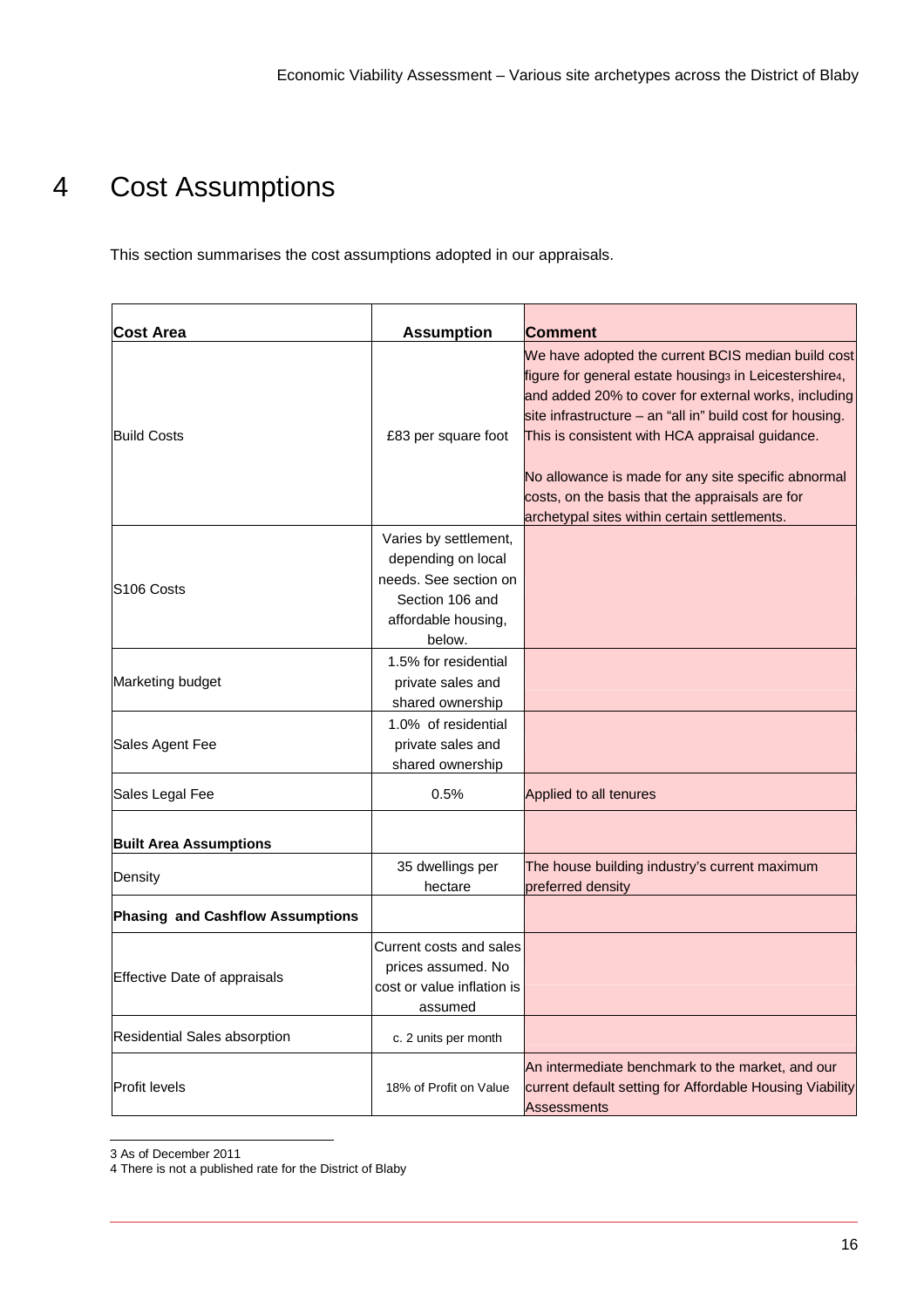| <b>Cost Area</b>             | <b>Assumption</b> | <b>Comment</b>        |
|------------------------------|-------------------|-----------------------|
| Finance Rate                 | 7.00%             | Benchmarked to market |
| <b>Other Costs</b>           |                   |                       |
| Stamp Duty                   | 5%                |                       |
| Agent Fee (Land Acquisition) | 1%                |                       |
| Legal Fee (Land Acquisition) | 0.75%             |                       |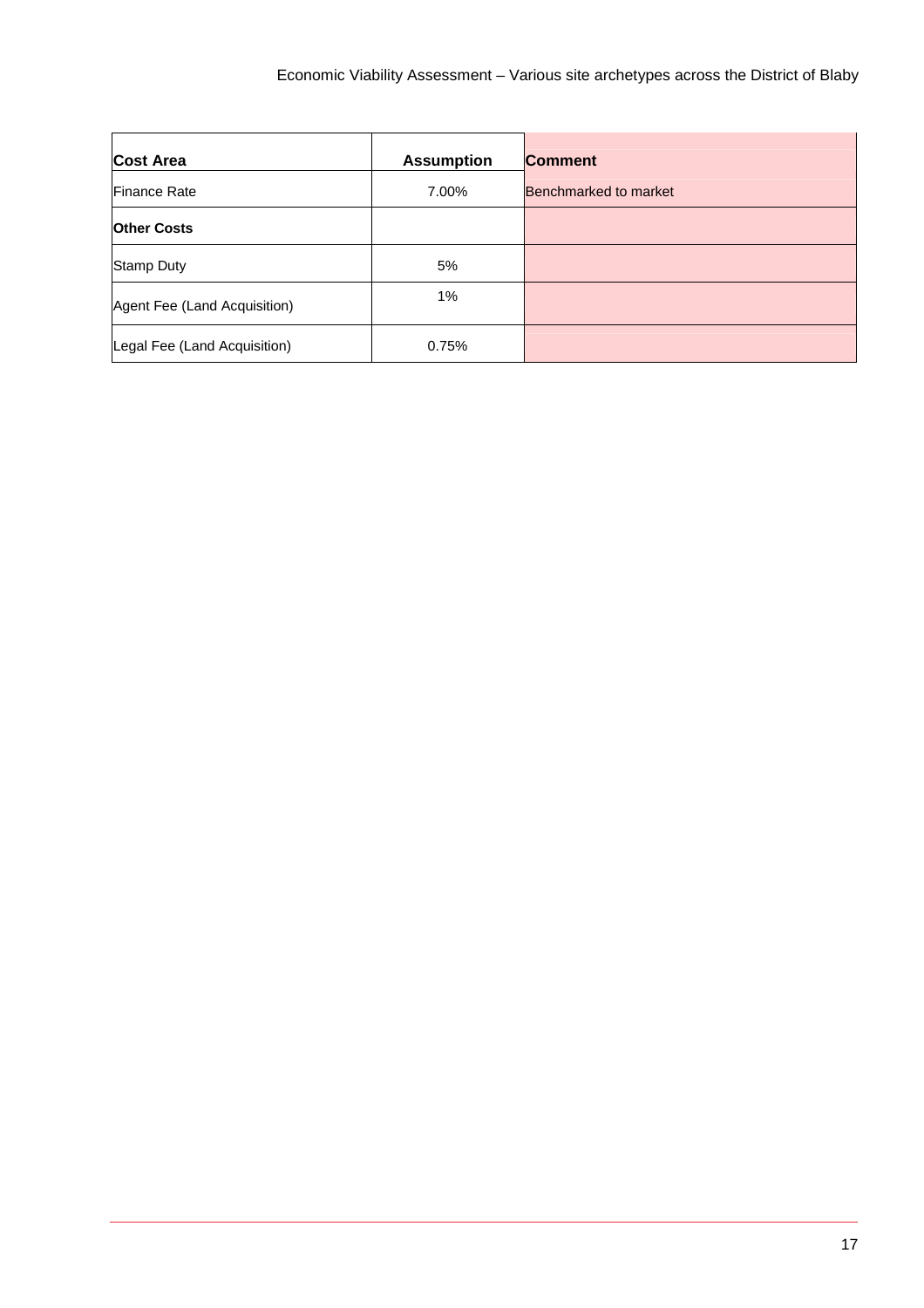## 5 Section 106 & Affordable Housing Assumptions

### Section 106

We have allowed for Section 106 costs covering play and open space, police, libraries, education, civic waste, health (Primary Care Trust) and green travel packs. The Public Open Space, Libraries and education contributions are all a function of the number and mix of dwellings, and have been calculated for each site archetype, based on the anticipated residential development mix (See Section 3, above) applied to the rates for different sized dwellings (by bedroom) featured in the Council's Planning Obligations and Developer Contribution SPD). The contribution to the PCT is based on its own be-spoke modelling tool, and contributions have been applied in the appraisals for the Blaby, Whetstone and Cosby site archetype appraisals, where we have been informed that there is no health infrastructure capacity.

With regard to education contributions, they are not applied where there is sufficient local capacity. In situations where there is some capacity, but not enough to cover the entire anticipated level of population growth in an area, we have presumed that there will be a requirement for a contribution. The table below provides a summary of our assumptions regarding education contributions by settlement.

| <b>Settlement</b> | Primary | <b>Secondary / Upper</b> |
|-------------------|---------|--------------------------|
| Blaby             | On      | Off                      |
| Whetstone         | Off     | On                       |
| Littlethorpe      | On      | On                       |
| Cosby             | Off     | On                       |
| Narborough        | On      | On                       |
| Rural             | On      | On                       |

### Education Contribution Requirement by Site Archetype

With regard to parks and open space contributions, we have assumed on site provision on all of the sites, with a maintenance contribution being payable, in line with the requirements of the SPD.

A full summary of Section 106 calculations is provided in Appendix One.

### Affordable Housing

We have allowed for 25% affordable housing, split as follows:

- **By size:** 58%5 of which will be 2 bedroom dwellings, 40%, 3 bedroom dwellings, and 2%, 5 bedroom dwellings),
- **By tenure:** 40% (of the 25% affordable housing) being for social rent, 40% being for affordable rent, and 20% intermediate (shared ownership) tenure.

With regard to the value to which to attribute to these tenures in the development appraisals, we have allowed for 42% of the open market value (OMV) for social rent, 45% of OMV for affordable rent, and 65% for shared ownership6.

l 5 The SHMA suggests 3% representation of 1 bedroom dwellings, and 55% for 2 bedroom dwellings. In the current market, however, we do not believe apartments (which 1 bedroom dwellings would be delivered as) are generally deliverable, and so we have merged the requirements for 1 and 2 bedroom dwellings

<sup>6</sup> Our assessment included consultation with local registered providers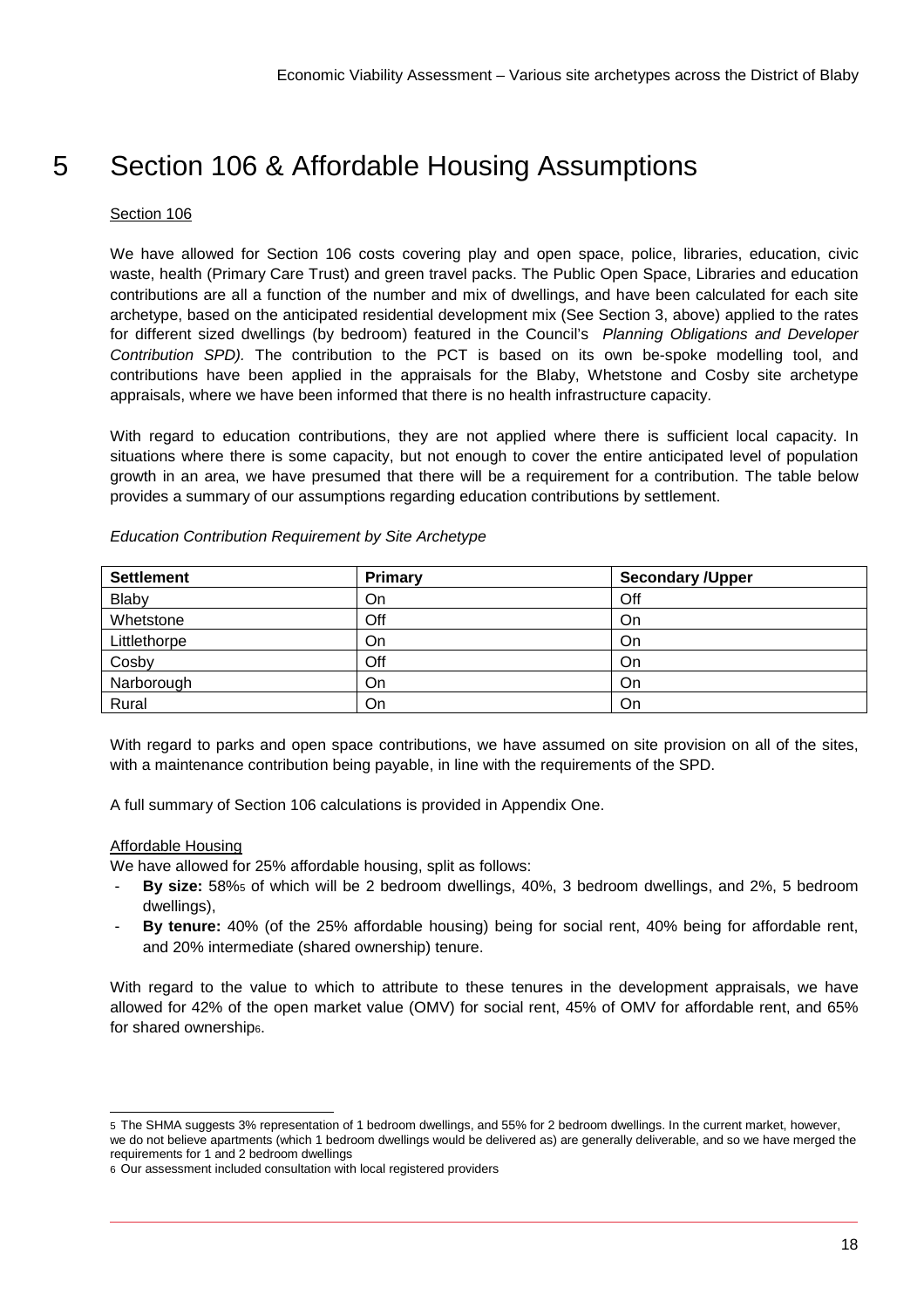## 6 Conclusion

As outlined previously, the assumptions outlined in sections 2-5, have been incorporated into a residual development appraisal for each settlement site archetype, which calculates total revenue and deducts from that all costs associated with delivering the development including an element of developer profit, along with affordable housing and Section 106 requirements, in order to determine what consideration is left to pay for land acquisition.

On this basis the model calculates the following residual values, per acre.

- Cosby
- Narborough
- Blaby
- **Littlethorpe**
- Whetstone (\*2, one small site and one larger site)
- A generic rural site

| Settlement Archetype (Size -           | Residual Land Value (£)<br>per |
|----------------------------------------|--------------------------------|
| Gross Area)                            | gross acre                     |
| Cosby $(4 \text{ ha } 9.8 \text{ ac})$ | £280,000                       |
| Narborough (2.5 ha / 6.17 ac)          | £320,000                       |
| Blaby (6 ha / 14.82 ac)                | £285,000                       |
| Littlethorpe (2 ha / 4.94 ac)          | £450,000                       |
| Whetstone 1 (10 ha / 24.7 ac)          | £260,000                       |
| Whetstone 2 (1.8 ha /4.44 ac)          | £390,000                       |
| Rural (1 ha / 2.471 ac)                | £515,000                       |

On this basis our analysis suggests that all the site archetypes, subject to the affordable housing and Section 106 requirements tested, are viable, with the exception of Whetstone 1, which is of marginal viability. Whilst the large site archetype in Whetstone is shown to be at the margins of viability, the fact that the smaller site is viable implies that, broadly, development sites in Whetstone (notwithstanding any abnormal costs) should be capable of supporting levels of contributions (on site affordable housing and section 106 payments) in close proximity to the Council's requirements as tested in this report.

Also, we would caution that potentially 15 year affordable housing policy should not necessarily be based entirely on the current, relatively difficult, market conditions, and the performance of the site archetypes in the current market environment, taking into account the 25% affordable housing and Section 106 requirements set out in Section 5, above, is encouraging.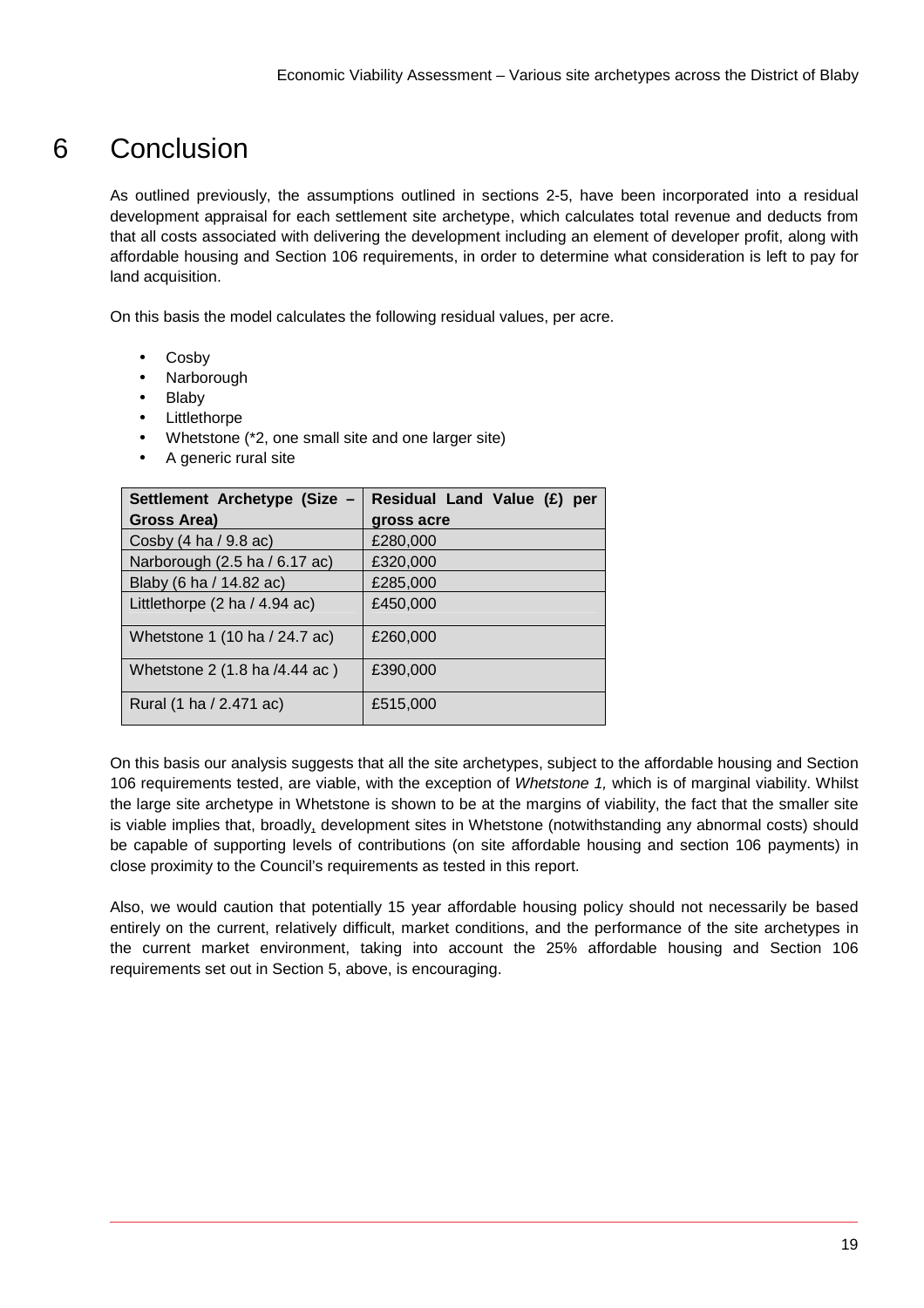## Appendix 1: Section 106 Calculations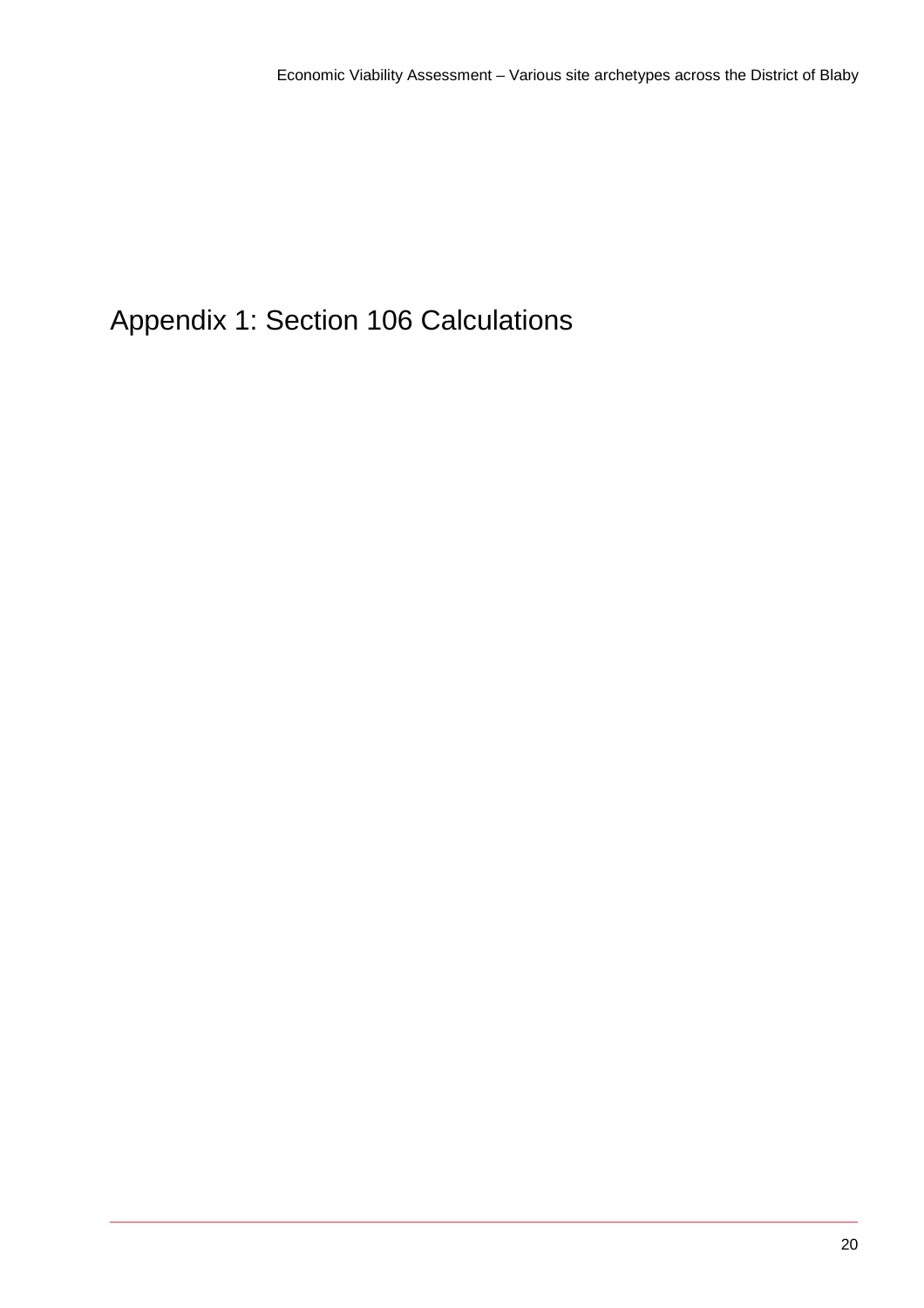Template

26.25

Affordable

|                                     |                      |                    | <b>Tenure Mix</b>         |                          |                            |              |                    |                |                 |                    |                | Value by Tenure |                        |                |          |                  |                     |
|-------------------------------------|----------------------|--------------------|---------------------------|--------------------------|----------------------------|--------------|--------------------|----------------|-----------------|--------------------|----------------|-----------------|------------------------|----------------|----------|------------------|---------------------|
| Type                                | Number               | <b>Open Market</b> | <b>Social Rent</b>        | Affordable Rent Shared O |                            |              | <b>Open Market</b> |                |                 | <b>Social Rent</b> |                |                 | <b>Affordable Rent</b> |                |          | <b>Shared O</b>  |                     |
|                                     |                      |                    |                           |                          |                            | Value        | size               | psf            | value           | size               | psf            | value           | size                   | psf            | value    | size             | psf                 |
| 2 bed                               | 5.25                 | 0.175              | 2.03                      | 2.03                     | 1.015                      | £130,000     | 700                | £186           | £54,600         | 700                | £78            | £58,500         | 700                    | £84            | £84,500  | 700              | £120.71             |
| 3 bed                               | 10.5                 | $7^{\circ}$        | 1.4                       | 1.4                      | 0.7                        | £170,000     | 1100               | £155           | £71,400         | 1100               | £65            | £76,500         | 1,100                  | £70            | £110,500 | 1100             | £100.45             |
| 4 bed                               | 17.5                 | 17.325             | 0.07                      | 0.07                     | 0.035                      | £200,000     | 1400               | £143           | £84,000         | 1400               | £60            | £90,000         | 1,400                  | £64            | £130,000 | 1400             | £92.86              |
| 5 bed                               | 1.75                 | 1.75               | $\overline{0}$            | $\overline{\mathbf{0}}$  |                            | £250,000     | 1650               | £152           | £105,000        | 1650               | £64            | £112,500        | 1,650                  | £68            | £162,500 | 1650             | £98.48              |
| Total                               | 35<br>35             | 26.25              | 3.5                       | 3.5                      | 1.75                       |              |                    |                |                 |                    |                |                 |                        |                |          |                  |                     |
| Site Size (Dev)<br>Density<br>Yeild | 1 ha<br>35 dph<br>35 |                    | Site Size (Gross)<br>1.00 | % coverage               | 100%                       |              |                    |                |                 |                    |                |                 |                        |                |          |                  |                     |
| 2 bed<br>3 bed<br>4 bed             | 15%<br>30%<br>50%    |                    |                           |                          |                            |              |                    |                |                 |                    |                |                 |                        |                |          |                  |                     |
| 5 bed                               | 5%                   |                    |                           |                          |                            |              |                    |                |                 |                    |                |                 |                        |                |          |                  |                     |
|                                     | 100%                 |                    |                           |                          |                            |              |                    |                |                 |                    |                |                 |                        |                |          |                  |                     |
|                                     |                      |                    |                           |                          |                            |              |                    |                | Social Rent is  |                    |                | Aff Rent is     |                        |                |          | Shared Equity is |                     |
| Social Rent                         |                      |                    | 0.1                       |                          | All Units                  |              |                    |                | 0.42            |                    | of Open Market | 0.45            |                        | of open market |          |                  | 0.65 of open market |
| Shared Ownership<br>Affordable Rent |                      | 0.05               | 0.1                       |                          |                            |              |                    |                |                 |                    |                |                 |                        |                |          |                  |                     |
|                                     | 25.00% Total Affor   | 25%                | 0.00%                     |                          |                            |              |                    |                |                 |                    |                |                 |                        |                |          |                  |                     |
| Build Period @ 2 per month          |                      |                    | 17.5                      |                          | months                     | or           | 1.458333333 years  |                |                 |                    |                |                 |                        |                |          |                  |                     |
| <b>INDICATIVE MIX</b>               |                      |                    |                           |                          |                            |              |                    |                |                 |                    |                |                 |                        |                |          |                  |                     |
|                                     |                      | Affordable share % |                           | Social Rent              | Aff Rent                   | Shared       | <b>Total Aff</b>   | Private        |                 |                    |                |                 |                        |                |          |                  |                     |
| House type                          | No units             |                    |                           |                          | 40%<br>40%                 | 20%          | 0.25               |                |                 |                    |                |                 |                        |                |          |                  |                     |
| 1 bed                               |                      |                    |                           |                          |                            |              |                    |                |                 |                    |                |                 |                        |                |          |                  |                     |
| 2 bed                               | 5.25                 | 5.08<br>3.50       |                           |                          | 2.03<br>2.03               | 1.015<br>0.7 | 5.075<br>3.5       | 0.175          | $7\overline{ }$ |                    |                |                 |                        |                |          |                  |                     |
| 3 bed<br>4 bed                      | 10.5                 | 0.18               |                           |                          | 1.4<br>1.4<br>0.07<br>0.07 |              | 0.175              |                |                 |                    |                |                 |                        |                |          |                  |                     |
| 5 bed                               | 17.5<br>1.75         |                    |                           |                          |                            | 0.035        |                    | 17.325<br>1.75 |                 |                    |                |                 |                        |                |          |                  |                     |
| <b>TOTAL</b>                        | 35                   | 8.75               |                           |                          |                            |              | 8.75               |                | 35              |                    |                |                 |                        |                |          |                  |                     |
|                                     |                      |                    |                           |                          |                            |              |                    |                |                 |                    |                |                 |                        |                |          |                  |                     |

#### **PLAY AND OPEN SPACE REQUIREMENTS - OFF SITE (SPD FIGURES) OPEN SPACE REQUIREMENTS - ON SITE (MAINTENANCE) OPEN SPACE REQUIREMENTS - ON SITE (0.4ha per 100 dwellings)**

| House type   | No units |       | Total open space re |      |
|--------------|----------|-------|---------------------|------|
| 1 bed        |          |       |                     |      |
| 2 bed        |          | 5.25  |                     |      |
| 3 bed        |          | 10.5  |                     |      |
| 4+ hed       |          | 19.25 |                     |      |
| <b>TOTAL</b> |          | 35    |                     | 0.14 |

| Mix |              | House type Total financial contribu Total contribution |         | House type No units | Total financial corTotal contribution | House type | No units<br>Total open space reg |
|-----|--------------|--------------------------------------------------------|---------|---------------------|---------------------------------------|------------|----------------------------------|
|     | 0 1 bed      | 1,461.33                                               | £0      | 1 bed               |                                       | 1 bed      |                                  |
|     | 5.25 2 bed   | 2,435.55                                               | £12,787 | 2 bed               | 5.25                                  | 2 bed      | 5.25                             |
|     | 10.5 3 bed   | 3.896.88                                               | £40.917 | 3 bed               | 10.5                                  | 3 bed      | 10.5                             |
|     | 19.25 4+ bed | 4.871.10                                               | £93,769 | $4+$ bed            | 19.25                                 | $4+$ bed   | 19.25                            |

| House type | No units | Total financial corTotal contribution |           | House type | No units |       | Total open space reg |
|------------|----------|---------------------------------------|-----------|------------|----------|-------|----------------------|
| 1 bed      |          |                                       |           | 1 bed      |          |       |                      |
| 2 bed      | 5.25     |                                       |           | 2 bed      |          | 5.25  |                      |
| 3 bed      | 10.5     |                                       |           | 3 bed      |          | 10.5  |                      |
| 4+ hed     | 19.25    |                                       |           | $4+$ bed   |          | 19.25 |                      |
| TOTAL      | 35       | 903.96 £                              | 31.638.60 | TOTAL      |          | 35    | 0.14                 |
|            |          |                                       |           |            |          |       |                      |

#### **POLICE CONTRIBUTIONS**

Total units Cost per dwelling Total contribution <sup>35</sup> £606 £21,210

#### **EDUCATION CONTRIBUTIONS**

| Total units | Primary     | Secondary | Upper   |         |
|-------------|-------------|-----------|---------|---------|
|             | £2.904      |           | £1.788  | £1.863  |
|             | 35 £101.640 |           | £62.580 | £65,205 |

**CIVIC WASTE**

Total units Cost per dwelling Contribution <sup>35</sup> £28.12 £984.20

**HEALTH**

Total units Cost per dwelling Contribution <sup>35</sup> £459 £16,065

#### **GREEN TRAVEL PACKS**

Total units Cost per dwelling Contribution <sup>35</sup> £50.18 £1,756.30

#### **LIBRARY SERVICES**

| House type | No units | Contribution per dwelling |          |
|------------|----------|---------------------------|----------|
| 1 bed      |          | £27.18                    |          |
| 2 bed      | 5.25     | f54.35 f                  | 285.34   |
| 3 bed      | 10.5     | £63.41 £                  | 665.81   |
| 4 bed      | 17.5     | £63.41 £                  | 1.109.68 |
| 5 bed      | 1.75     | £63.41 £                  | 110.97   |
| TOTAL      | 35       |                           | 2.171.79 |

**AGGREGATE SECTION 106 CONTRIBUTIONS £450,723.44**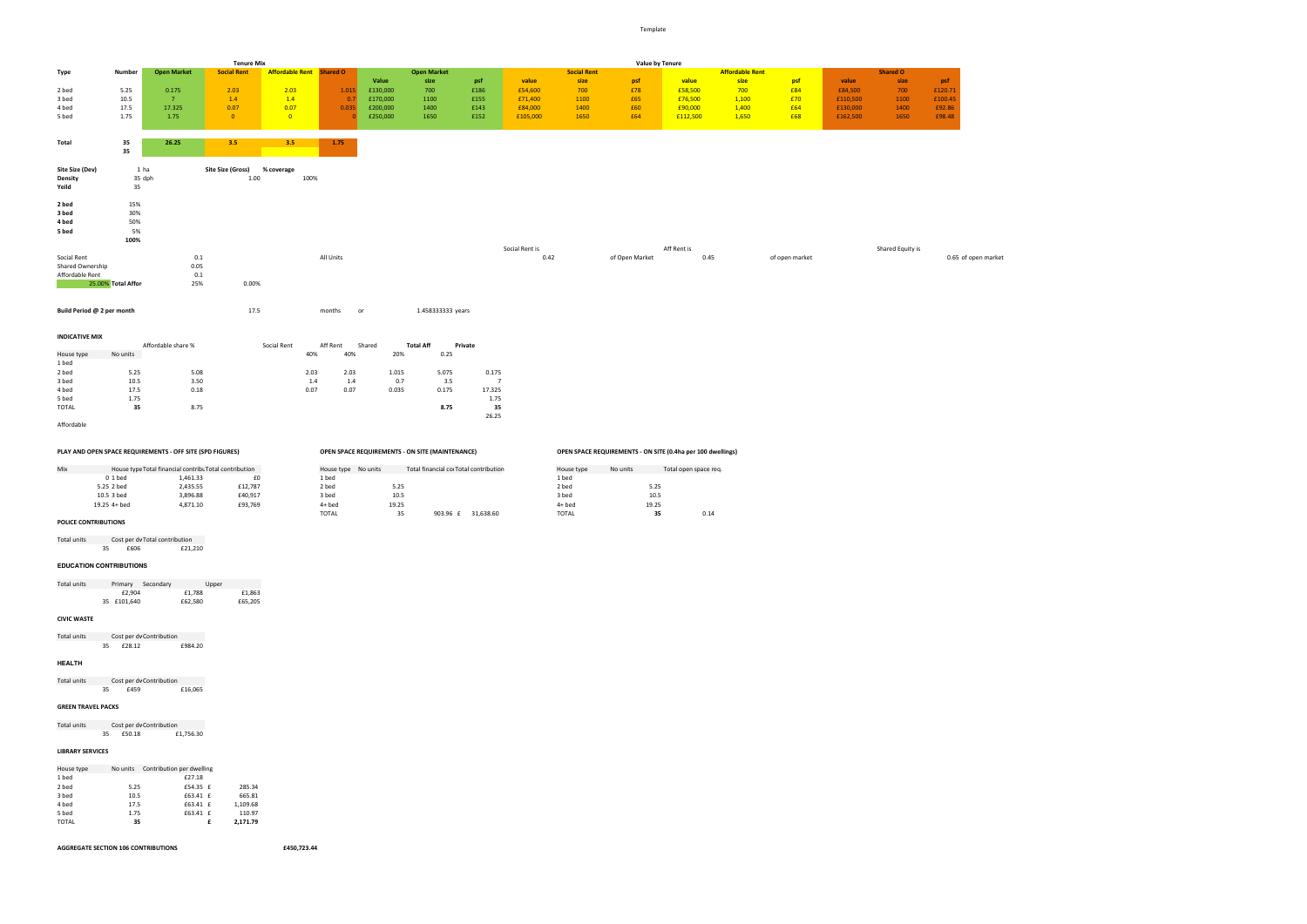#### Whetstone Large

|                                |                          |                                                           | <b>Tenure Mix</b>                                      |                                 |                            |          |                                                 |          |                |                    |                | <b>Value by Tenure</b>                                      |                        |                |          |                  |                     |
|--------------------------------|--------------------------|-----------------------------------------------------------|--------------------------------------------------------|---------------------------------|----------------------------|----------|-------------------------------------------------|----------|----------------|--------------------|----------------|-------------------------------------------------------------|------------------------|----------------|----------|------------------|---------------------|
| Type                           | Number                   | <b>Open Market</b>                                        | <b>Social Rent</b>                                     | <b>Affordable Rent Shared O</b> |                            |          | <b>Open Market</b>                              |          |                | <b>Social Rent</b> |                |                                                             | <b>Affordable Rent</b> |                |          | <b>Shared O</b>  |                     |
|                                |                          |                                                           |                                                        |                                 |                            | Value    | size                                            | psf      | value          | size               | psf            | value                                                       | size                   | psf            | value    | size             | psf                 |
| 2 bed                          | 32.8125                  | 1.09375                                                   | 12.6875                                                | 12.6875                         | 6.34375                    | £129,000 | 700                                             | £184     | £54,180        | 700                | £77            | £58,050                                                     | 700                    | £83            | £83,850  | 700              | £119.79             |
| 3 bed                          | 153.125                  | 131.25                                                    | 8.75                                                   | 8.75                            | 4.375                      | £165,000 | 875                                             | £189     | £69,300        | 875                | £79            | £74,250                                                     | 875                    | £85            | £107,250 | 875              | £122.57             |
| 4 bed                          | 21.875                   | 20.78125                                                  | 0.4375                                                 | 0.4375                          | 0.21875                    | £200,000 | 1100                                            | £182     | £84,000        | 1100               | £76            | £90,000                                                     | 1,100                  | £82            | £130,000 | 1100             | £118.18             |
| 5 bed                          | 10.9375                  | 10.9375                                                   | $\overline{0}$                                         | $\overline{\mathbf{0}}$         |                            | £265,000 | 1450                                            | £183     | £111,300       | 1450               | £77            | £119,250                                                    | 1,450                  | £82            | £172,250 | 1450             | £118.79             |
|                                |                          |                                                           |                                                        |                                 |                            |          |                                                 |          |                |                    |                |                                                             |                        |                |          |                  |                     |
| Total                          | 218.75<br>218.75         | 164.0625                                                  | 21.875                                                 | 21.875                          | 10.9375                    |          |                                                 |          |                |                    |                |                                                             |                        |                |          |                  |                     |
| Site Size (Dev)                | 6.25 ha                  |                                                           | Site Size (Gross)                                      | % coverage                      |                            |          |                                                 |          |                |                    |                |                                                             |                        |                |          |                  |                     |
| <b>Density</b>                 | 35 dph                   |                                                           | 10.00                                                  |                                 | 63% Large Site of over 2ha |          |                                                 |          |                |                    |                |                                                             |                        |                |          |                  |                     |
| Yeild                          | 218.75                   |                                                           |                                                        |                                 |                            |          |                                                 |          |                |                    |                |                                                             |                        |                |          |                  |                     |
|                                |                          |                                                           |                                                        |                                 |                            |          |                                                 |          |                |                    |                |                                                             |                        |                |          |                  |                     |
| 2 bed                          | 15%                      |                                                           |                                                        |                                 |                            |          |                                                 |          |                |                    |                |                                                             |                        |                |          |                  |                     |
| 3 bed                          | 70%                      |                                                           |                                                        |                                 |                            |          |                                                 |          |                |                    |                |                                                             |                        |                |          |                  |                     |
| 4 bed                          | 10%                      |                                                           |                                                        |                                 |                            |          |                                                 |          |                |                    |                |                                                             |                        |                |          |                  |                     |
| 5 bed                          | 5%                       |                                                           |                                                        |                                 |                            |          |                                                 |          |                |                    |                |                                                             |                        |                |          |                  |                     |
|                                | 100%                     |                                                           |                                                        |                                 |                            |          |                                                 |          |                |                    |                |                                                             |                        |                |          |                  |                     |
|                                |                          |                                                           |                                                        |                                 |                            |          |                                                 |          | Social Rent is |                    |                | Aff Rent is                                                 |                        |                |          | Shared Equity is |                     |
| Social Rent                    |                          |                                                           | 0.1                                                    |                                 | All Units                  |          |                                                 |          | 0.42           |                    | of Open Market | 0.45                                                        |                        | of open market |          |                  | 0.65 of open market |
| Shared Ownership               |                          | 0.05                                                      |                                                        |                                 |                            |          |                                                 |          |                |                    |                |                                                             |                        |                |          |                  |                     |
| Affordable Rent                |                          |                                                           | 0.1                                                    |                                 |                            |          |                                                 |          |                |                    |                |                                                             |                        |                |          |                  |                     |
|                                | 25.00% Total Affor       |                                                           | 25%<br>0.00%                                           |                                 |                            |          |                                                 |          |                |                    |                |                                                             |                        |                |          |                  |                     |
| Build Period @ 2 per month     |                          |                                                           | 109.375                                                |                                 | months                     | or       | 9.114583333 years                               |          |                |                    |                |                                                             |                        |                |          |                  |                     |
|                                |                          |                                                           |                                                        |                                 |                            |          |                                                 |          |                |                    |                |                                                             |                        |                |          |                  |                     |
| <b>INDICATIVE MIX</b>          |                          |                                                           |                                                        |                                 |                            |          |                                                 |          |                |                    |                |                                                             |                        |                |          |                  |                     |
|                                |                          | Affordable share %                                        |                                                        | Social Rent                     | Aff Rent                   | Shared   | <b>Total Aff</b><br>Private                     |          |                |                    |                |                                                             |                        |                |          |                  |                     |
| House type                     | No units                 |                                                           |                                                        | 40%                             | 40%                        | 20%      | 0.25                                            |          |                |                    |                |                                                             |                        |                |          |                  |                     |
| 1 bed                          |                          |                                                           |                                                        |                                 |                            |          |                                                 |          |                |                    |                |                                                             |                        |                |          |                  |                     |
| 2 bed                          | 32.8125                  | 31.72                                                     |                                                        | 12.6875                         | 12.6875                    | 6.34375  | 31.71875                                        | 1.09375  |                |                    |                |                                                             |                        |                |          |                  |                     |
| 3 bed                          | 153.125                  | 21.88                                                     |                                                        | 8.75                            | 8.75                       | 4.375    | 21.875                                          | 131.25   |                |                    |                |                                                             |                        |                |          |                  |                     |
| 4 bed                          | 21.875                   | 1.09                                                      |                                                        | 0.4375                          | 0.4375                     | 0.21875  | 1.09375                                         | 20.78125 |                |                    |                |                                                             |                        |                |          |                  |                     |
| 5 bed                          | 10.9375                  |                                                           |                                                        |                                 |                            |          |                                                 | 10.9375  |                |                    |                |                                                             |                        |                |          |                  |                     |
| <b>TOTAL</b>                   | 218.75                   | 54.6875                                                   |                                                        |                                 |                            |          | 54.6875                                         | 218.75   |                |                    |                |                                                             |                        |                |          |                  |                     |
| Affordable                     |                          |                                                           |                                                        |                                 |                            |          |                                                 | 164.0625 |                |                    |                |                                                             |                        |                |          |                  |                     |
|                                |                          |                                                           |                                                        |                                 |                            |          |                                                 |          |                |                    |                |                                                             |                        |                |          |                  |                     |
|                                |                          | PLAY AND OPEN SPACE REQUIREMENTS - OFF SITE (SPD FIGURES) |                                                        |                                 |                            |          | OPEN SPACE REQUIREMENTS - ON SITE (MAINTENANCE) |          |                |                    |                | OPEN SPACE REQUIREMENTS - ON SITE (0.4ha per 100 dwellings) |                        |                |          |                  |                     |
| Mix                            |                          |                                                           | House type Total financial contribu Total contribution |                                 | House type No units        |          | Total financial corTotal contribution           |          |                | House type         | No units       | Total open space req.                                       |                        |                |          |                  |                     |
|                                | $01$ bed                 |                                                           |                                                        |                                 | 1 bed                      |          |                                                 |          |                | 1 bed              |                |                                                             |                        |                |          |                  |                     |
| 32.8125 2 bed                  |                          |                                                           |                                                        |                                 | 2 bed                      | 32.8125  |                                                 |          |                | 2 bed              |                |                                                             |                        |                |          |                  |                     |
| 153.125 3 bed                  |                          |                                                           |                                                        |                                 | 3 bed                      | 153.125  |                                                 |          |                | 3 bed              |                |                                                             |                        |                |          |                  |                     |
| 32.8125 4+ bed                 |                          |                                                           |                                                        |                                 | $4+$ bed                   | 32.8125  |                                                 |          |                | $4+$ bed           |                |                                                             |                        |                |          |                  |                     |
|                                |                          |                                                           |                                                        |                                 | <b>TOTAL</b>               | 218.75   | 903.96 £ 197,741.25                             |          |                | <b>TOTAL</b>       |                |                                                             |                        |                |          |                  |                     |
| POLICE CONTRIBUTIONS           |                          |                                                           |                                                        |                                 |                            |          |                                                 |          |                |                    |                |                                                             |                        |                |          |                  |                     |
| Total units                    |                          | Cost per dv Total contribution                            |                                                        |                                 |                            |          |                                                 |          |                |                    |                |                                                             |                        |                |          |                  |                     |
| 218.75                         | £606                     | £132,563                                                  |                                                        |                                 |                            |          |                                                 |          |                |                    |                |                                                             |                        |                |          |                  |                     |
| <b>EDUCATION CONTRIBUTIONS</b> |                          |                                                           |                                                        |                                 |                            |          |                                                 |          |                |                    |                |                                                             |                        |                |          |                  |                     |
|                                |                          |                                                           |                                                        |                                 |                            |          |                                                 |          |                |                    |                |                                                             |                        |                |          |                  |                     |
| Total units                    | Primary Secondary<br>£0  | £1,788                                                    | Upper<br>£1,863                                        |                                 |                            |          |                                                 |          |                |                    |                |                                                             |                        |                |          |                  |                     |
| 218.75                         | £0                       | £391,125                                                  | £407,531                                               |                                 |                            |          |                                                 |          |                |                    |                |                                                             |                        |                |          |                  |                     |
| <b>CIVIC WASTE</b>             |                          |                                                           |                                                        |                                 |                            |          |                                                 |          |                |                    |                |                                                             |                        |                |          |                  |                     |
| Total units                    | Cost per dv Contribution |                                                           |                                                        |                                 |                            |          |                                                 |          |                |                    |                |                                                             |                        |                |          |                  |                     |
|                                |                          |                                                           |                                                        |                                 |                            |          |                                                 |          |                |                    |                |                                                             |                        |                |          |                  |                     |

Cost per dwelling Contribution 218.75 £28.12 £6,151.25

**HEALTH**

Total units Cost per dwelling Contribution 218.75 £459 £100,406

#### **GREEN TRAVEL PACKS**

Total units Cost per dwelling Contribution 218.75 £50.18 £10,976.88

#### **LIBRARY SERVICES**

| House type   | No units | Contribution per dwelling |   |           |
|--------------|----------|---------------------------|---|-----------|
| 1 bed        |          | £27.18                    |   |           |
| 2 bed        | 32.8125  | £54.35 £                  |   | 1,783.36  |
| 3 bed        | 153.125  | £63.41 £                  |   | 9,709.66  |
| 4 bed        | 21.875   | £63.41 £                  |   | 1.387.09  |
| 5 bed        | 10.9375  | £63.41 £                  |   | 693.55    |
| <b>TOTAL</b> | 218.75   |                           | £ | 13.573.66 |

**AGGREGATE SECTION 106 CONTRIBUTIONS £1,260,068.03**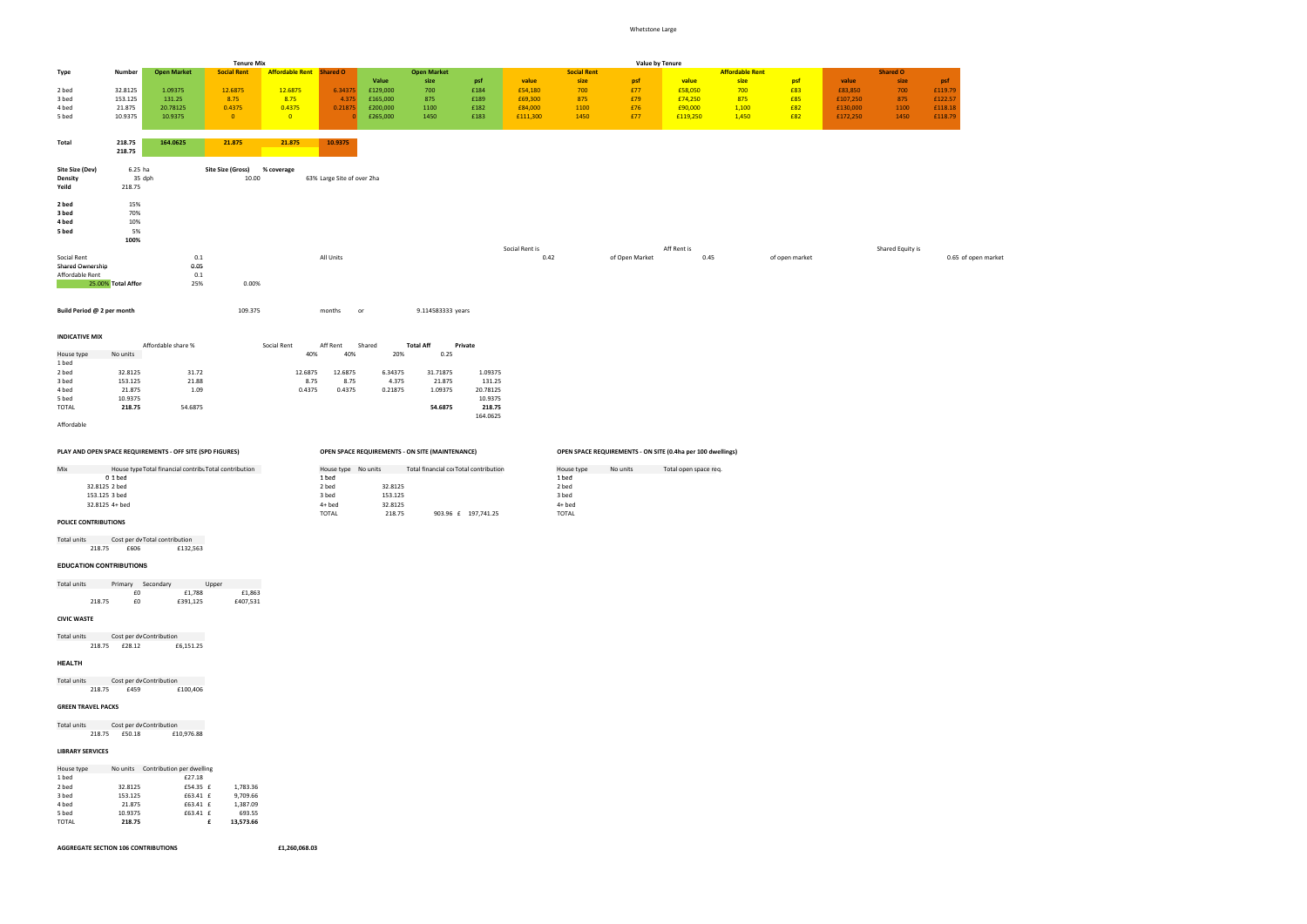#### Whetstone Small

|                                |                           |                                                           | <b>Tenure Mix</b>                                      |                                 |                            |                    |                                                 |                    |                |                    | Value by Tenure |                                                             |                        |                |          |                  |                     |
|--------------------------------|---------------------------|-----------------------------------------------------------|--------------------------------------------------------|---------------------------------|----------------------------|--------------------|-------------------------------------------------|--------------------|----------------|--------------------|-----------------|-------------------------------------------------------------|------------------------|----------------|----------|------------------|---------------------|
| Type                           | Number                    | <b>Open Market</b>                                        | <b>Social Rent</b>                                     | <b>Affordable Rent Shared O</b> |                            |                    | <b>Open Market</b>                              |                    |                | <b>Social Rent</b> |                 |                                                             | <b>Affordable Rent</b> |                |          | <b>Shared O</b>  |                     |
|                                |                           |                                                           |                                                        |                                 |                            | Value              | size                                            | psf                | value          | size               | psf             | value                                                       | size                   | psf            | value    | size             | psf                 |
| 2 bed                          | 7.79625                   | 0.259875                                                  | 3.01455                                                | 3.01455                         | 1.507275                   | £129,000           | 700                                             | £184               | £54,180        | 700                | £77             | £58,050                                                     | 700                    | £83            | £83,850  | 700              | £119.79             |
| 3 bed                          | 36.3825                   | 31.185                                                    | 2.079                                                  | 2.079                           | 1.0395                     | £165,000           | 875                                             | £189               | £69,300        | 875                | £79             | £74,250                                                     | 875                    | £85            | £107,250 | 875              | £122.57             |
| 4 bed                          | 5.1975                    | 4.937625                                                  | 0.10395                                                | 0.10395                         | 0.051975                   | £200,000           | 1100                                            | £182               | £84,000        | 1100               | £76             | £90,000                                                     | 1,100                  | £82            | £130,000 | 1100             | £118.18             |
| 5 bed                          | 2.59875                   | 2.59875                                                   | $\overline{\mathbf{0}}$                                | $\overline{\mathbf{0}}$         |                            | £265,000           | 1450                                            | £183               | £111,300       | 1450               | £77             | £119,250                                                    | 1,450                  | £82            | £172,250 | 1450             | £118.79             |
| Total                          | 51.975                    | 38.98125                                                  | 5.1975                                                 | 5.1975                          | 2.59875                    |                    |                                                 |                    |                |                    |                 |                                                             |                        |                |          |                  |                     |
|                                | 51.975                    |                                                           |                                                        |                                 |                            |                    |                                                 |                    |                |                    |                 |                                                             |                        |                |          |                  |                     |
| Site Size (Dev)                | 1.485 ha                  |                                                           | Site Size (Gross)                                      | % coverage                      |                            |                    |                                                 |                    |                |                    |                 |                                                             |                        |                |          |                  |                     |
| Density<br>Yeild               | 35 dph<br>51.975          |                                                           | 1.80                                                   |                                 | 83% Large Site of over 2ha |                    |                                                 |                    |                |                    |                 |                                                             |                        |                |          |                  |                     |
| 2 bed                          | 15%                       |                                                           |                                                        |                                 |                            |                    |                                                 |                    |                |                    |                 |                                                             |                        |                |          |                  |                     |
| 3 bed                          | 70%                       |                                                           |                                                        |                                 |                            |                    |                                                 |                    |                |                    |                 |                                                             |                        |                |          |                  |                     |
| 4 bed                          | 10%                       |                                                           |                                                        |                                 |                            |                    |                                                 |                    |                |                    |                 |                                                             |                        |                |          |                  |                     |
| 5 bed                          | 5%                        |                                                           |                                                        |                                 |                            |                    |                                                 |                    |                |                    |                 |                                                             |                        |                |          |                  |                     |
|                                | 100%                      |                                                           |                                                        |                                 |                            |                    |                                                 |                    |                |                    |                 |                                                             |                        |                |          |                  |                     |
|                                |                           |                                                           |                                                        |                                 |                            |                    |                                                 |                    | Social Rent is |                    |                 | Aff Rent is                                                 |                        |                |          | Shared Equity is |                     |
| Social Rent                    |                           | 0.1                                                       |                                                        |                                 | All Units                  |                    |                                                 |                    | 0.42           |                    | of Open Market  | 0.45                                                        |                        | of open market |          |                  | 0.65 of open market |
| Shared Ownership               |                           | 0.05                                                      |                                                        |                                 |                            |                    |                                                 |                    |                |                    |                 |                                                             |                        |                |          |                  |                     |
| Affordable Rent                | 25.00% Total Affor        | 0.1<br>25%                                                | 0.00%                                                  |                                 |                            |                    |                                                 |                    |                |                    |                 |                                                             |                        |                |          |                  |                     |
|                                |                           |                                                           |                                                        |                                 |                            |                    |                                                 |                    |                |                    |                 |                                                             |                        |                |          |                  |                     |
| Build Period @ 2 per month     |                           |                                                           | 25.9875                                                |                                 | months                     | or                 | 2.165625 years                                  |                    |                |                    |                 |                                                             |                        |                |          |                  |                     |
|                                |                           |                                                           |                                                        |                                 |                            |                    |                                                 |                    |                |                    |                 |                                                             |                        |                |          |                  |                     |
| <b>INDICATIVE MIX</b>          |                           |                                                           |                                                        |                                 |                            |                    |                                                 |                    |                |                    |                 |                                                             |                        |                |          |                  |                     |
|                                |                           | Affordable share %                                        |                                                        | Social Rent                     | Aff Rent                   | Shared             | <b>Total Aff</b>                                | Private            |                |                    |                 |                                                             |                        |                |          |                  |                     |
| House type                     | No units                  |                                                           |                                                        | 40%                             | 40%                        | 20%                | 0.25                                            |                    |                |                    |                 |                                                             |                        |                |          |                  |                     |
| 1 bed                          |                           |                                                           |                                                        |                                 |                            |                    |                                                 |                    |                |                    |                 |                                                             |                        |                |          |                  |                     |
| 2 bed                          | 7.79625                   | 7.54                                                      |                                                        | 3.01455                         | 3.01455                    | 1.507275           | 7.536375                                        | 0.259875           |                |                    |                 |                                                             |                        |                |          |                  |                     |
| 3 bed                          | 36.3825                   | 5.20                                                      |                                                        | 2.079                           | 2.079                      | 1.0395             | 5.1975                                          | 31.185             |                |                    |                 |                                                             |                        |                |          |                  |                     |
| 4 bed                          | 5.1975                    | 0.26                                                      |                                                        | 0.10395                         | 0.10395                    | 0.051975           | 0.259875                                        | 4.937625           |                |                    |                 |                                                             |                        |                |          |                  |                     |
| 5 bed                          | 2.59875                   |                                                           |                                                        |                                 |                            |                    |                                                 | 2.59875            |                |                    |                 |                                                             |                        |                |          |                  |                     |
| <b>TOTAL</b>                   | 51.975                    | 12.99375                                                  |                                                        |                                 |                            |                    | 12.99375                                        | 51.975             |                |                    |                 |                                                             |                        |                |          |                  |                     |
| Affordable                     |                           |                                                           |                                                        |                                 |                            |                    |                                                 | 38.98125           |                |                    |                 |                                                             |                        |                |          |                  |                     |
|                                |                           |                                                           |                                                        |                                 |                            |                    |                                                 |                    |                |                    |                 |                                                             |                        |                |          |                  |                     |
|                                |                           | PLAY AND OPEN SPACE REQUIREMENTS - OFF SITE (SPD FIGURES) |                                                        |                                 |                            |                    | OPEN SPACE REQUIREMENTS - ON SITE (MAINTENANCE) |                    |                |                    |                 | OPEN SPACE REQUIREMENTS - ON SITE (0.4ha per 100 dwellings) |                        |                |          |                  |                     |
|                                |                           |                                                           |                                                        |                                 |                            |                    |                                                 |                    |                |                    |                 |                                                             |                        |                |          |                  |                     |
| Mix                            |                           |                                                           | House type Total financial contribu Total contribution |                                 | House type No units        |                    | Total financial corTotal contribution           |                    |                | House type         | No units        | Total open space req.                                       |                        |                |          |                  |                     |
|                                | $01$ bed<br>7.79625 2 bed |                                                           |                                                        |                                 | 1 bed                      |                    |                                                 |                    |                | 1 bed              |                 |                                                             |                        |                |          |                  |                     |
|                                | 36.3825 3 bed             |                                                           |                                                        |                                 | 2 bed<br>3 bed             | 7.79625<br>36.3825 |                                                 |                    |                | 2 bed<br>3 bed     |                 |                                                             |                        |                |          |                  |                     |
|                                | 7.79625 4+ bed            |                                                           |                                                        |                                 | $4+$ bed                   | 7.79625            |                                                 |                    |                | $4+$ bed           |                 |                                                             |                        |                |          |                  |                     |
|                                |                           |                                                           |                                                        |                                 | TOTAL                      | 51.975             |                                                 | 903.96 £ 46,983.32 |                | <b>TOTAL</b>       |                 |                                                             |                        |                |          |                  |                     |
| POLICE CONTRIBUTIONS           |                           |                                                           |                                                        |                                 |                            |                    |                                                 |                    |                |                    |                 |                                                             |                        |                |          |                  |                     |
|                                | 51.975 £606               | Total units Cost per dv Total contribution<br>£31,497     |                                                        |                                 |                            |                    |                                                 |                    |                |                    |                 |                                                             |                        |                |          |                  |                     |
| <b>EDUCATION CONTRIBUTIONS</b> |                           |                                                           |                                                        |                                 |                            |                    |                                                 |                    |                |                    |                 |                                                             |                        |                |          |                  |                     |
|                                |                           | Total units Primary Secondary Upper                       |                                                        |                                 |                            |                    |                                                 |                    |                |                    |                 |                                                             |                        |                |          |                  |                     |
|                                | £0                        | £1,788                                                    | £1,863                                                 |                                 |                            |                    |                                                 |                    |                |                    |                 |                                                             |                        |                |          |                  |                     |
| 51.975                         | £0                        | £92,931                                                   | £96,829                                                |                                 |                            |                    |                                                 |                    |                |                    |                 |                                                             |                        |                |          |                  |                     |
|                                |                           |                                                           |                                                        |                                 |                            |                    |                                                 |                    |                |                    |                 |                                                             |                        |                |          |                  |                     |
| <b>CIVIC WASTE</b>             |                           |                                                           |                                                        |                                 |                            |                    |                                                 |                    |                |                    |                 |                                                             |                        |                |          |                  |                     |

Total units Cost per dwelling Contribution 51.975 £28.12 £1,461.54

**HEALTH**

Total units Cost per dwelling Contribution 51.975 £459 £23,857

#### **GREEN TRAVEL PACKS**

Total units Cost per dwelling Contribution 51.975 £50.18 £2,608.11

#### **LIBRARY SERVICES**

| House type   | No units | Contribution per dwelling |   |          |
|--------------|----------|---------------------------|---|----------|
| 1 bed        |          | £27.18                    |   |          |
| 2 bed        | 7.79625  | £54.35 £                  |   | 423.73   |
| 3 bed        | 36.3825  | £63.41 £                  |   | 2.307.01 |
| 4 bed        | 5.1975   | £63.41 £                  |   | 329.57   |
| 5 bed        | 2.59875  | £63.41 £                  |   | 164.79   |
| <b>TOTAL</b> | 51.975   |                           | f | 3.225.10 |

**AGGREGATE SECTION 106 CONTRIBUTIONS £299,392.16**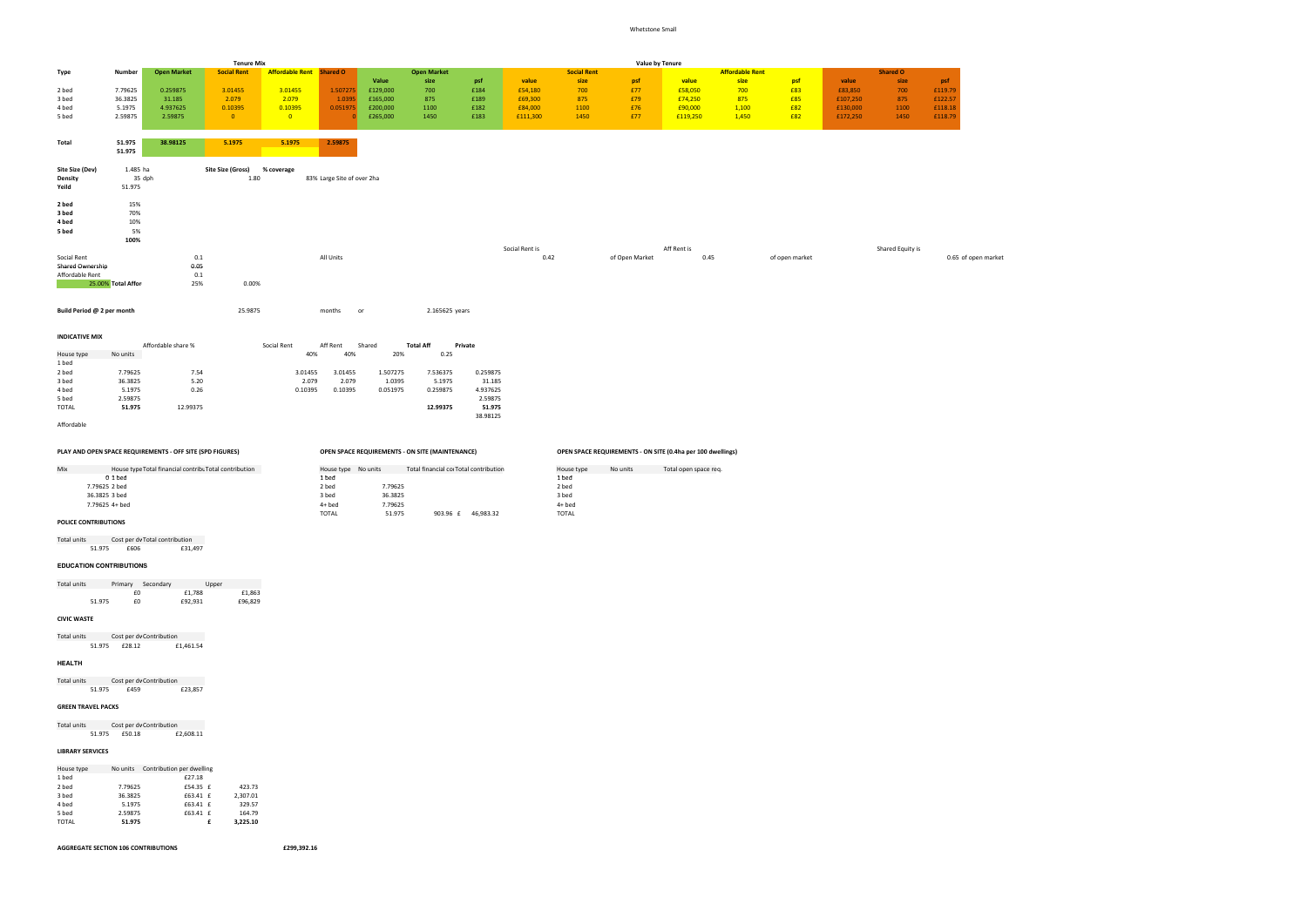Littlethorpe

|                                                           |                    |                                                        | <b>Tenure Mix</b>  |                          |                          |                  |                                                 |                    |                |                          |                  | Value by Tenure                                             |                        |                |          |                  |                     |
|-----------------------------------------------------------|--------------------|--------------------------------------------------------|--------------------|--------------------------|--------------------------|------------------|-------------------------------------------------|--------------------|----------------|--------------------------|------------------|-------------------------------------------------------------|------------------------|----------------|----------|------------------|---------------------|
| Type                                                      | Number             | <b>Open Market</b>                                     | <b>Social Rent</b> | Affordable Rent Shared O |                          |                  | <b>Open Market</b>                              |                    |                | <b>Social Rent</b>       |                  |                                                             | <b>Affordable Rent</b> |                |          | <b>Shared O</b>  |                     |
|                                                           |                    |                                                        |                    |                          |                          | Value            | size                                            | psf                | value          | size                     | psf              | value                                                       | size                   | psf            | value    | size             | psf                 |
| 2 bed                                                     | 8.6625             | 0.28875                                                | 3.3495             | 3.3495                   | 1.67475                  | £137,000         | 700                                             | £196               | £57,540        | 700                      | £82              | £61,650                                                     | 700                    | £88            | £89,050  | 700              | £127.21             |
| 3 bed                                                     | 34.65              | 28.875                                                 | 2.31               | 2.31                     | 1.155                    | £172,000         | 875                                             | £197               | £72,240        | 875                      | £83              | £77,400                                                     | 875                    | £88            | £111,800 | 875              | £127.77             |
| 4 bed                                                     | 11.55              | 11.26125                                               | 0.1155             | 0.1155                   | 0.05775                  | £222,000         | 1100                                            | £202               | £93,240        | 1100                     | £85              | £99,900                                                     | 1,100                  | £91            | £144,300 | 1100             | £131.18             |
| 5 bed                                                     | 2.8875             | 2.8875                                                 | $\overline{0}$     | $\overline{\mathbf{0}}$  |                          | £282,000         | 1450                                            | £194               | £118,440       | 1450                     | £82              | £126,900                                                    | 1,450                  | £88            | £183,300 | 1450             | £126.41             |
|                                                           |                    |                                                        |                    |                          |                          |                  |                                                 |                    |                |                          |                  |                                                             |                        |                |          |                  |                     |
| Total                                                     | 57.75<br>57.75     | 43.3125                                                | 5.775              | 5.775                    | 2.8875                   |                  |                                                 |                    |                |                          |                  |                                                             |                        |                |          |                  |                     |
| Site Size (Dev)                                           | $1.65$ ha          |                                                        | Site Size (Gross)  | % coverage               |                          |                  |                                                 |                    |                |                          |                  |                                                             |                        |                |          |                  |                     |
| Density<br>Yeild                                          | 35 dph<br>57.75    |                                                        | 2.00               | 83%                      |                          |                  |                                                 |                    |                |                          |                  |                                                             |                        |                |          |                  |                     |
|                                                           |                    |                                                        |                    |                          |                          |                  |                                                 |                    |                |                          |                  |                                                             |                        |                |          |                  |                     |
| 2 bed                                                     | 15%                |                                                        |                    |                          |                          |                  |                                                 |                    |                |                          |                  |                                                             |                        |                |          |                  |                     |
| 3 bed                                                     | 60%                |                                                        |                    |                          |                          |                  |                                                 |                    |                |                          |                  |                                                             |                        |                |          |                  |                     |
| 4 bed                                                     | 20%                |                                                        |                    |                          |                          |                  |                                                 |                    |                |                          |                  |                                                             |                        |                |          |                  |                     |
| 5 bed                                                     | 5%                 |                                                        |                    |                          |                          |                  |                                                 |                    |                |                          |                  |                                                             |                        |                |          |                  |                     |
|                                                           | 100%               |                                                        |                    |                          |                          |                  |                                                 |                    | Social Rent is |                          |                  | Aff Rent is                                                 |                        |                |          |                  |                     |
| Social Rent                                               |                    | 0.1                                                    |                    |                          | All Units                |                  |                                                 |                    | 0.42           |                          | of Open Market   | 0.45                                                        |                        | of open market |          | Shared Equity is | 0.65 of open market |
| Shared Ownership                                          |                    | 0.05                                                   |                    |                          |                          |                  |                                                 |                    |                |                          |                  |                                                             |                        |                |          |                  |                     |
| Affordable Rent                                           |                    | 0.1                                                    |                    |                          |                          |                  |                                                 |                    |                |                          |                  |                                                             |                        |                |          |                  |                     |
|                                                           | 25.00% Total Affor | 25%                                                    | 0.00%              |                          |                          |                  |                                                 |                    |                |                          |                  |                                                             |                        |                |          |                  |                     |
|                                                           |                    |                                                        |                    |                          |                          |                  |                                                 |                    |                |                          |                  |                                                             |                        |                |          |                  |                     |
|                                                           |                    |                                                        |                    |                          |                          |                  |                                                 |                    |                |                          |                  |                                                             |                        |                |          |                  |                     |
| Build Period @ 2 per month                                |                    |                                                        | 28.875             |                          | months                   | or               | 2.40625 years                                   |                    |                |                          |                  |                                                             |                        |                |          |                  |                     |
|                                                           |                    |                                                        |                    |                          |                          |                  |                                                 |                    |                |                          |                  |                                                             |                        |                |          |                  |                     |
| <b>INDICATIVE MIX</b>                                     |                    |                                                        |                    |                          |                          |                  |                                                 |                    |                |                          |                  |                                                             |                        |                |          |                  |                     |
|                                                           |                    | Affordable share %                                     |                    | Social Rent              | Aff Rent                 | Shared           | <b>Total Aff</b>                                | Private            |                |                          |                  |                                                             |                        |                |          |                  |                     |
| House type                                                | No units           |                                                        |                    | 40%                      | 40%                      | 20%              | 0.25                                            |                    |                |                          |                  |                                                             |                        |                |          |                  |                     |
| 1 bed                                                     |                    |                                                        |                    |                          |                          |                  |                                                 |                    |                |                          |                  |                                                             |                        |                |          |                  |                     |
| 2 bed                                                     | 8.6625             | 8.37                                                   |                    | 3.3495                   | 3.3495                   | 1.67475          | 8.37375                                         | 0.28875            |                |                          |                  |                                                             |                        |                |          |                  |                     |
| 3 bed                                                     | 34.65              | 5.78                                                   |                    | 2.31                     | 2.31                     | 1.155            | 5.775                                           | 28.875             |                |                          |                  |                                                             |                        |                |          |                  |                     |
| 4 bed                                                     | 11.55              | 0.29                                                   |                    | 0.1155                   | 0.1155                   | 0.05775          | 0.28875                                         | 11.26125           |                |                          |                  |                                                             |                        |                |          |                  |                     |
| 5 bed                                                     | 2.8875             |                                                        |                    |                          |                          |                  |                                                 | 2.8875             |                |                          |                  |                                                             |                        |                |          |                  |                     |
| <b>TOTAL</b>                                              | 57.75              | 14.4375                                                |                    |                          |                          |                  | 14.4375                                         | 57.75              |                |                          |                  |                                                             |                        |                |          |                  |                     |
|                                                           |                    |                                                        |                    |                          |                          |                  |                                                 | 43.3125            |                |                          |                  |                                                             |                        |                |          |                  |                     |
| Affordable                                                |                    |                                                        |                    |                          |                          |                  |                                                 |                    |                |                          |                  |                                                             |                        |                |          |                  |                     |
|                                                           |                    |                                                        |                    |                          |                          |                  |                                                 |                    |                |                          |                  |                                                             |                        |                |          |                  |                     |
| PLAY AND OPEN SPACE REQUIREMENTS - OFF SITE (SPD FIGURES) |                    |                                                        |                    |                          |                          |                  | OPEN SPACE REQUIREMENTS - ON SITE (MAINTENANCE) |                    |                |                          |                  | OPEN SPACE REQUIREMENTS - ON SITE (0.4ha per 100 dwellings) |                        |                |          |                  |                     |
|                                                           |                    |                                                        |                    |                          |                          |                  |                                                 |                    |                |                          |                  |                                                             |                        |                |          |                  |                     |
| Mix                                                       |                    | House type Total financial contribu Total contribution |                    |                          | House type No units      |                  | Total financial corTotal contribution           |                    |                | House type               | No units         | Total open space req.                                       |                        |                |          |                  |                     |
|                                                           | $01$ bed           |                                                        |                    |                          | 1 bed                    |                  |                                                 |                    |                | 1 bed                    |                  |                                                             |                        |                |          |                  |                     |
| 8.6625 2 bed                                              |                    |                                                        |                    |                          | 2 bed                    | 8.6625           |                                                 |                    |                | 2 bed                    | 8.6625           |                                                             |                        |                |          |                  |                     |
| 34.65 3 bed                                               |                    |                                                        |                    |                          | 3 bed                    | 34.65            |                                                 |                    |                | 3 bed                    | 34.65            |                                                             |                        |                |          |                  |                     |
| 14.4375 4+ bed                                            |                    |                                                        |                    |                          | $4+$ bed<br><b>TOTAL</b> | 14.4375<br>57.75 |                                                 | 903.96 £ 52,203.69 |                | $4+$ bed<br><b>TOTAL</b> | 14.4375<br>57.75 | 0.231                                                       |                        |                |          |                  |                     |
| <b>POLICE CONTRIBUTIONS</b>                               |                    |                                                        |                    |                          |                          |                  |                                                 |                    |                |                          |                  |                                                             |                        |                |          |                  |                     |
|                                                           |                    |                                                        |                    |                          |                          |                  |                                                 |                    |                |                          |                  |                                                             |                        |                |          |                  |                     |
| <b>Total units</b>                                        |                    | Cost per dv Total contribution                         |                    |                          |                          |                  |                                                 |                    |                |                          |                  |                                                             |                        |                |          |                  |                     |
| 57.75                                                     | £606               | £34,997                                                |                    |                          |                          |                  |                                                 |                    |                |                          |                  |                                                             |                        |                |          |                  |                     |

### **EDUCATION CONTRIBUTIONS**

| Total units | Primary        | Secondary |          | Upper |          |
|-------------|----------------|-----------|----------|-------|----------|
|             | £2.904         |           | £1.788   |       | £1.863   |
|             | 57.75 £167.706 |           | £103.257 |       | £107.588 |

**CIVIC WASTE**

Total units Cost per dv Contribution<br>57.75 £28.12 £1,623.93

**HEALTH**

Total units Cost per dv Contribution<br>57.75 £0 60 £0

#### **GREEN TRAVEL PACKS**

Total units Cost per dv Contribution<br>57.75 £50.18 £2,897.90

#### **LIBRARY SERVICES**

| House type   | No units | Contribution per dwelling |   |          |
|--------------|----------|---------------------------|---|----------|
| 1 bed        |          | £27.18                    |   |          |
| 2 bed        | 8.6625   | £54.35 £                  |   | 470.81   |
| 3 bed        | 34.65    | £63.41 £                  |   | 2.197.16 |
| 4 bed        | 11.55    | £63.41 £                  |   | 732.39   |
| 5 bed        | 2.8875   | £63.41 £                  |   | 183.10   |
| <b>TOTAL</b> | 57.75    |                           | f | 3.583.45 |

**AGGREGATE SECTION 106 CONTRIBUTIONS £473,856.71**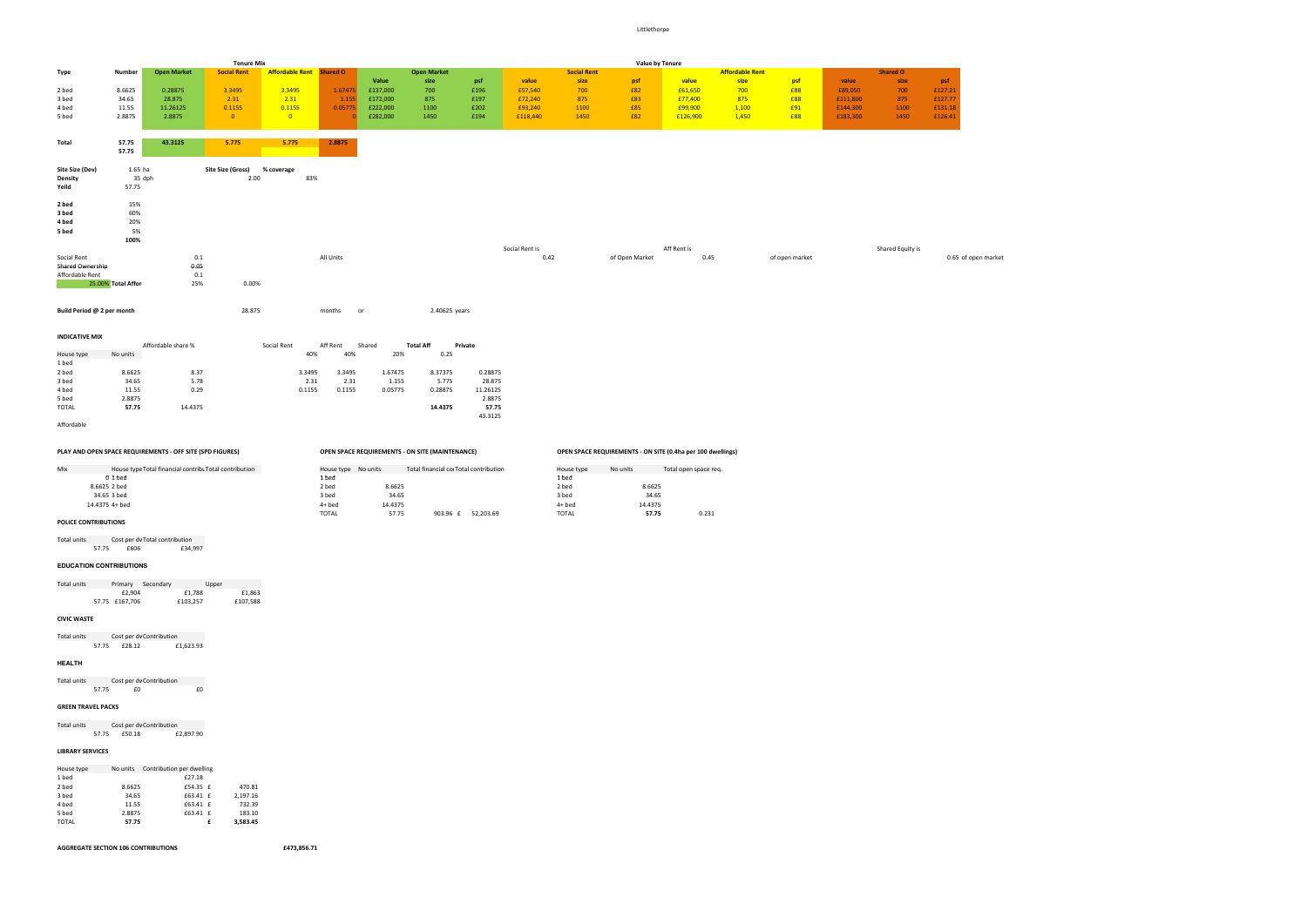Narborough

|                                                           |                    |                                | <b>Tenure Mix</b>                                      |                                 |                     |           |                                                 |                    |                |                    |                | Value by Tenure                                             |                        |                |          |                  |                     |
|-----------------------------------------------------------|--------------------|--------------------------------|--------------------------------------------------------|---------------------------------|---------------------|-----------|-------------------------------------------------|--------------------|----------------|--------------------|----------------|-------------------------------------------------------------|------------------------|----------------|----------|------------------|---------------------|
| Type                                                      | Number             | <b>Open Market</b>             | <b>Social Rent</b>                                     | <b>Affordable Rent Shared O</b> |                     |           | <b>Open Market</b>                              |                    |                | <b>Social Rent</b> |                |                                                             | <b>Affordable Rent</b> |                |          | <b>Shared O</b>  |                     |
|                                                           |                    |                                |                                                        |                                 |                     | Value     | size                                            | psf                | value          | size               | psf            | value                                                       | size                   | psf            | value    | size             | psf                 |
| 2 bed                                                     | 8.203125           | 0.2734375                      | 3.171875                                               | 3.171875                        | 1.5859375           | £135,000  | 700                                             | £193               | £56,700        | 700                | £81            | £60,750                                                     | 700                    | £87            | £87,750  | 700              | £125.36             |
| 3 bed                                                     | 32.8125            | 27.34375                       | 2.1875                                                 | 2.1875                          | 1.09375             | £165,000  | 875                                             | £189               | £69,300        | 875                | £79            | £74,250                                                     | 875                    | £85            | £107,250 | 875              | £122.57             |
| 4 bed                                                     | 10.9375            | 10.6640625                     | 0.109375                                               | 0.109375                        | 0.0546875           | £220,000  | 1100                                            | £200               | £92,400        | 1100               | £84            | £99,000                                                     | 1,100                  | £90            | £143,000 | 1100             | £130.00             |
| 5 bed                                                     | 2.734375           | 2.734375                       | $\overline{0}$                                         | $\overline{\mathbf{0}}$         |                     | £280,000  | 1450                                            | £193               | £117,600       | 1450               | £81            | £126,000                                                    | 1,450                  | £87            | £182,000 | 1450             | £125.52             |
|                                                           |                    |                                |                                                        |                                 |                     |           |                                                 |                    |                |                    |                |                                                             |                        |                |          |                  |                     |
| Total                                                     | 54.6875            | 41.015625                      | 5.46875                                                | 5.46875                         | 2.734375            |           |                                                 |                    |                |                    |                |                                                             |                        |                |          |                  |                     |
|                                                           | 54.6875            |                                |                                                        |                                 |                     |           |                                                 |                    |                |                    |                |                                                             |                        |                |          |                  |                     |
| Site Size (Dev)                                           | 1.5625 ha          |                                | Site Size (Gross)                                      | % coverage                      |                     |           |                                                 |                    |                |                    |                |                                                             |                        |                |          |                  |                     |
| <b>Density</b>                                            | 35 dph             |                                | 2.50                                                   | 63%                             |                     |           |                                                 |                    |                |                    |                |                                                             |                        |                |          |                  |                     |
| Yeild                                                     | 54.6875            |                                |                                                        |                                 |                     |           |                                                 |                    |                |                    |                |                                                             |                        |                |          |                  |                     |
|                                                           |                    |                                |                                                        |                                 |                     |           |                                                 |                    |                |                    |                |                                                             |                        |                |          |                  |                     |
| 2 bed                                                     | 15%                |                                |                                                        |                                 |                     |           |                                                 |                    |                |                    |                |                                                             |                        |                |          |                  |                     |
| 3 bed                                                     | 60%                |                                |                                                        |                                 |                     |           |                                                 |                    |                |                    |                |                                                             |                        |                |          |                  |                     |
| 4 bed                                                     | 20%                |                                |                                                        |                                 |                     |           |                                                 |                    |                |                    |                |                                                             |                        |                |          |                  |                     |
| 5 bed                                                     | 5%                 |                                |                                                        |                                 |                     |           |                                                 |                    |                |                    |                |                                                             |                        |                |          |                  |                     |
|                                                           | 100%               |                                |                                                        |                                 |                     |           |                                                 |                    |                |                    |                |                                                             |                        |                |          |                  |                     |
|                                                           |                    |                                |                                                        |                                 |                     |           |                                                 |                    | Social Rent is |                    |                | Aff Rent is                                                 |                        |                |          | Shared Equity is |                     |
| Social Rent                                               |                    | 0.1                            |                                                        |                                 | All Units           |           |                                                 |                    | 0.42           |                    | of Open Market | 0.45                                                        |                        | of open market |          |                  | 0.65 of open market |
| Shared Ownership                                          |                    | 0.05                           |                                                        |                                 |                     |           |                                                 |                    |                |                    |                |                                                             |                        |                |          |                  |                     |
| Affordable Rent                                           |                    | 0.1                            |                                                        |                                 |                     |           |                                                 |                    |                |                    |                |                                                             |                        |                |          |                  |                     |
|                                                           | 25.00% Total Affor | 25%                            | 0.00%                                                  |                                 |                     |           |                                                 |                    |                |                    |                |                                                             |                        |                |          |                  |                     |
|                                                           |                    |                                |                                                        |                                 |                     |           |                                                 |                    |                |                    |                |                                                             |                        |                |          |                  |                     |
|                                                           |                    |                                |                                                        |                                 |                     |           |                                                 |                    |                |                    |                |                                                             |                        |                |          |                  |                     |
| Build Period @ 2 per month                                |                    |                                | 27.34375                                               |                                 | months<br>or        |           | 2.278645833 years                               |                    |                |                    |                |                                                             |                        |                |          |                  |                     |
|                                                           |                    |                                |                                                        |                                 |                     |           |                                                 |                    |                |                    |                |                                                             |                        |                |          |                  |                     |
| <b>INDICATIVE MIX</b>                                     |                    |                                |                                                        |                                 |                     |           |                                                 |                    |                |                    |                |                                                             |                        |                |          |                  |                     |
|                                                           |                    | Affordable share %             |                                                        | Social Rent                     | Aff Rent            | Shared    | <b>Total Aff</b>                                | Private            |                |                    |                |                                                             |                        |                |          |                  |                     |
| House type                                                | No units           |                                |                                                        | 40%                             | 40%                 | 20%       | 0.25                                            |                    |                |                    |                |                                                             |                        |                |          |                  |                     |
| 1 bed                                                     |                    |                                |                                                        |                                 |                     |           |                                                 |                    |                |                    |                |                                                             |                        |                |          |                  |                     |
| 2 bed                                                     | 8.203125           | 7.93                           |                                                        | 3.171875                        | 3.171875            | 1.5859375 | 7.9296875                                       | 0.2734375          |                |                    |                |                                                             |                        |                |          |                  |                     |
| 3 bed                                                     | 32.8125            | 5.47                           |                                                        | 2.1875                          | 2.1875              | 1.09375   | 5.46875                                         | 27.34375           |                |                    |                |                                                             |                        |                |          |                  |                     |
| 4 bed                                                     | 10.9375            | 0.27                           |                                                        | 0.109375                        | 0.109375            | 0.0546875 | 0.2734375                                       | 10.6640625         |                |                    |                |                                                             |                        |                |          |                  |                     |
| 5 bed                                                     | 2.734375           |                                |                                                        |                                 |                     |           |                                                 | 2.734375           |                |                    |                |                                                             |                        |                |          |                  |                     |
| <b>TOTAL</b>                                              | 54.6875            | 13.671875                      |                                                        |                                 |                     |           | 13.671875                                       | 54.6875            |                |                    |                |                                                             |                        |                |          |                  |                     |
|                                                           |                    |                                |                                                        |                                 |                     |           |                                                 | 41.015625          |                |                    |                |                                                             |                        |                |          |                  |                     |
| Affordable                                                |                    |                                |                                                        |                                 |                     |           |                                                 |                    |                |                    |                |                                                             |                        |                |          |                  |                     |
|                                                           |                    |                                |                                                        |                                 |                     |           |                                                 |                    |                |                    |                |                                                             |                        |                |          |                  |                     |
|                                                           |                    |                                |                                                        |                                 |                     |           |                                                 |                    |                |                    |                |                                                             |                        |                |          |                  |                     |
| PLAY AND OPEN SPACE REQUIREMENTS - OFF SITE (SPD FIGURES) |                    |                                |                                                        |                                 |                     |           | OPEN SPACE REQUIREMENTS - ON SITE (MAINTENANCE) |                    |                |                    |                | OPEN SPACE REQUIREMENTS - ON SITE (0.4ha per 100 dwellings) |                        |                |          |                  |                     |
|                                                           |                    |                                |                                                        |                                 |                     |           |                                                 |                    |                |                    |                |                                                             |                        |                |          |                  |                     |
| Mix                                                       |                    |                                | House type Total financial contribu Total contribution |                                 | House type No units |           | Total financial corTotal contribution           |                    |                | House type         | No units       | Total open space req.                                       |                        |                |          |                  |                     |
|                                                           | $01$ bed           | 0.00                           | £0                                                     |                                 | 1 bed               |           |                                                 |                    |                | 1 bed              |                |                                                             |                        |                |          |                  |                     |
| 8.203125 2 bed                                            |                    | 0.00                           | £0                                                     |                                 | 2 bed               | 8.203125  |                                                 |                    |                | 2 bed              | 8.203125       |                                                             |                        |                |          |                  |                     |
| 32.8125 3 bed                                             |                    | 0.00                           | £0                                                     |                                 | 3 bed               | 32.8125   |                                                 |                    |                | 3 bed              | 32.8125        |                                                             |                        |                |          |                  |                     |
| 13.671875 4+ bed                                          |                    | 0.00                           | £0                                                     |                                 | $4+$ bed            | 13.671875 |                                                 |                    |                | $4+$ bed           | 13.671875      |                                                             |                        |                |          |                  |                     |
|                                                           |                    |                                |                                                        |                                 | <b>TOTAL</b>        | 54.6875   |                                                 | 903.96 £ 49,435.31 |                | <b>TOTAL</b>       | 54.6875        | 0.21875                                                     |                        |                |          |                  |                     |
| <b>POLICE CONTRIBUTIONS</b>                               |                    |                                |                                                        |                                 |                     |           |                                                 |                    |                |                    |                |                                                             |                        |                |          |                  |                     |
|                                                           |                    |                                |                                                        |                                 |                     |           |                                                 |                    |                |                    |                |                                                             |                        |                |          |                  |                     |
| Total units                                               |                    | Cost per dv Total contribution |                                                        |                                 |                     |           |                                                 |                    |                |                    |                |                                                             |                        |                |          |                  |                     |
| 54.6875                                                   | £606               | £33,141                        |                                                        |                                 |                     |           |                                                 |                    |                |                    |                |                                                             |                        |                |          |                  |                     |
| <b>EDUCATION CONTRIBUTIONS</b>                            |                    |                                |                                                        |                                 |                     |           |                                                 |                    |                |                    |                |                                                             |                        |                |          |                  |                     |
|                                                           |                    |                                |                                                        |                                 |                     |           |                                                 |                    |                |                    |                |                                                             |                        |                |          |                  |                     |
| Total units                                               | Primary Secondary  |                                | Upper                                                  |                                 |                     |           |                                                 |                    |                |                    |                |                                                             |                        |                |          |                  |                     |
|                                                           |                    |                                | $   -$                                                 |                                 |                     |           |                                                 |                    |                |                    |                |                                                             |                        |                |          |                  |                     |

الباق<br>1,788 £97,781<br>197,781  $£1,863$ <br>£101,883 54.6875 £158,813 £97,781 £101,883

**CIVIC WASTE**

Total units Cost per dwelling Contribution 54.6875 £28.12 £1,537.81

**HEALTH**

Total units Cost per dv Contribution<br>54.6875 £0 £0

#### **GREEN TRAVEL PACKS**

Total units Cost per dwelling Contribution 54.6875 £50.18 £2,744.22

#### **LIBRARY SERVICES**

| House type   | No units | Contribution per dwelling |   |          |
|--------------|----------|---------------------------|---|----------|
| 1 bed        |          | £27.18                    |   |          |
| 2 bed        | 8.203125 | £54.35 £                  |   | 445.84   |
| 3 bed        | 32.8125  | £63.41 £                  |   | 2.080.64 |
| 4 bed        | 10.9375  | £63.41 £                  |   | 693.55   |
| 5 bed        | 2.734375 | £63.41 £                  |   | 173.39   |
| <b>TOTAL</b> | 54.6875  |                           | f | 3.393.41 |

**AGGREGATE SECTION 106 CONTRIBUTIONS £448,727.95**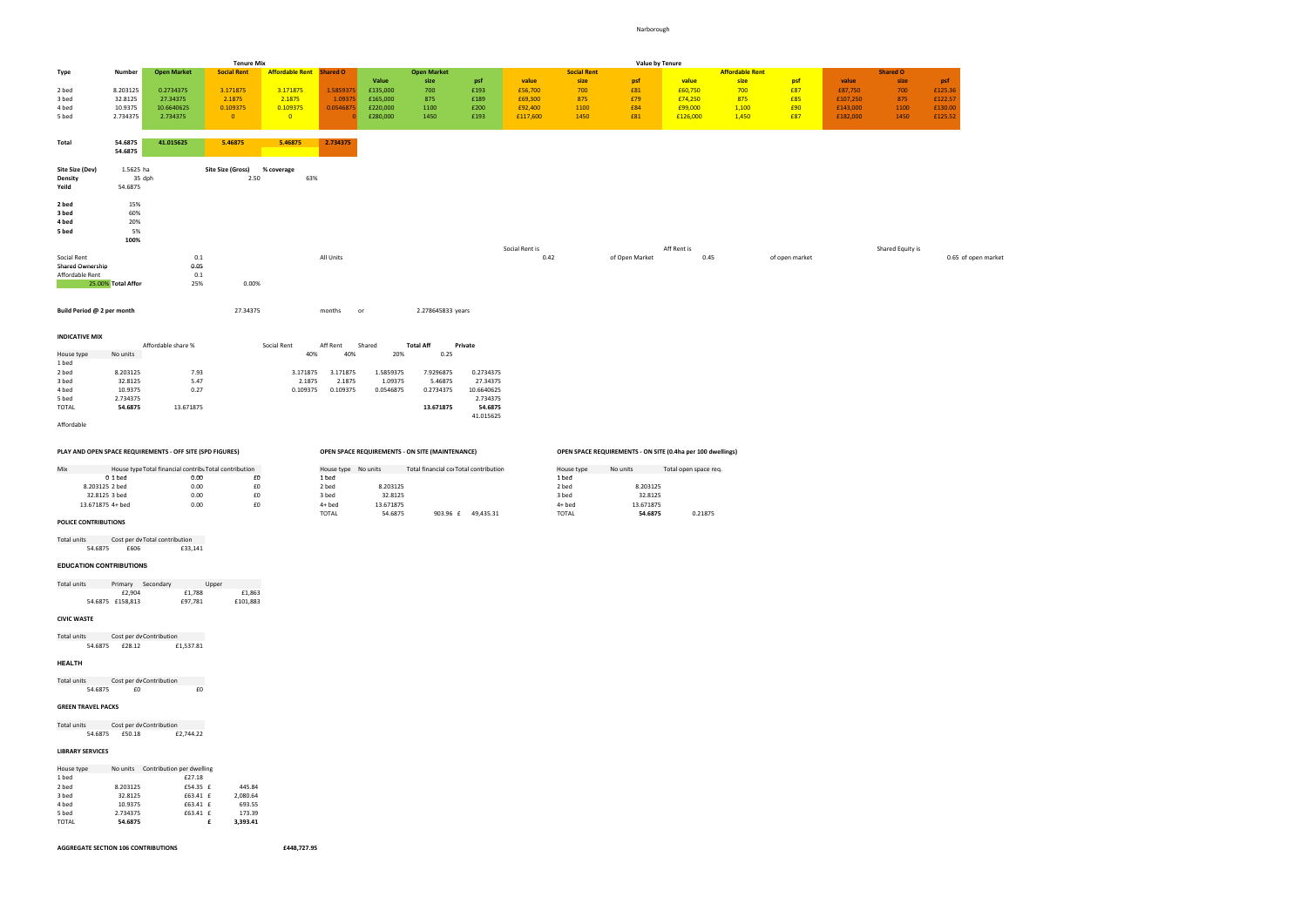Blaby

|                                |                    |                                                           | Tenure Mix                                             |                          |                     |          |                                                 |                     |                |                    |                                                             | <b>Value by Tenure</b> |                        |                |          |                  |         |                     |
|--------------------------------|--------------------|-----------------------------------------------------------|--------------------------------------------------------|--------------------------|---------------------|----------|-------------------------------------------------|---------------------|----------------|--------------------|-------------------------------------------------------------|------------------------|------------------------|----------------|----------|------------------|---------|---------------------|
| Type                           | Number             | <b>Open Market</b>                                        | <b>Social Rent</b>                                     | Affordable Rent Shared O |                     |          | <b>Open Market</b>                              |                     |                | <b>Social Rent</b> |                                                             |                        | <b>Affordable Rent</b> |                |          | <b>Shared O</b>  |         |                     |
|                                |                    |                                                           |                                                        |                          |                     | Value    | size                                            | psf                 | value          | size               | psf                                                         | value                  | size                   | psf            | value    | size             | psf     |                     |
| 2 bed                          | 19.6875            | 0.65625                                                   | 7.6125                                                 | 7.6125                   | 3.80625             | £125,000 | 700                                             | £179                | £52,500        | 700                | £75                                                         | £56,250                | 700                    | £80            | £81,250  | 700              | £116.07 |                     |
| 3 bed                          | 91.875             | 78.75                                                     | 5.25                                                   | 5.25                     | 2.625               | £165,000 | 875                                             | £189                | £69,300        | 875                | £79                                                         | £74,250                | 875                    | £85            | £107,250 | 875              | £122.57 |                     |
|                                | 13.125             |                                                           |                                                        |                          |                     |          |                                                 |                     |                |                    |                                                             |                        |                        |                |          |                  |         |                     |
| 4 bed                          |                    | 12.46875                                                  | 0.2625                                                 | 0.2625                   | 0.13125             | £205,000 | 1100                                            | £186                | £86,100        | 1100               | £78                                                         | £92,250                | 1,100                  | £84            | £133,250 | 1100             | £121.14 |                     |
| 5 bed                          | 6.5625             | 6.5625                                                    | $\overline{0}$                                         | $\overline{\mathbf{0}}$  |                     | £255,000 | 1450                                            | £176                | £107,100       | 1450               | £74                                                         | £114,750               | 1,450                  | £79            | £165,750 | 1450             | £114.31 |                     |
|                                |                    |                                                           |                                                        |                          |                     |          |                                                 |                     |                |                    |                                                             |                        |                        |                |          |                  |         |                     |
|                                |                    |                                                           |                                                        |                          |                     |          |                                                 |                     |                |                    |                                                             |                        |                        |                |          |                  |         |                     |
| Total                          | 131.25             | 98.4375                                                   | 13.125                                                 | 13.125                   | 6.5625              |          |                                                 |                     |                |                    |                                                             |                        |                        |                |          |                  |         |                     |
|                                | 131.25             |                                                           |                                                        |                          |                     |          |                                                 |                     |                |                    |                                                             |                        |                        |                |          |                  |         |                     |
|                                |                    |                                                           |                                                        |                          |                     |          |                                                 |                     |                |                    |                                                             |                        |                        |                |          |                  |         |                     |
| Site Size (Dev)                | 3.75 ha            |                                                           | Site Size (Gross)                                      | % coverage               |                     |          |                                                 |                     |                |                    |                                                             |                        |                        |                |          |                  |         |                     |
| <b>Density</b>                 | 35 dph             |                                                           | 6.00                                                   | 63%                      |                     |          |                                                 |                     |                |                    |                                                             |                        |                        |                |          |                  |         |                     |
|                                |                    |                                                           |                                                        |                          |                     |          |                                                 |                     |                |                    |                                                             |                        |                        |                |          |                  |         |                     |
| Yeild                          | 131.25             |                                                           |                                                        |                          |                     |          |                                                 |                     |                |                    |                                                             |                        |                        |                |          |                  |         |                     |
|                                |                    |                                                           |                                                        |                          |                     |          |                                                 |                     |                |                    |                                                             |                        |                        |                |          |                  |         |                     |
| 2 bed                          | 15%                |                                                           |                                                        |                          |                     |          |                                                 |                     |                |                    |                                                             |                        |                        |                |          |                  |         |                     |
| 3 bed                          | 70%                |                                                           |                                                        |                          |                     |          |                                                 |                     |                |                    |                                                             |                        |                        |                |          |                  |         |                     |
| 4 bed                          | 10%                |                                                           |                                                        |                          |                     |          |                                                 |                     |                |                    |                                                             |                        |                        |                |          |                  |         |                     |
| 5 bed                          | 5%                 |                                                           |                                                        |                          |                     |          |                                                 |                     |                |                    |                                                             |                        |                        |                |          |                  |         |                     |
|                                | 100%               |                                                           |                                                        |                          |                     |          |                                                 |                     |                |                    |                                                             |                        |                        |                |          |                  |         |                     |
|                                |                    |                                                           |                                                        |                          |                     |          |                                                 |                     | Social Rent is |                    |                                                             | Aff Rent is            |                        |                |          | Shared Equity is |         |                     |
| Social Rent                    |                    | 0.1                                                       |                                                        |                          | All Units           |          |                                                 |                     | 0.42           |                    | of Open Market                                              | 0.45                   |                        | of open market |          |                  |         | 0.65 of open market |
| Shared Ownership               |                    | 0.05                                                      |                                                        |                          |                     |          |                                                 |                     |                |                    |                                                             |                        |                        |                |          |                  |         |                     |
|                                |                    |                                                           |                                                        |                          |                     |          |                                                 |                     |                |                    |                                                             |                        |                        |                |          |                  |         |                     |
| Affordable Rent                |                    | 0.1                                                       |                                                        |                          |                     |          |                                                 |                     |                |                    |                                                             |                        |                        |                |          |                  |         |                     |
|                                | 25.00% Total Affor | 25%                                                       | 0.00%                                                  |                          |                     |          |                                                 |                     |                |                    |                                                             |                        |                        |                |          |                  |         |                     |
|                                |                    |                                                           |                                                        |                          |                     |          |                                                 |                     |                |                    |                                                             |                        |                        |                |          |                  |         |                     |
|                                |                    |                                                           |                                                        |                          |                     |          |                                                 |                     |                |                    |                                                             |                        |                        |                |          |                  |         |                     |
| Build Period @ 2 per month     |                    |                                                           | 65.625                                                 |                          | months              | or       | 5.46875 years                                   |                     |                |                    |                                                             |                        |                        |                |          |                  |         |                     |
|                                |                    |                                                           |                                                        |                          |                     |          |                                                 |                     |                |                    |                                                             |                        |                        |                |          |                  |         |                     |
|                                |                    |                                                           |                                                        |                          |                     |          |                                                 |                     |                |                    |                                                             |                        |                        |                |          |                  |         |                     |
| <b>INDICATIVE MIX</b>          |                    |                                                           |                                                        |                          |                     |          |                                                 |                     |                |                    |                                                             |                        |                        |                |          |                  |         |                     |
|                                |                    | Affordable share %                                        |                                                        | Social Rent              | Aff Rent            | Shared   | <b>Total Aff</b>                                | Private             |                |                    |                                                             |                        |                        |                |          |                  |         |                     |
|                                | No units           |                                                           |                                                        | 40%                      | 40%                 | 20%      | 0.25                                            |                     |                |                    |                                                             |                        |                        |                |          |                  |         |                     |
| House type                     |                    |                                                           |                                                        |                          |                     |          |                                                 |                     |                |                    |                                                             |                        |                        |                |          |                  |         |                     |
| 1 bed                          |                    |                                                           |                                                        |                          |                     |          |                                                 |                     |                |                    |                                                             |                        |                        |                |          |                  |         |                     |
| 2 bed                          | 19.6875            | 19.03                                                     |                                                        | 7.6125                   | 7.6125              | 3.80625  | 19.03125                                        | 0.65625             |                |                    |                                                             |                        |                        |                |          |                  |         |                     |
| 3 bed                          | 91.875             | 13.13                                                     |                                                        | 5.25                     | 5.25                | 2.625    | 13.125                                          | 78.75               |                |                    |                                                             |                        |                        |                |          |                  |         |                     |
| 4 bed                          | 13.125             | 0.66                                                      |                                                        | 0.2625                   | 0.2625              | 0.13125  | 0.65625                                         | 12.46875            |                |                    |                                                             |                        |                        |                |          |                  |         |                     |
| 5 bed                          | 6.5625             |                                                           |                                                        |                          |                     |          |                                                 | 6.5625              |                |                    |                                                             |                        |                        |                |          |                  |         |                     |
| <b>TOTAL</b>                   | 131.25             | 32.8125                                                   |                                                        |                          |                     |          | 32.8125                                         | 131.25              |                |                    |                                                             |                        |                        |                |          |                  |         |                     |
|                                |                    |                                                           |                                                        |                          |                     |          |                                                 | 98.4375             |                |                    |                                                             |                        |                        |                |          |                  |         |                     |
| Affordable                     |                    |                                                           |                                                        |                          |                     |          |                                                 |                     |                |                    |                                                             |                        |                        |                |          |                  |         |                     |
|                                |                    |                                                           |                                                        |                          |                     |          |                                                 |                     |                |                    |                                                             |                        |                        |                |          |                  |         |                     |
|                                |                    |                                                           |                                                        |                          |                     |          |                                                 |                     |                |                    |                                                             |                        |                        |                |          |                  |         |                     |
|                                |                    |                                                           |                                                        |                          |                     |          |                                                 |                     |                |                    |                                                             |                        |                        |                |          |                  |         |                     |
|                                |                    | PLAY AND OPEN SPACE REQUIREMENTS - OFF SITE (SPD FIGURES) |                                                        |                          |                     |          | OPEN SPACE REQUIREMENTS - ON SITE (MAINTENANCE) |                     |                |                    | OPEN SPACE REQUIREMENTS - ON SITE (0.4ha per 100 dwellings) |                        |                        |                |          |                  |         |                     |
|                                |                    |                                                           |                                                        |                          |                     |          |                                                 |                     |                |                    |                                                             |                        |                        |                |          |                  |         |                     |
| Mix                            |                    |                                                           | House type Total financial contribu Total contribution |                          | House type No units |          | Total financial corTotal contribution           |                     |                | House type         | No units                                                    | Total open space req.  |                        |                |          |                  |         |                     |
|                                | $01$ bed           |                                                           | £0                                                     |                          | 1 bed               |          |                                                 |                     |                | 1 bed              |                                                             |                        |                        |                |          |                  |         |                     |
| 19.6875 2 bed                  |                    |                                                           | £0                                                     |                          | 2 bed               | 19.6875  |                                                 |                     |                | 2 bed              | 19.6875                                                     |                        |                        |                |          |                  |         |                     |
|                                | 91.875 3 bed       |                                                           | £0                                                     |                          | 3 bed               | 91.875   |                                                 |                     |                | 3 bed              | 91.875                                                      |                        |                        |                |          |                  |         |                     |
|                                | 19.6875 4+ bed     |                                                           | $\pmb{\text{f0}}$                                      |                          | $4+$ bed            | 19.6875  |                                                 |                     |                | $4+$ bed           | 19.6875                                                     |                        |                        |                |          |                  |         |                     |
|                                |                    |                                                           |                                                        |                          | <b>TOTAL</b>        | 131.25   |                                                 | 903.96 £ 118,644.75 |                | <b>TOTAL</b>       | 131.25                                                      | 0.525                  |                        |                |          |                  |         |                     |
| POLICE CONTRIBUTIONS           |                    |                                                           |                                                        |                          |                     |          |                                                 |                     |                |                    |                                                             |                        |                        |                |          |                  |         |                     |
|                                |                    |                                                           |                                                        |                          |                     |          |                                                 |                     |                |                    |                                                             |                        |                        |                |          |                  |         |                     |
|                                |                    |                                                           |                                                        |                          |                     |          |                                                 |                     |                |                    |                                                             |                        |                        |                |          |                  |         |                     |
| Total units                    |                    | Cost per dv Total contribution                            |                                                        |                          |                     |          |                                                 |                     |                |                    |                                                             |                        |                        |                |          |                  |         |                     |
| 131.25                         | £606               | £79,538                                                   |                                                        |                          |                     |          |                                                 |                     |                |                    |                                                             |                        |                        |                |          |                  |         |                     |
|                                |                    |                                                           |                                                        |                          |                     |          |                                                 |                     |                |                    |                                                             |                        |                        |                |          |                  |         |                     |
| <b>EDUCATION CONTRIBUTIONS</b> |                    |                                                           |                                                        |                          |                     |          |                                                 |                     |                |                    |                                                             |                        |                        |                |          |                  |         |                     |

| Total units |                 | Primary Secondary | Upper |    |
|-------------|-----------------|-------------------|-------|----|
|             | £2.904          |                   |       |    |
|             | 131.25 £381.150 |                   | £0    | £0 |

**CIVIC WASTE**

Total units Cost per dwelling Contribution 131.25 £28.12 £3,690.75

**HEALTH**

Total units Cost per dwelling Contribution 131.25 £459 £60,244

#### **GREEN TRAVEL PACKS**

Total units Cost per dwelling Contribution 131.25 £50.18 £6,586.13

#### **LIBRARY SERVICES**

| No units |        |   |                                                                           |
|----------|--------|---|---------------------------------------------------------------------------|
|          | £27.18 |   |                                                                           |
| 19.6875  |        |   | 1.070.02                                                                  |
| 91.875   |        |   | 5.825.79                                                                  |
| 13.125   |        |   | 832.26                                                                    |
| 6.5625   |        |   | 416.13                                                                    |
| 131.25   |        | f | 8.144.19                                                                  |
|          |        |   | Contribution per dwelling<br>£54.35 £<br>£63.41 £<br>£63.41 £<br>£63.41 £ |

**AGGREGATE SECTION 106 CONTRIBUTIONS £657,997.07**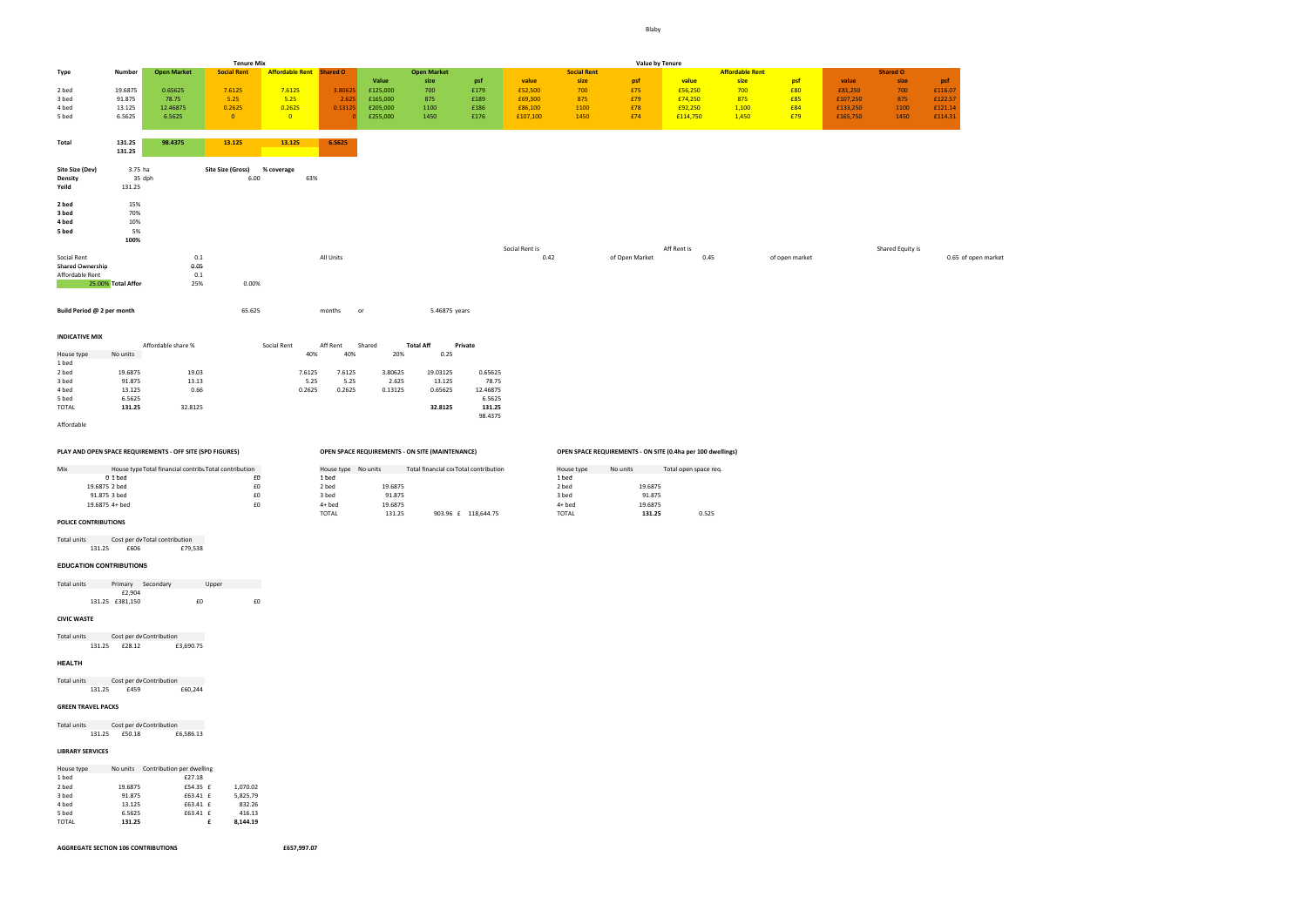Cosby

|                                                           |                    |                    | <b>Tenure Mix</b>        |                          |                |          |                                                        |         |                |                    |                | <b>Value by Tenure</b>                                      |                        |                |          |                  |                     |
|-----------------------------------------------------------|--------------------|--------------------|--------------------------|--------------------------|----------------|----------|--------------------------------------------------------|---------|----------------|--------------------|----------------|-------------------------------------------------------------|------------------------|----------------|----------|------------------|---------------------|
| Type                                                      | Number             | <b>Open Market</b> | <b>Social Rent</b>       | Affordable Rent Shared O |                |          | <b>Open Market</b>                                     |         |                | <b>Social Rent</b> |                |                                                             | <b>Affordable Rent</b> |                |          | <b>Shared O</b>  |                     |
|                                                           |                    |                    |                          |                          |                | Value    | size                                                   | psf     | value          | size               | psf            | value                                                       | size                   | psf            | value    | size             | psf                 |
| 2 bed                                                     | 13.125             | 0.4375             | 5.075                    | 5.075                    | 2.5375         | £127,500 | 700                                                    | £182    | £53,550        | 700                | £77            | £57,375                                                     | 700                    | £82            | £82,875  | 700              | £118.39             |
| 3 bed                                                     | 56.875             | 48.125             | 3.5                      | 3.5                      | 1.75           | £160,000 | 875                                                    | £183    | £67,200        | 875                | £77            | £72,000                                                     | 875                    | £82            | £104,000 | 875              | £118.86             |
| 4 bed                                                     | 13.125             | 12.6875            | 0.175                    | 0.175                    | 0.0875         | £210,000 | 1100                                                   | £191    | £88,200        | 1100               | £80            | £94,500                                                     | 1,100                  | £86            | £136,500 | 1100             | £124.09             |
| 5 bed                                                     | 4.375              | 4.375              | $\overline{0}$           | $\overline{\mathbf{0}}$  |                | £270,000 | 1450                                                   | £186    | £113,400       | 1450               | £78            | £121,500                                                    | 1,450                  | £84            | £175,500 | 1450             | £121.03             |
| Total                                                     | 87.5               | 65.625             | 8.75                     | 8.75                     | 4.375          |          |                                                        |         |                |                    |                |                                                             |                        |                |          |                  |                     |
|                                                           | 87.5               |                    |                          |                          |                |          |                                                        |         |                |                    |                |                                                             |                        |                |          |                  |                     |
| Site Size (Dev)                                           | 2.5 ha             |                    | <b>Site Size (Gross)</b> | % coverage               |                |          |                                                        |         |                |                    |                |                                                             |                        |                |          |                  |                     |
| Density                                                   | 35 dph             |                    | 4.00                     |                          | 63%            |          |                                                        |         |                |                    |                |                                                             |                        |                |          |                  |                     |
| Yeild                                                     | 87.5               |                    |                          |                          |                |          |                                                        |         |                |                    |                |                                                             |                        |                |          |                  |                     |
| 2 bed                                                     | 15%                |                    |                          |                          |                |          |                                                        |         |                |                    |                |                                                             |                        |                |          |                  |                     |
| 3 bed                                                     | 65%                |                    |                          |                          |                |          |                                                        |         |                |                    |                |                                                             |                        |                |          |                  |                     |
| 4 bed                                                     | 15%                |                    |                          |                          |                |          |                                                        |         |                |                    |                |                                                             |                        |                |          |                  |                     |
| 5 bed                                                     | 5%                 |                    |                          |                          |                |          |                                                        |         |                |                    |                |                                                             |                        |                |          |                  |                     |
|                                                           | 100%               |                    |                          |                          |                |          |                                                        |         |                |                    |                |                                                             |                        |                |          |                  |                     |
|                                                           |                    |                    |                          |                          |                |          |                                                        |         | Social Rent is |                    |                | Aff Rent is                                                 |                        |                |          | Shared Equity is |                     |
| Social Rent                                               |                    |                    | 0.1                      |                          | All Units      |          |                                                        |         | 0.42           |                    | of Open Market | 0.45                                                        |                        | of open market |          |                  | 0.65 of open market |
| Shared Ownership                                          |                    |                    | 0.05                     |                          |                |          |                                                        |         |                |                    |                |                                                             |                        |                |          |                  |                     |
| Affordable Rent                                           |                    |                    | 0.1                      |                          |                |          |                                                        |         |                |                    |                |                                                             |                        |                |          |                  |                     |
|                                                           | 25.00% Total Affor |                    | 25%<br>0.00%             |                          |                |          |                                                        |         |                |                    |                |                                                             |                        |                |          |                  |                     |
|                                                           |                    |                    |                          |                          |                |          |                                                        |         |                |                    |                |                                                             |                        |                |          |                  |                     |
| Build Period @ 2 per month                                |                    |                    | 43.75                    |                          | months         | or       | 3.645833333 years                                      |         |                |                    |                |                                                             |                        |                |          |                  |                     |
|                                                           |                    |                    |                          |                          |                |          |                                                        |         |                |                    |                |                                                             |                        |                |          |                  |                     |
| <b>INDICATIVE MIX</b>                                     |                    |                    |                          |                          |                |          |                                                        |         |                |                    |                |                                                             |                        |                |          |                  |                     |
|                                                           |                    | Affordable share % |                          | Social Rent              | Aff Rent       | Shared   | <b>Total Aff</b>                                       | Private |                |                    |                |                                                             |                        |                |          |                  |                     |
| House type                                                | No units           |                    |                          |                          | 40%<br>40%     | 20%      | 0.25                                                   |         |                |                    |                |                                                             |                        |                |          |                  |                     |
| 1 bed                                                     |                    |                    |                          |                          |                |          |                                                        |         |                |                    |                |                                                             |                        |                |          |                  |                     |
| 2 bed                                                     | 13.125             |                    | 12.69                    |                          | 5.075<br>5.075 | 2.5375   | 12.6875                                                | 0.4375  |                |                    |                |                                                             |                        |                |          |                  |                     |
| 3 bed                                                     | 56.875             |                    | 8.75                     |                          | 3.5<br>3.5     | 1.75     | 8.75                                                   | 48.125  |                |                    |                |                                                             |                        |                |          |                  |                     |
| 4 bed                                                     | 13.125             |                    | 0.44                     | 0.175                    | 0.175          | 0.0875   | 0.4375                                                 | 12.6875 |                |                    |                |                                                             |                        |                |          |                  |                     |
| 5 bed                                                     | 4.375              |                    |                          |                          |                |          |                                                        | 4.375   |                |                    |                |                                                             |                        |                |          |                  |                     |
| <b>TOTAL</b>                                              | 87.5               |                    | 21.875                   |                          |                |          | 21.875                                                 | 87.5    |                |                    |                |                                                             |                        |                |          |                  |                     |
|                                                           |                    |                    |                          |                          |                |          |                                                        | 65.625  |                |                    |                |                                                             |                        |                |          |                  |                     |
| Affordable                                                |                    |                    |                          |                          |                |          |                                                        |         |                |                    |                |                                                             |                        |                |          |                  |                     |
|                                                           |                    |                    |                          |                          |                |          |                                                        |         |                |                    |                |                                                             |                        |                |          |                  |                     |
| PLAY AND OPEN SPACE REQUIREMENTS - OFF SITE (SPD FIGURES) |                    |                    |                          |                          |                |          | <b>OPEN SPACE REQUIREMENTS - ON SITE (MAINTENANCE)</b> |         |                |                    |                | OPEN SPACE REQUIREMENTS - ON SITE (0.4ha per 100 dwellings) |                        |                |          |                  |                     |

| Mix | House type Total financial contribu Total contribution |    | House type No units |        | Total financial corTotal contribution |           | House type   | No units | Total open space req. |
|-----|--------------------------------------------------------|----|---------------------|--------|---------------------------------------|-----------|--------------|----------|-----------------------|
|     | $01$ bed                                               | £0 | 1 bed               |        |                                       |           | 1 bed        |          |                       |
|     | 13.125 2 bed                                           | £0 | 2 bed               | 13.125 |                                       |           | 2 bed        | 13.125   |                       |
|     | 56.875 3 bed                                           | £0 | 3 bed               | 56.875 |                                       |           | 3 bed        | 56.875   |                       |
|     | $17.5$ 4+ bed                                          | £0 | $4+$ bed            | 17.5   |                                       |           | $4+$ bed     | 17.5     |                       |
|     |                                                        |    | <b>TOTAL</b>        | 87.5   | 903.96 f                              | 79.096.50 | <b>TOTAL</b> | 87.5     | 0.35                  |

#### **POLICE CONTRIBUTIONS**

Total units Cost per dwelling Total contribution 87.5 £606 £53,025

#### **EDUCATION CONTRIBUTIONS**

| Total units |      | Primary | Secondary |          | Upper |          |
|-------------|------|---------|-----------|----------|-------|----------|
|             |      | fΩ      |           | £1.788   |       | £1.863   |
|             | 87.5 | f0      |           | £156.450 |       | £163.013 |

**CIVIC WASTE**

Total units Cost per dwelling Contribution 87.5 £28.12 £2,460.50

**HEALTH**

Total units Cost per dwelling Contribution 87.5 £459 £40,163

#### **GREEN TRAVEL PACKS**

Total units Cost per dv Contribution<br>87.5 £50.18 £4,390.75

#### **LIBRARY SERVICES**

| No units |        |   |                                                                           |
|----------|--------|---|---------------------------------------------------------------------------|
|          | £27.18 |   |                                                                           |
| 13.125   |        |   | 713.34                                                                    |
| 56.875   |        |   | 3.606.44                                                                  |
| 13.125   |        |   | 832.26                                                                    |
| 4.375    |        |   | 277.42                                                                    |
| 87.5     |        | f | 5.429.46                                                                  |
|          |        |   | Contribution per dwelling<br>£54.35 £<br>£63.41 £<br>£63.41 £<br>£63.41 £ |

**AGGREGATE SECTION 106 CONTRIBUTIONS £504,027.21**